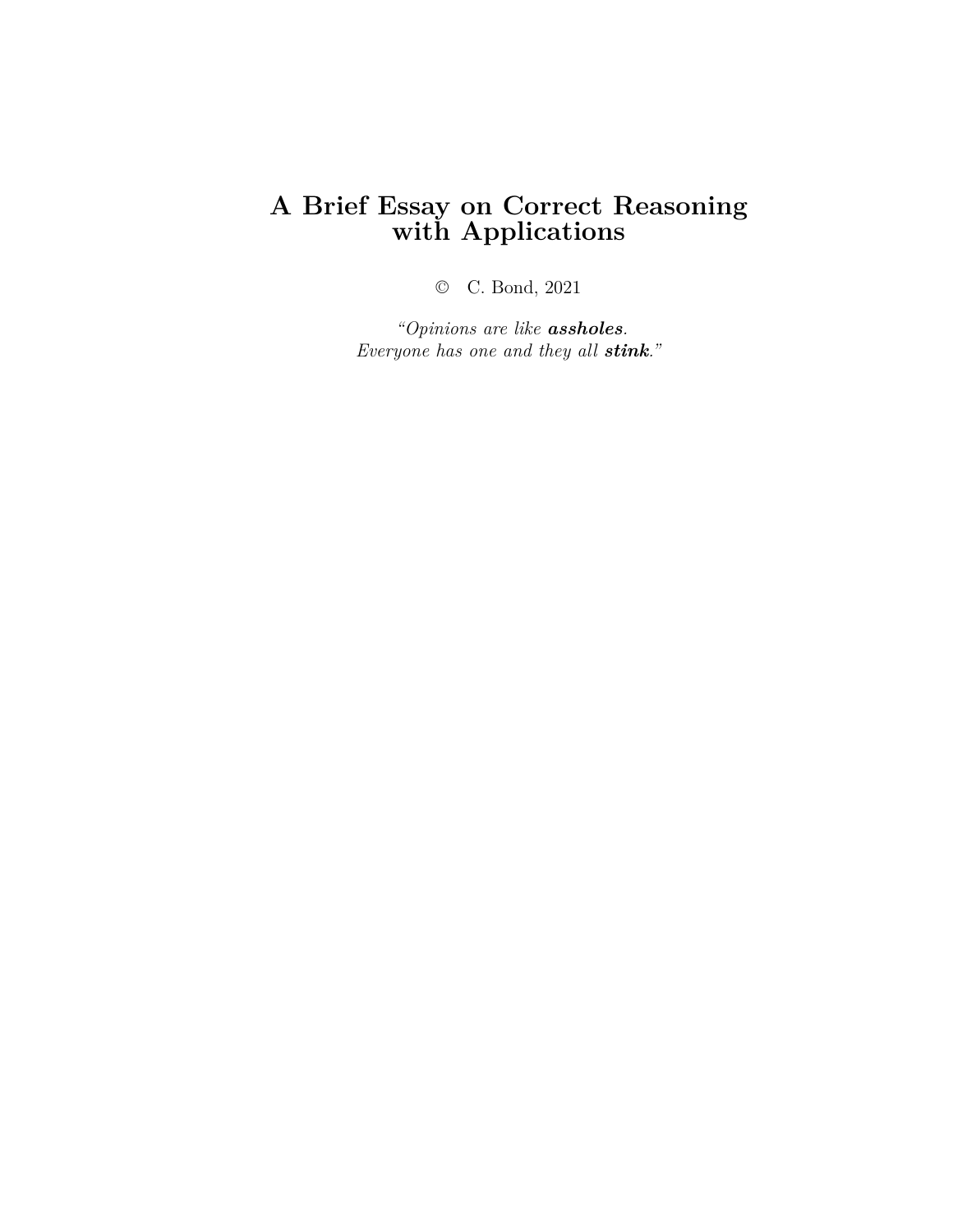# **Contents**

| $\mathbf{1}$   |     | Prologue                    | 7              |  |  |  |  |
|----------------|-----|-----------------------------|----------------|--|--|--|--|
|                | 1.1 |                             | $\overline{7}$ |  |  |  |  |
|                | 1.2 |                             | $\overline{7}$ |  |  |  |  |
|                | 1.3 |                             | 8              |  |  |  |  |
| $\overline{2}$ |     | <b>Definitions</b>          | 10             |  |  |  |  |
| 3              |     | Laws of Thought             | 11             |  |  |  |  |
|                | 3.1 |                             | 12             |  |  |  |  |
|                | 3.2 |                             | 12             |  |  |  |  |
|                | 3.3 |                             | 13             |  |  |  |  |
| 4              |     | <b>Arguments and Proofs</b> | 13             |  |  |  |  |
|                | 4.1 |                             | 14             |  |  |  |  |
|                | 4.2 |                             | 14             |  |  |  |  |
|                | 4.3 |                             |                |  |  |  |  |
|                | 4.4 |                             | $17\,$         |  |  |  |  |
|                |     | 4.4.1                       | 17             |  |  |  |  |
|                |     | 4.4.2                       | 17             |  |  |  |  |
|                |     | 4.4.3                       | 18             |  |  |  |  |
|                | 4.5 |                             | 18             |  |  |  |  |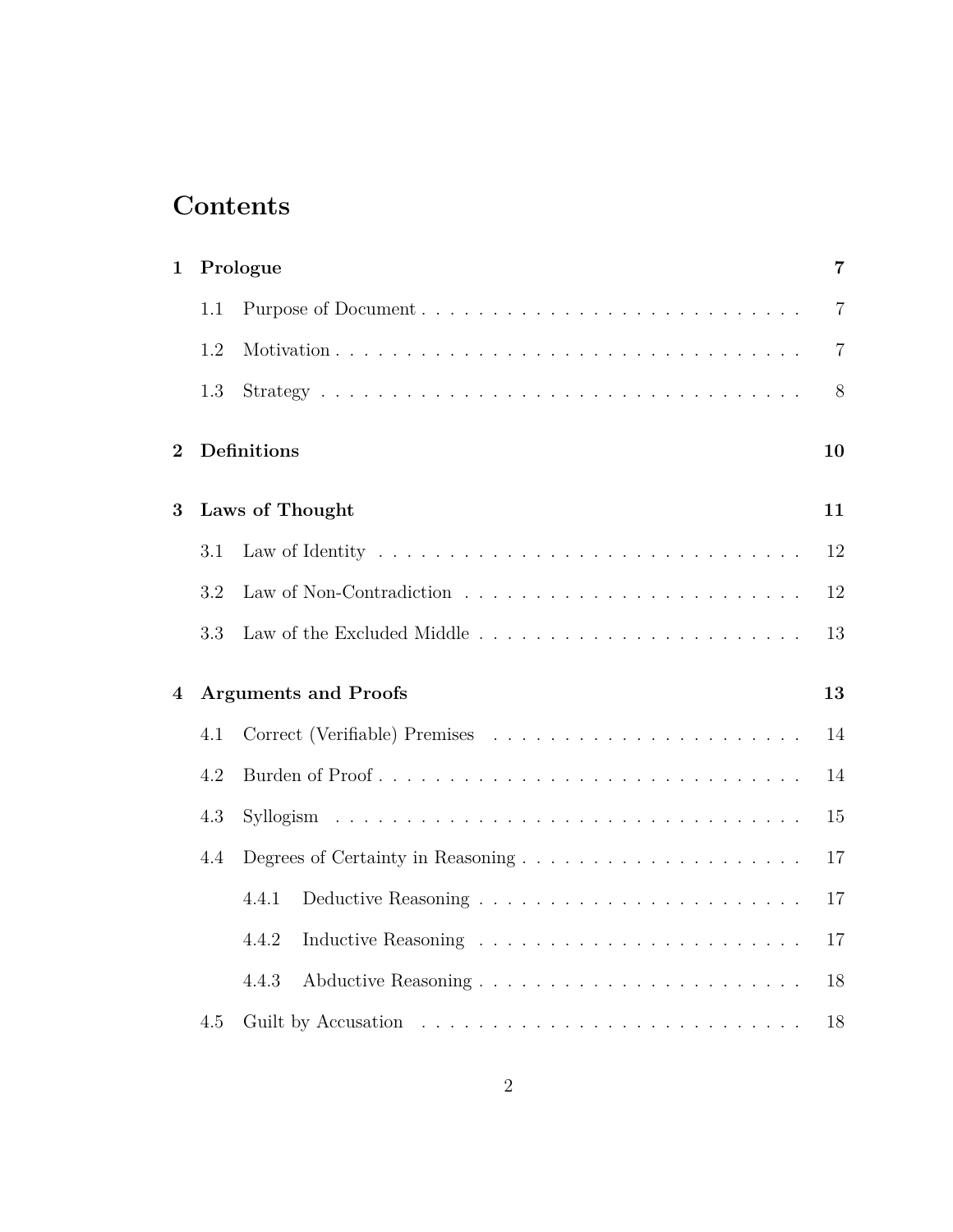|                | 4.6 |                                               | 18 |  |  |  |  |  |  |  |  |
|----------------|-----|-----------------------------------------------|----|--|--|--|--|--|--|--|--|
| $\overline{5}$ |     | <b>Fallacy: Counterfeit of Argument</b><br>19 |    |  |  |  |  |  |  |  |  |
|                | 5.1 |                                               | 20 |  |  |  |  |  |  |  |  |
|                | 5.2 |                                               | 21 |  |  |  |  |  |  |  |  |
|                |     | 5.2.1                                         | 22 |  |  |  |  |  |  |  |  |
|                | 5.3 |                                               | 22 |  |  |  |  |  |  |  |  |
|                | 5.4 |                                               | 23 |  |  |  |  |  |  |  |  |
| 6              |     | Oxymorons                                     | 24 |  |  |  |  |  |  |  |  |
| 7              |     | <b>Refuting an Argument</b>                   | 26 |  |  |  |  |  |  |  |  |
|                | 7.1 |                                               | 26 |  |  |  |  |  |  |  |  |
|                | 7.2 |                                               | 26 |  |  |  |  |  |  |  |  |
|                | 7.3 |                                               | 26 |  |  |  |  |  |  |  |  |
|                | 7.4 |                                               | 26 |  |  |  |  |  |  |  |  |
|                | 7.5 |                                               | 27 |  |  |  |  |  |  |  |  |
|                |     | 7.5.1                                         | 28 |  |  |  |  |  |  |  |  |
|                |     | 7.5.2                                         | 28 |  |  |  |  |  |  |  |  |
|                |     | 7.5.3                                         | 28 |  |  |  |  |  |  |  |  |
|                |     | 7.5.4                                         | 30 |  |  |  |  |  |  |  |  |
| 8              |     | <b>Common Political Fallacies</b>             | 30 |  |  |  |  |  |  |  |  |

#### 3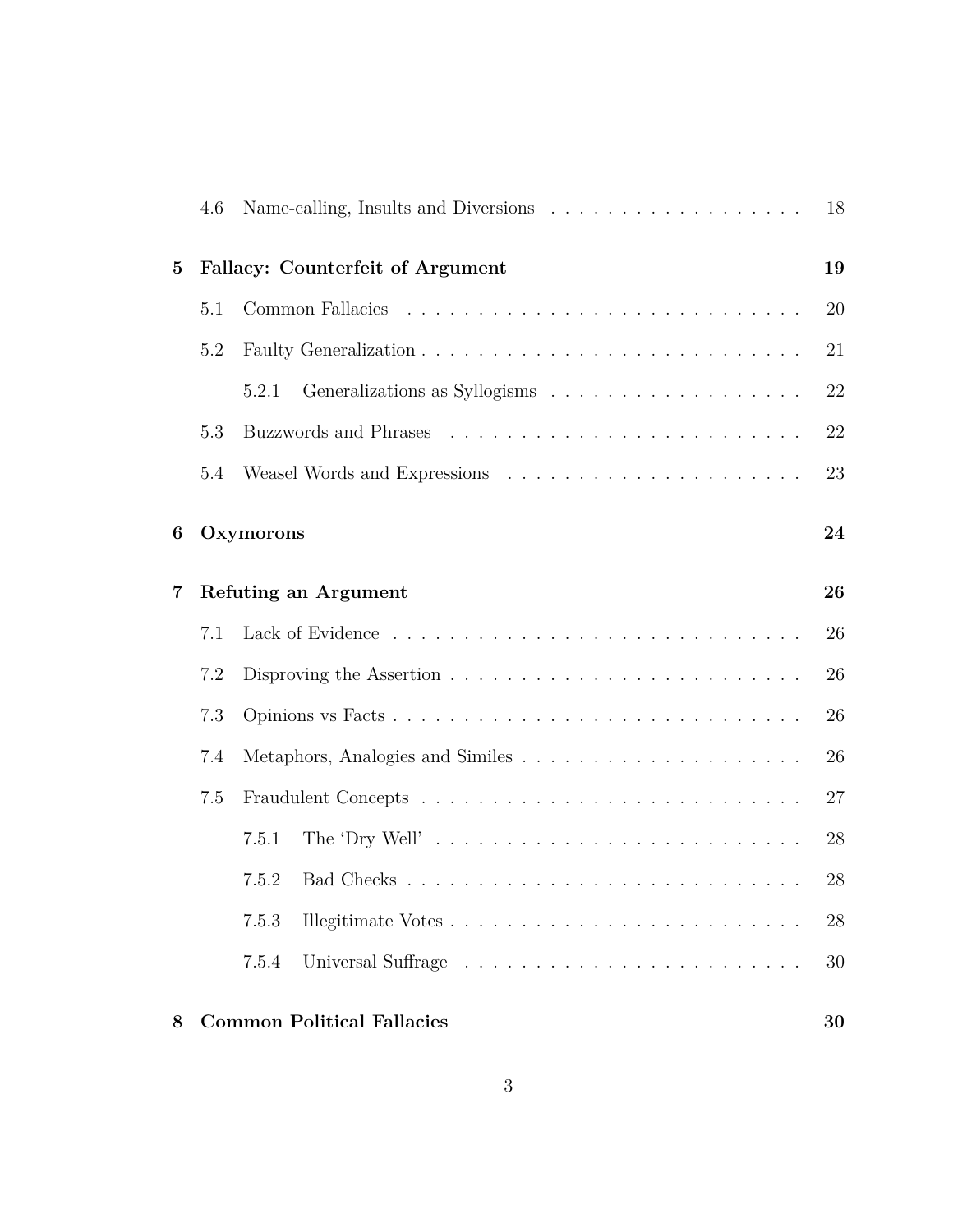|   | 8.1 | Is accountability a Lost Concept? $\ldots \ldots \ldots \ldots \ldots \ldots$          | 30     |
|---|-----|----------------------------------------------------------------------------------------|--------|
|   | 8.2 |                                                                                        | 31     |
|   | 8.3 |                                                                                        | $32\,$ |
|   | 8.4 | Redefining, Renaming and Label Swapping                                                | $32\,$ |
|   | 8.5 |                                                                                        | 33     |
|   | 8.6 | Spin Doctoring $\ldots \ldots \ldots \ldots \ldots \ldots \ldots \ldots \ldots \ldots$ | 34     |
|   | 8.7 |                                                                                        | 34     |
|   | 8.8 | Does Capitalism Exploit the Working Class?                                             | 35     |
| 9 |     | <b>Foundations of Government</b>                                                       | 37     |
|   | 9.1 |                                                                                        | 38     |
|   | 9.2 |                                                                                        | 38     |
|   | 9.3 |                                                                                        | 39     |
|   | 9.4 |                                                                                        | 40     |
|   | 9.5 | Voluntary vs Involuntary $\dots \dots \dots \dots \dots \dots \dots \dots \dots \dots$ | 40     |
|   | 9.6 |                                                                                        | 41     |
|   |     | 10 Consistent and non-Contradictory Political Systems                                  | 41     |
|   |     |                                                                                        | 42     |
|   |     |                                                                                        | 42     |
|   |     |                                                                                        | 43     |
|   |     |                                                                                        | 45     |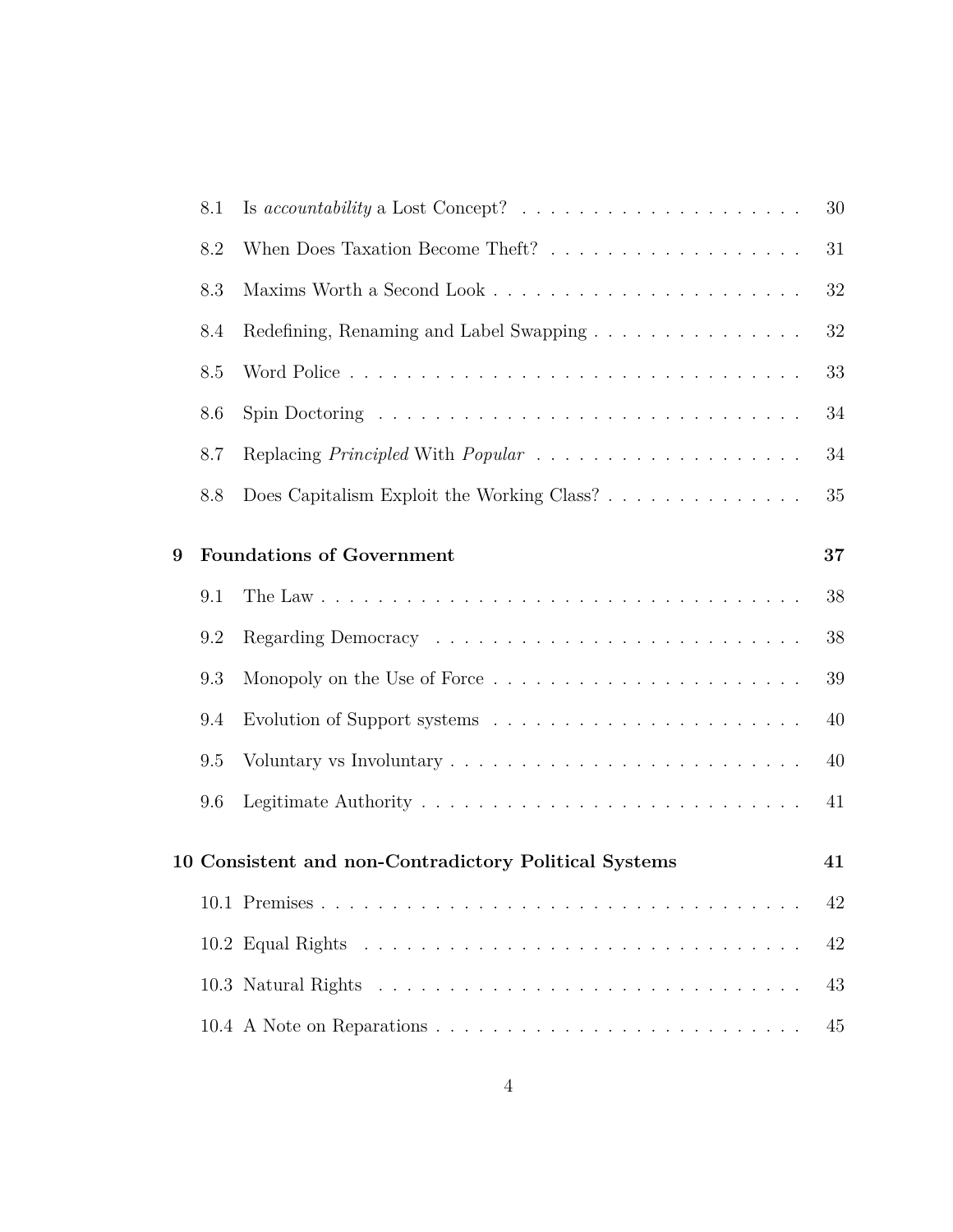| 11 Epilogue                                     | 46 |
|-------------------------------------------------|----|
| A Mathematical Version of Laws of Thought       | 47 |
|                                                 | 47 |
|                                                 | 47 |
|                                                 | 47 |
| <b>Venn Diagrams</b><br>B.                      | 47 |
| <b>Propositional Logic</b><br>$\mathbf C$       | 49 |
| Boolean Algebra<br>D                            | 49 |
| D.1                                             | 49 |
|                                                 | 50 |
| List of Fallacies<br>E                          | 51 |
| <b>Social Justice</b><br>$\mathbf{F}$           | 51 |
| F.1                                             | 51 |
| F. Hayek (Nobel prize winning economist)<br>F.2 | 52 |
| F.3 Ben O'Neill (Mises Institute)               | 52 |
| G Example of Consent vs Coercion                | 53 |
|                                                 | 53 |
|                                                 | 53 |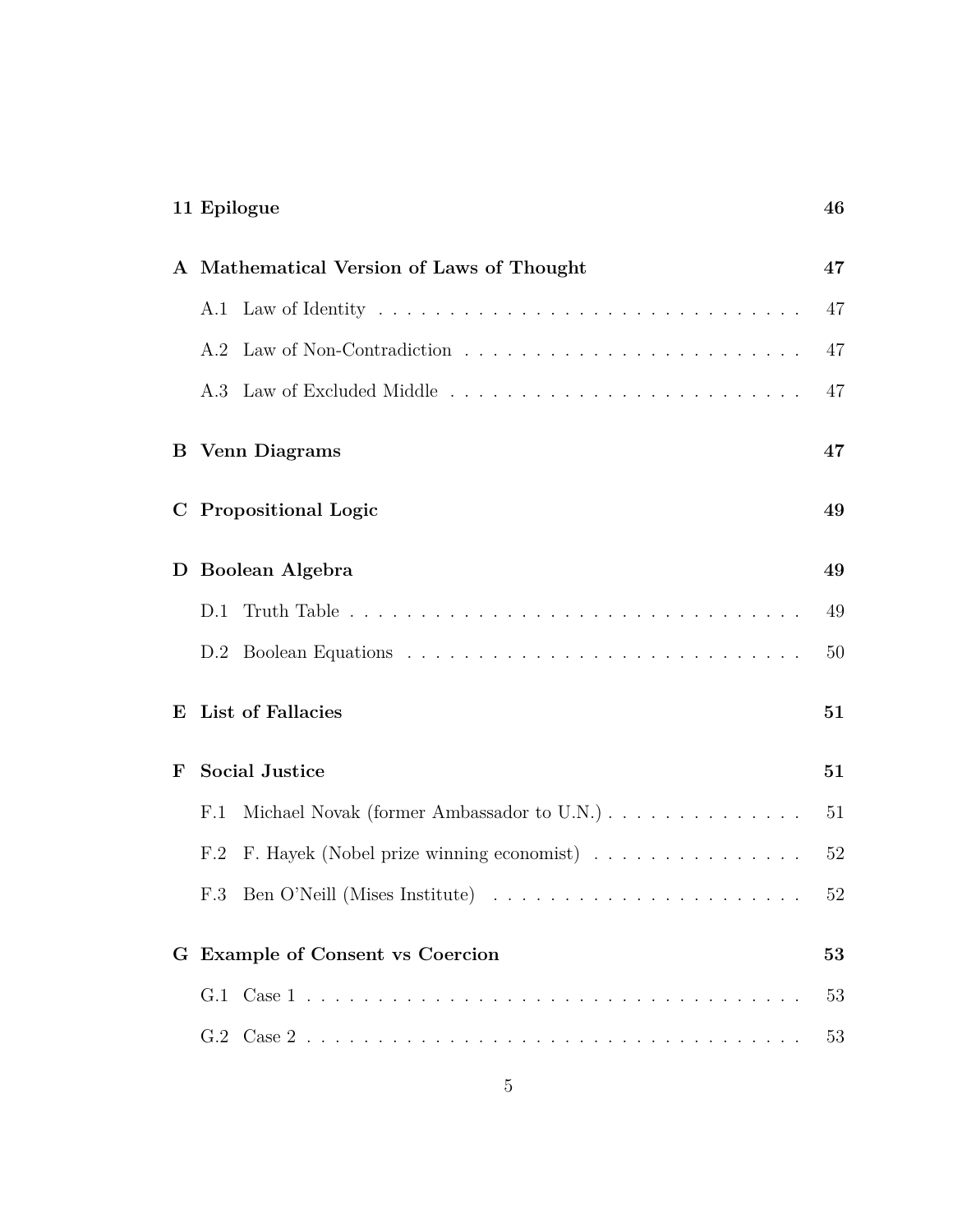|  | G.3 Analysis |  |  |  |  |  |  |  |  |  |  |  |  |  |  |  |  |  |  |  |  |  |  |  |  |  |  |  |  |  |  |  |  |  |  |  | $\cdot$ ) $\cdot$ ) |
|--|--------------|--|--|--|--|--|--|--|--|--|--|--|--|--|--|--|--|--|--|--|--|--|--|--|--|--|--|--|--|--|--|--|--|--|--|--|---------------------|
|--|--------------|--|--|--|--|--|--|--|--|--|--|--|--|--|--|--|--|--|--|--|--|--|--|--|--|--|--|--|--|--|--|--|--|--|--|--|---------------------|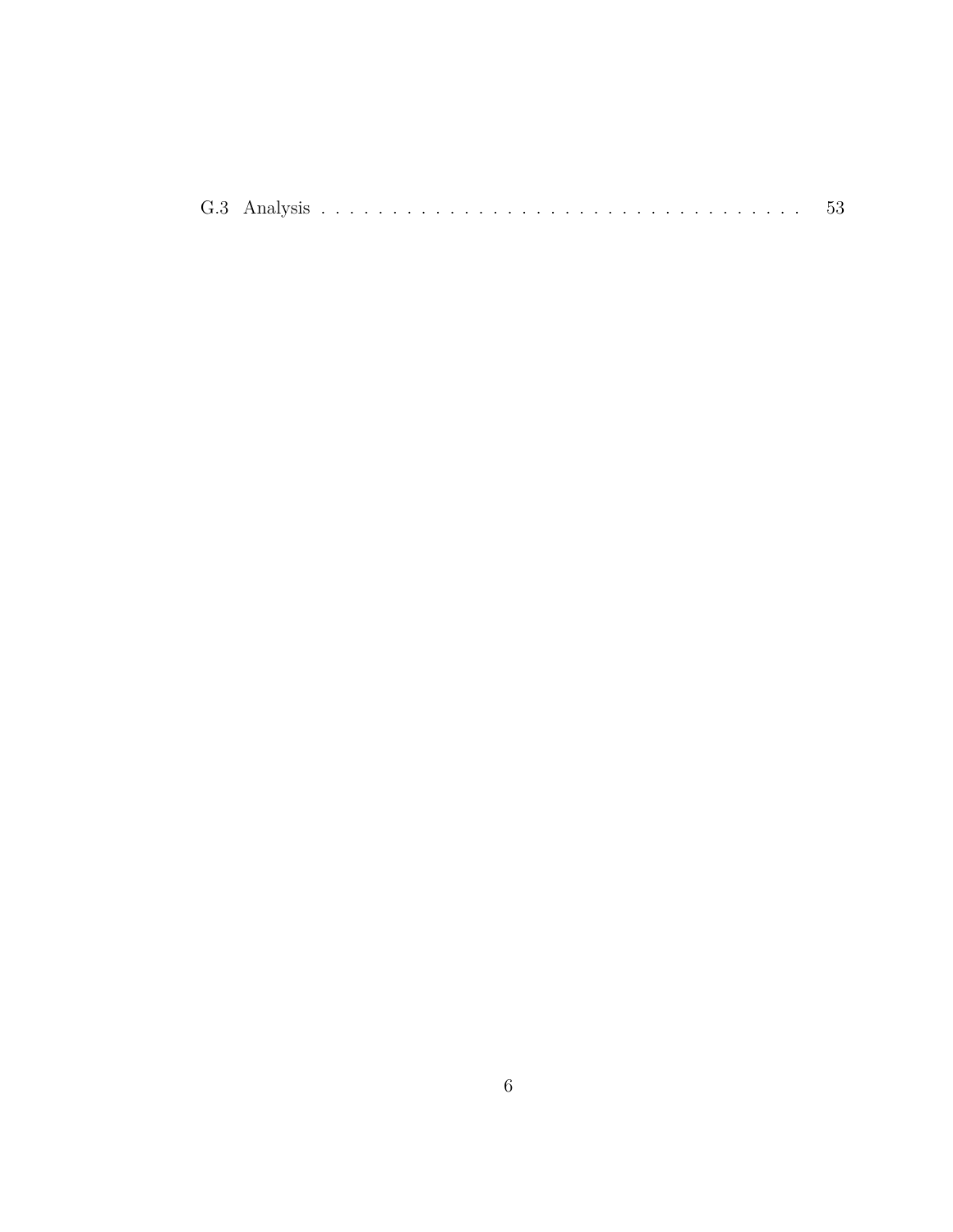# **1 Prologue**

### **1.1 Purpose of Document**

This document contains a collection of notes, ideas and concepts intended to aid the reader in identifying and clearly distinguishing between *true* and *false* statements. Recall that a true (or factual) statement is one which corresponds to an event, property or condition of objective reality, and a false one does not. Furthermore, there is only one reality, although there may be multiple opinions about the truth or falsity of any statement. Establishing the tools required to properly separate them is the goal of this paper. Rational discussion about any topic is impossible unless consistently correct ground rules are observed and employed without exception. Some of the required ground rules are identified, analyzed and applied in these pages.

Central to the paragraphs which follow are definitions and examples explaining why there can be only one set of facts but multiple opinions with respect to any search for truth. It is almost certain that the reader will find himself guilty of promoting false positions and conclusions without realizing it and succumbing to propaganda which, in extreme cases, may be deadly.

In short, a true statement either corresponds directly to a fact, or is a conclusion reached by applying rules of valid inference from factual statements. On the other hand, a repeated accusation without supporting evidence is no more credible than a single unsupported claim.

Disclaimer: This document has nothing whatsoever to do with my skin color or life experiences. It is entirely concerned with reasoning and intellectual issues. References to others is not intended to substitute their thoughts for mine, but to amplify or clarify a concept we share.

### **1.2 Motivation**

Current journalistic practices are riddled with factual and formal errors unnoticed by many and providing intellectual traps for the unwary, the uncritical or the gullible. Worse, observers without clear insight into the difference between opinions and facts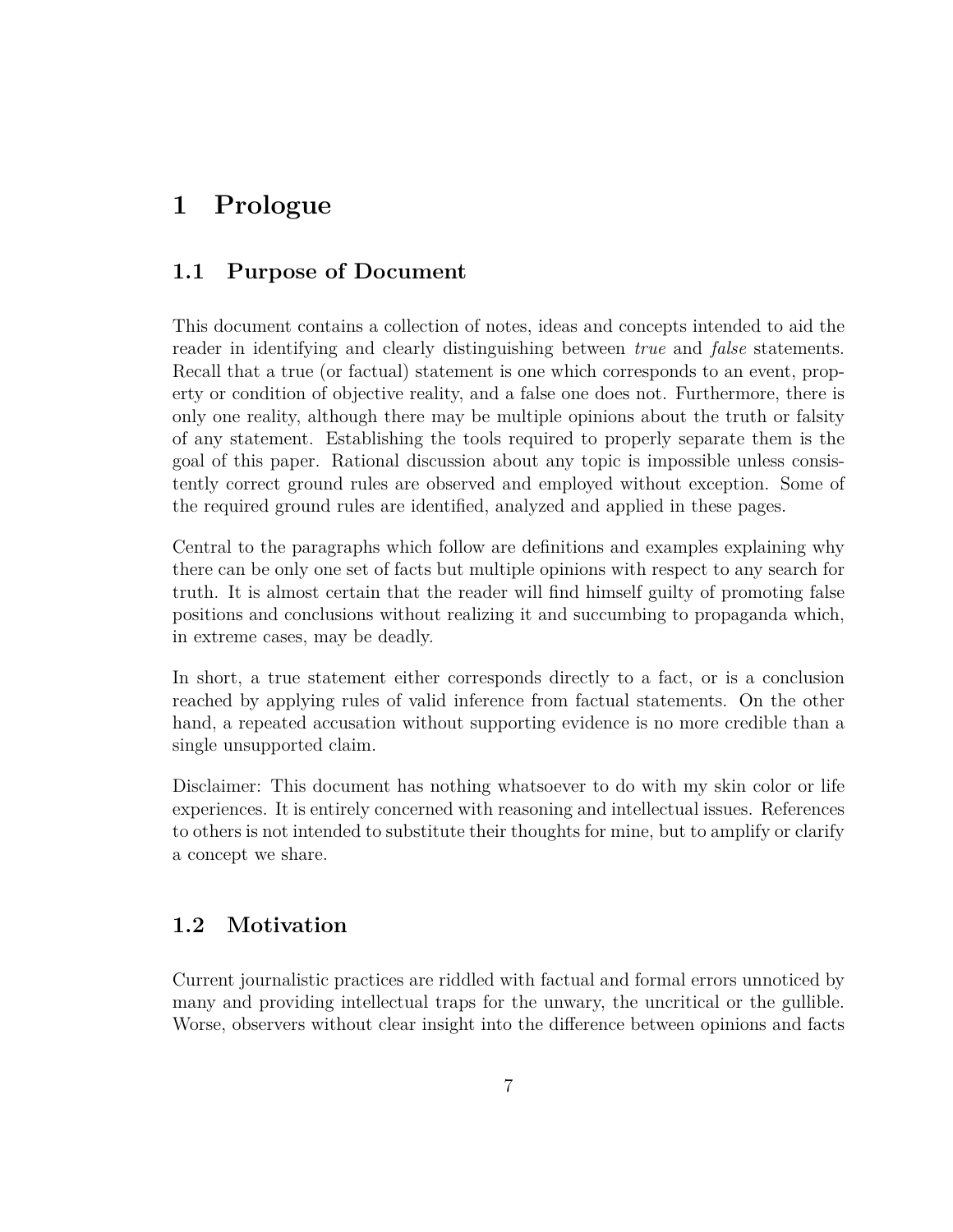often simply repeat the errors of others, compounding the sometimes appalling mistakes.

Why are there so many divisive opinions flooding the news media? Recall that if two people have divergent views of the facts at least one of them is WRONG. In disputes you can only conclude that some of these views are actually opinions, not facts. Yet everyone seems to believe that his views correspond to the facts, and that the other guy has been duped into accepting a false idea as true. Every day we see statements made by politicians or journalists which are taken as fact by those who find the claims plausible or consistent with their agenda. For those listeners rigor is unnecessary and annoying. To more critical listeners rigor is absolutely essential and, if missing, is sufficient grounds to invalidate the claim altogether.

We may see reasons for expecting disagreement from an observation of H. L. Mencken that "for every problem there is a solution which is neat, plausible and wrong."

It is hoped that by revealing the logical (formal) errors as well as the presumptive (informal) errors that populate the airwaves the reader will be better equipped to avoid both.

#### **1.3 Strategy**

To achieve the intended result, many of these intellectual errors will be described in detail and the means to avoid them will be identified and illustrated with examples and proofs. Many examples from statements made in *mainstream media* and on political programs will be analyzed. Some of these will be familiar to those who have had occasion to witness the rhetoric promoted by major networks.

Here you will find examples of incorrect thinking, fallacies and flat-out lies. You will also find explicit conditions under which statements are categorically or circumstantially true. In each case of error, the actual false statements will be identified and the reason or proof of the error will be given. In order to minimize fallacies arising from *identity politics*, where truth and falsity are intimately wound together in the persona of an individual, rather than by addressing objective facts, only a few examples will involve specific individuals. In general, I do not post any prose from journalists or reporters, as they are much better at talking or babbling than in providing any useful information. Instead, I sometimes will quote from texts by economists or political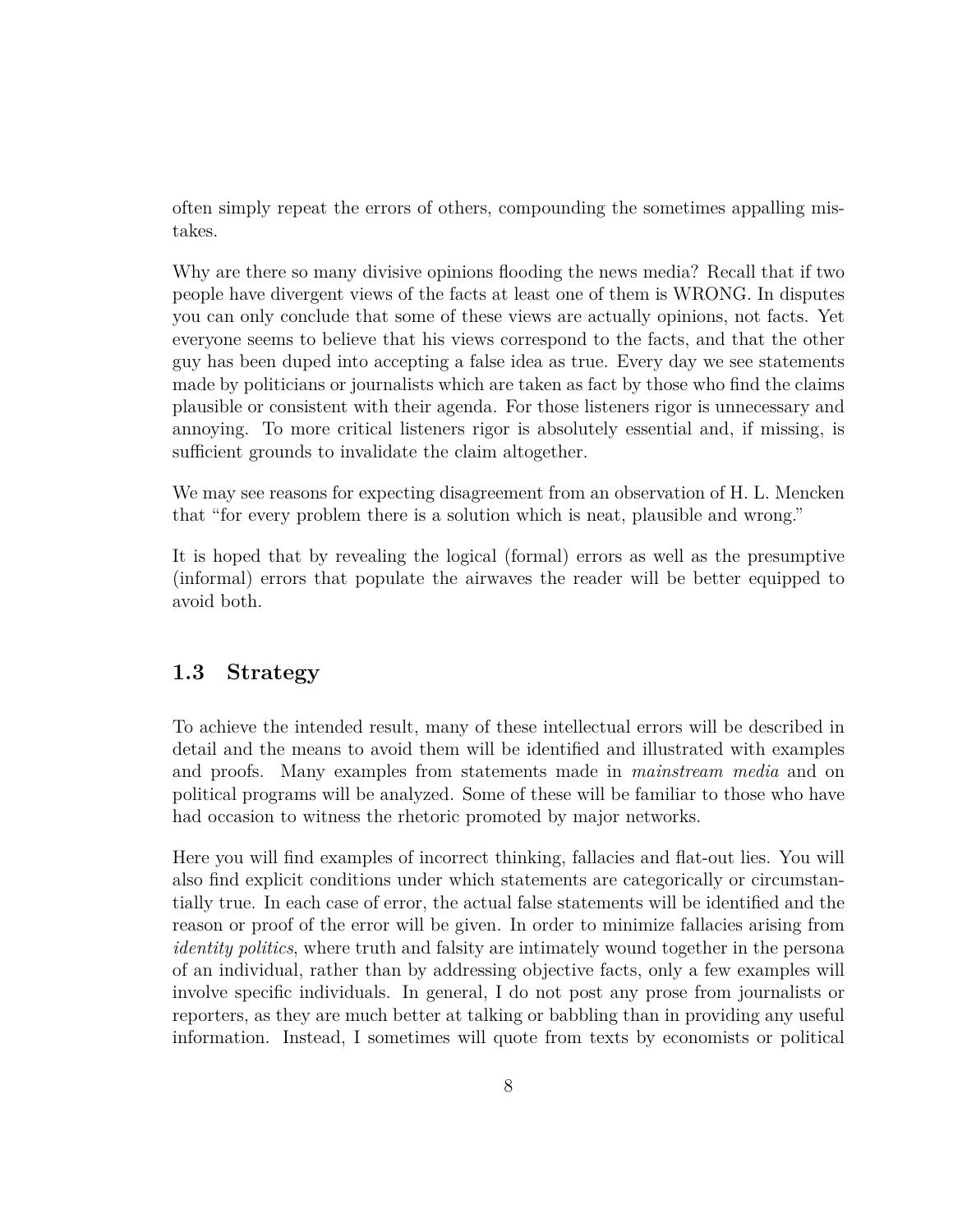statesmen, not to defer to their insight or to substitute their authority to mine, but to acknowledge their mastery of the language, which is far superior.

Many topics involve political issues because they are the subject of so many disputes and disagreements.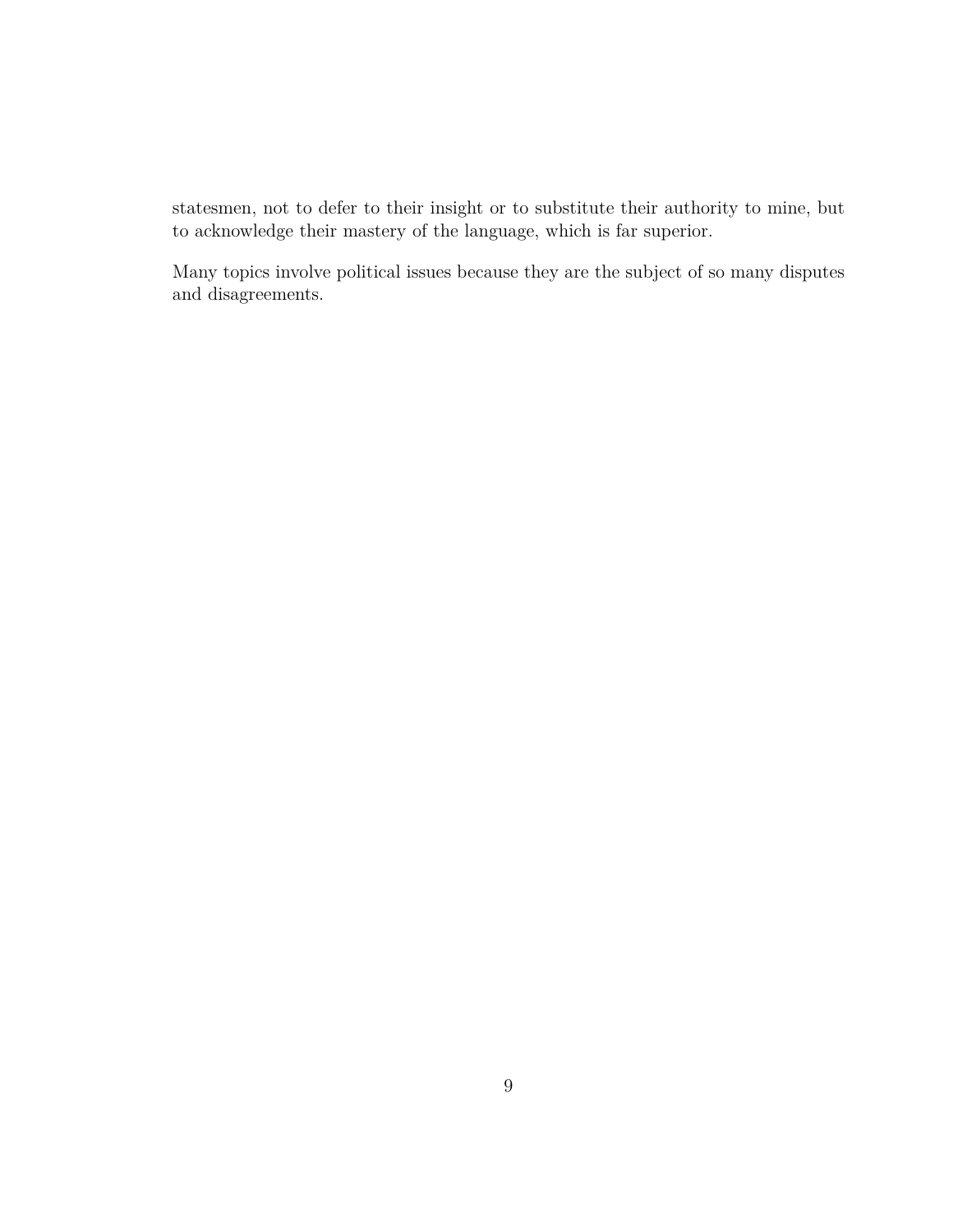# **2 Definitions**

It is essential that words used have identical meanings to every party of a rational discussion. Hence, I have included a few definitions of terms which may be critical in debates or even simple dialogues.

#### **hypocrisy**

1 : a feigning to be what one is not or to believe what one does not; behavior that contradicts what one claims to believe or feel.

#### **idiosyncrasy**

1a : a peculiarity of constitution or temperament; an individualizing characteristic or quality

b : individual hypersensitiveness (as to a drug or food)

2 : characteristic peculiarity (as of temperament) broadly; eccentricity

#### **voluntary**

1 : proceeding from the will or from one's own choice or consent a; voluntary action, voluntary cooperation

2 : unconstrained by interference; self-determining, a voluntary participant

#### **coerce**

1 : to compel an act or choice; ...was coerced into agreeing, abusers who coerce their victims into silence

2 : to achieve by force or threat; coerce compliance, coerce obedience

3: to restrain or dominate by force; religion in the past has tried to coerce the irreligious— W. R. Inge

#### **usurp**

1a : to seize and hold (office, place, functions, powers, etc.) in possession by force or without right

b : to take or make use of without right usurped the rights to her life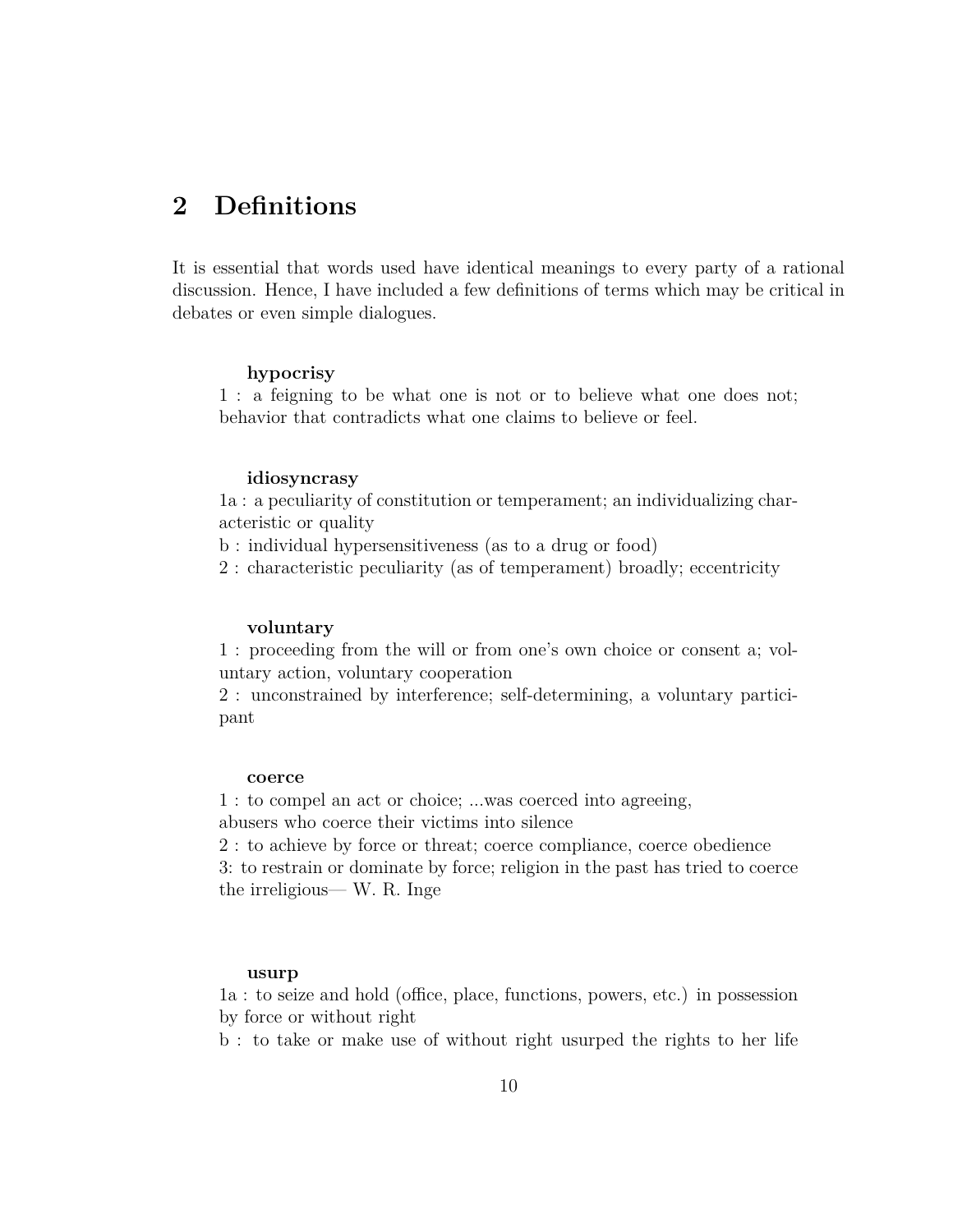#### story

2 : to take the place of by or as if by force

: to seize or exercise authority or possession wrongfully

#### **fallacy**

1a : a false or mistaken idea. prone to perpetrate the fallacy of equating threat with capability— C. S. Gray

b : erroneous character; The fallacy of their ideas about medicine soon became apparent.

2 : deceptive appearance; deception

3 : an often plausible argument using false or invalid inference

In the following exposition, it's important to keep in mind (at all times) the difference between *voluntary consent* and *involuntary consent*. The presence of *force* or *coercion* in a transaction distinguishes events involving the mutual consent of equal partners from the dominant/submissive character of the other. Purchase of a product exemplifies the first, and armed robbery exemplifies the second. Hiding the gun that both parties are aware of changes nothing in this latter case. An illustration can be found in Appendix G.

### **3 Laws of Thought**

Aristotle (384-322 BC) first formulated the three *Laws of Thought* in order to identify the minimal requirements for valid observation or inference. These laws are meant to apply to Aristotelian (binary valued) objects, statements or other entities. In one simple form the laws are presented as *existence* theorems. That is, whether an entity exists or does not exist. They may be applied to an entire universe or a subset, either of which is taken as the *universe of discourse* in a given context. In digital logic they pertain to the binary values '1' and '0' or 'true' and 'false'.

Note that these laws apply to a wide variety of circumstances, although non-Aristotelian logic is also possible. An example of an Aristotelian logic problem might be whether Dragons exist. Given a suitable definition of a Dragon, it is inescapably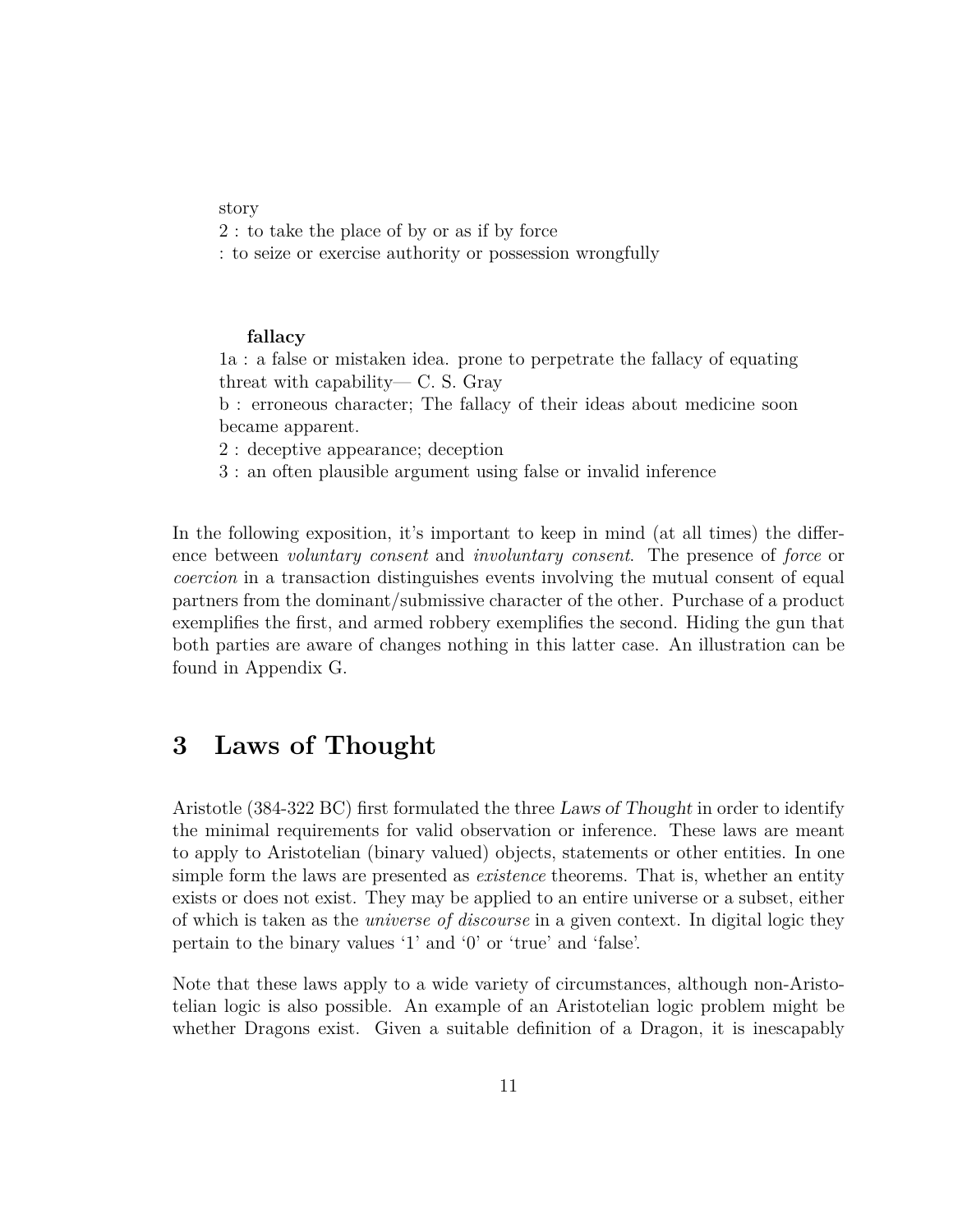clear that either they do or do not exist. No other choice is available or possible. The process of determining the truth given correct premises constitutes a proof.

Non-Aristotelian logic applies to entities which do not have quantitative definitions. Examples include: *bald, warm, tall, etc.* Although Aristotelian logic applies to all sciences and are explicitly or implicitly accepted by all scientists, it is because of the absolute truths they appeal to  $-$  not the personal preferences of specific individuals.

Aristotle's laws are subject to misinterpretation and improper application, but these errors are well-understood, thoroughly documented and can be avoided. Applied correctly, they form the basis for every valid position or conclusion on any issue whatsoever. In a sense, they are the golden jewels of rational thought.

### **3.1 Law of Identity**

The Law of Identity simply states that *A* is *A*, or a thing is what it is. The reason for codifying such an observation is to make it possible to distinguish between an identity and an approximation. This is particularly important when analogies are used to reveal some truth. An analogy is NOT an identity. At some level, every analogy will break down and expose the difference between them. If there are no differences at any level, then they are synonymous and identical.

If one attempts to reject the law of identity, it would result in *equivocation* and a consequent contradiction. The law makes it possible to know what one is talking about because its rejection yields nonsense and unintelligible babbling.

The law of identity can be expressed mathematically by the equation  $A = A$ <sup>1</sup>.

### **3.2 Law of Non-Contradiction**

This law states that a thing cannot *be* and *not be* at the same time and sense. An object has specific properties which cannot be both present and absent. Note the qualification of 'same time and sense'. This allows for changing states over time and excludes these cases from application of the rule.

<sup>&</sup>lt;sup>1</sup>See the Appendix for more details and analogous reasoning methods.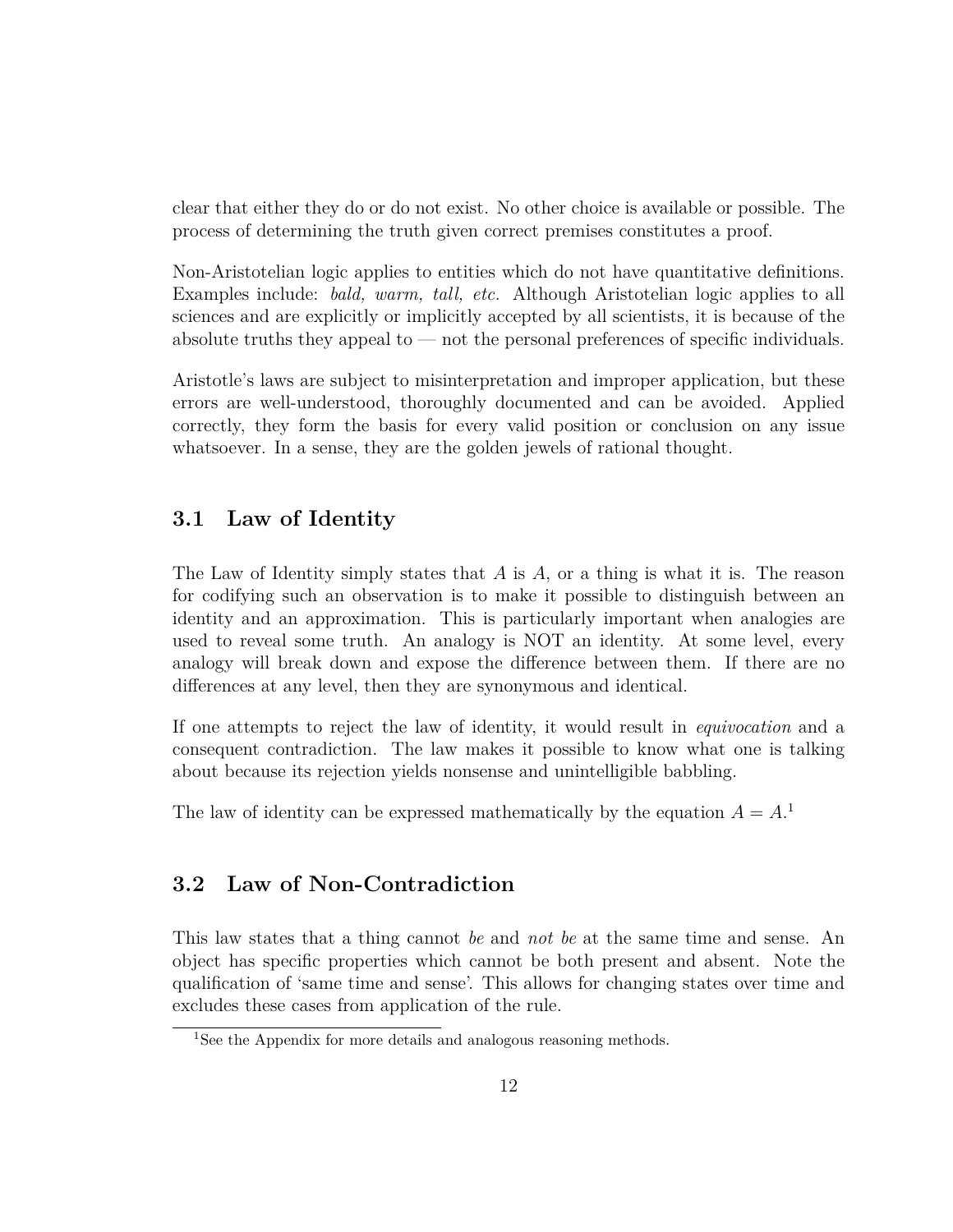### **3.3 Law of the Excluded Middle**

The third law addresses the placement of an entity within the universe of discourse and states that it must either exist or not exist and that there is no third choice. No object can both be and not be and furthermore it *must* be one or the other.

A number of philosophers have suggested that there needs to be a fourth law, often called the Law of Sufficient Evidence. One can construct situations where such a law may be convenient, but restricting the range of necessary entities will usually avoid the need. An example of the concern over insufficient evidence occurs when one or more of the premises are incompletely distributed. This leaves the claimant with the choice of admitting that any conclusion is an opinion only, or confessing, "I don't know."

The law of excluded middle often appears in other forms. For example, to state that two propositions or claims are *mutually exclusive* and *collectively exhaustive* is a simple restatement of the law of the excluded middle.

We may, for example, apply this law to the concepts of *theism* and *atheism*. These are mutually exclusive and collectively exhaustive. An attempt to introduce *agnosticism* as a third possibility fails because agnosticism is **not** a third choice, but a refusal to take a position. There still remain only the two possibilities cited.

Every argument or logical derivation will have the above three laws employed with exacting precision, or they are subject to error.

Here is a link to the Wikipedia article on [the Laws of Thought.](https://en.wikipedia.org/wiki/Law_of_thought)

# **4 Arguments and Proofs**

*"Testimony is not evidence, evidence is not proof."*

— C. Bond

The relevance of the above statement is simply this: One can always find *testimony* to support opposite sides of an issue. One can often find *evidence* to support either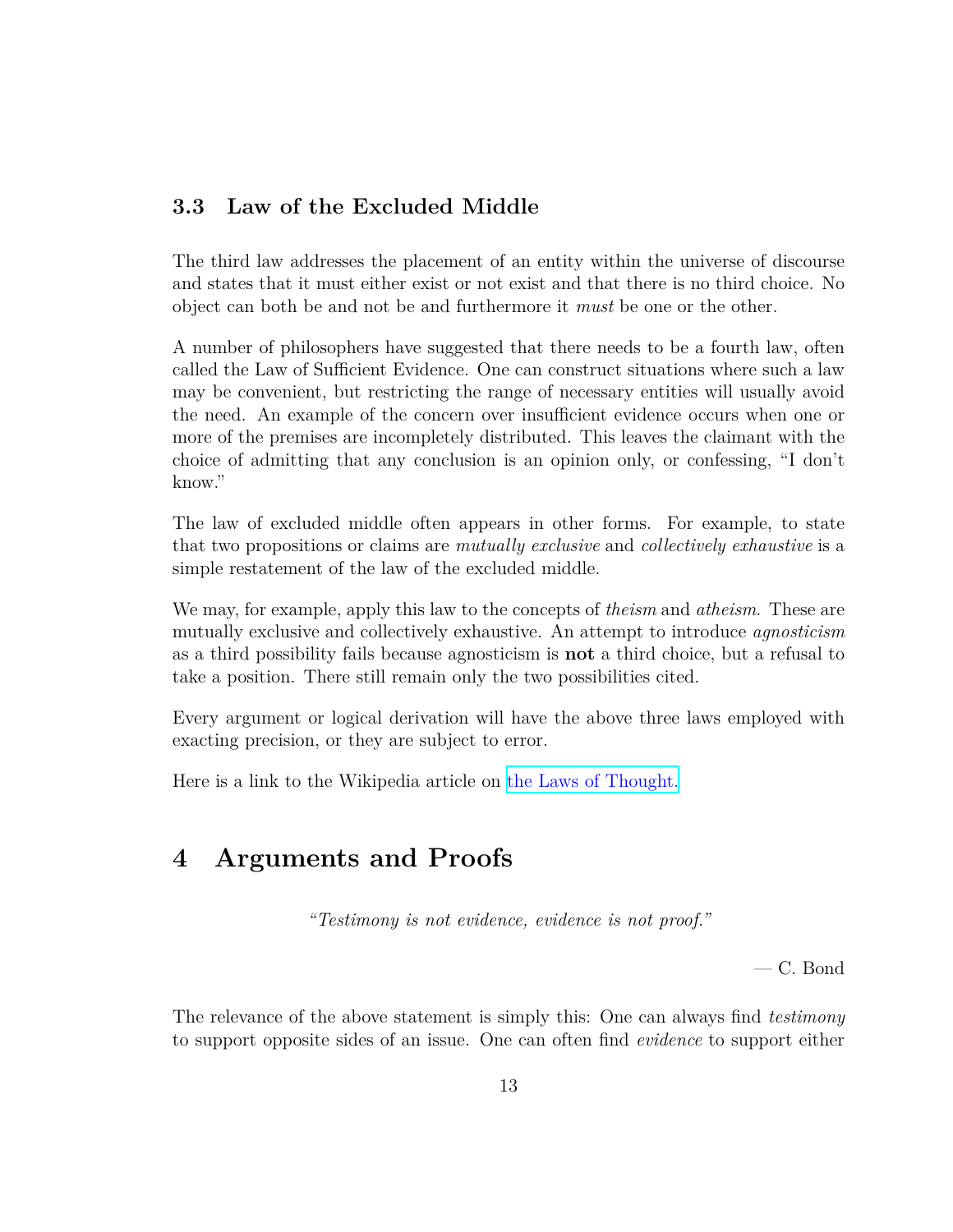side of an issue. But one can **never** find *proofs* which support both sides of an issue. If a proof is available, it will only support one side, rendering the opposite side false.

A truism in constructing a valid argument to support a claim, besides starting with correct premises and employing only valid inference is acknowledging that the burden of proof is on the claimant. This is concisely summarized by Hitchen's Razor: "What can be asserted without evidence can also be dismissed without evidence." Every *valid* argument is an argument *ad rem*, meaning that there is no attempt to shift the burden of proof elsewhere and all premises and logical steps in the argument are relevant to the topic under discussion.

In the following paragraphs, the requirements for valid arguments will be explained and examples of *true* and *false* premises and conclusions will be given. In some cases, because this exposition is linear, there may be some distance between a claim and its supporting evidence. This is a normal consequence of parsing a multi-dimensional problem into one dimension.

It's worth noting here that an absence of evidence is **not** evidence if absence. That is, failure to find support for a claim does not prove that the claim is false. A famous example is in the assertion, taken as a fact, that all swans are white. This was commonly believed to be true in European countries and only disproved when a species of black swans was found in Australia.

### **4.1 Correct (Verifiable) Premises**

Every communication, whether it be a monologue, isolated statement or part of a dialogue must provide support consisting of operating premises which are explicitly stated or simply implied. If any of these are false or unverifiable the entire argument may fail.

### **4.2 Burden of Proof**

Attempting to shift the burden of proof is considered by **all** logicians and students of logic as an intrinsic fallacy, and in the case of truth-seeking dialogues is grounds for immediate dismissal of a claim. One cannot refute a claim for which no evidence is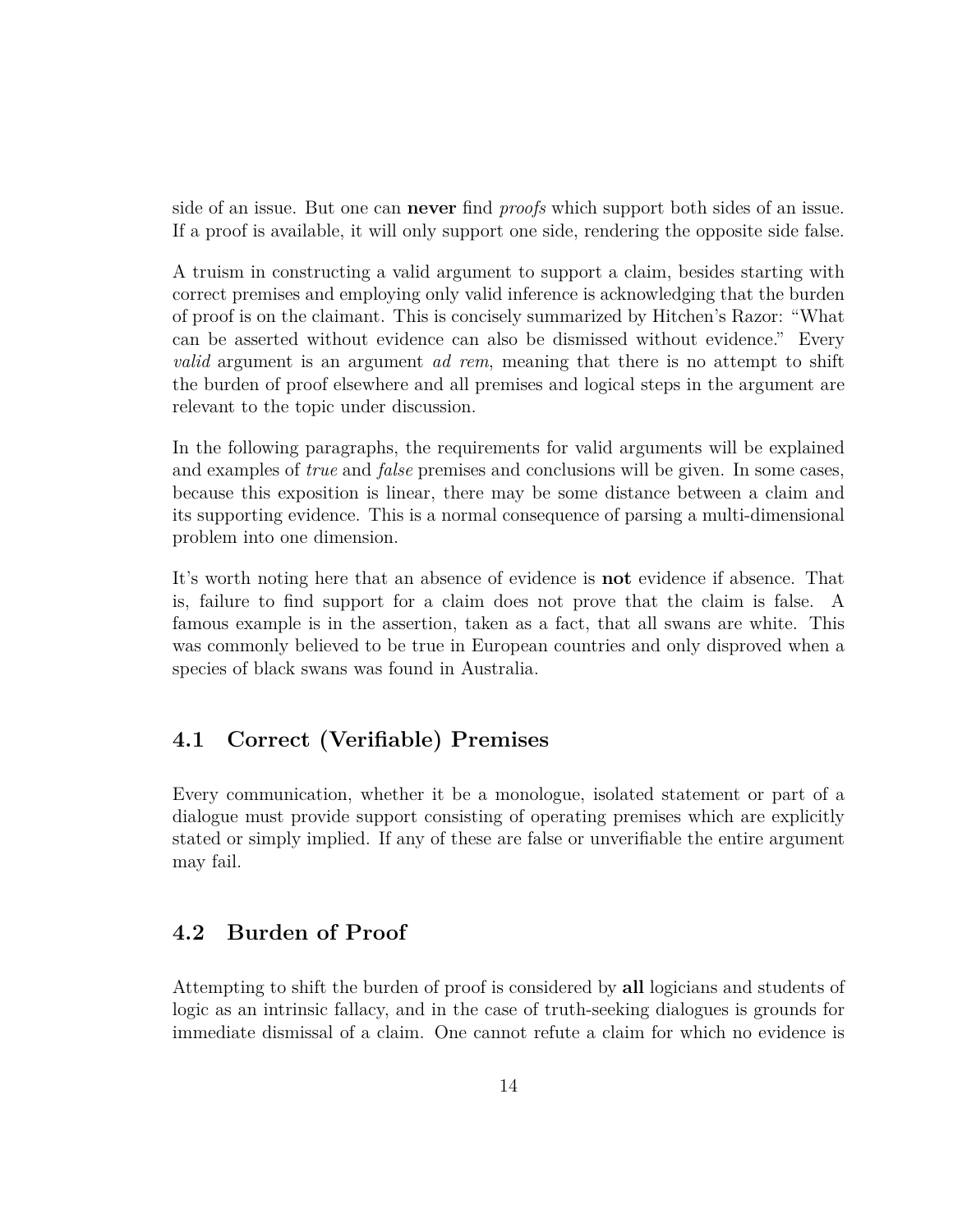offered, and it is clear that attempting to shift the burden of proof is a devious means to take oneself out of the argument by disclaiming the burden of proof on himself and placing it on another. This act is not only fallacious, it is shameful and dishonest.

An allegation or other statement which is made without providing a valid proof is, and can be, little more than an opinion — not a fact. Think: Jumping to conclusions or on a bandwagon.

#### **4.3 Syllogism**

The *syllogism*, invented by Aristotle, is one concise model for an argument or proof. It takes the following form (along with an example):

|            | Major Premise All men are mortal |
|------------|----------------------------------|
|            | Minor Premise Socrates is a man  |
| Conclusion | Socrates is mortal               |

This example is a correct syllogism. The premises are clearly stated and the conclusion follows from the premises. Many other example syllogisms harbor errors, either in the premises or logic. Here is an example of such an error:

|            | Major Premise All cats have four legs |
|------------|---------------------------------------|
|            | Minor Premise All dogs have four legs |
| Conclusion | All dogs are cats                     |

The premises are correct, but the conclusion does not follow from them. This is the fallacy of the *undistributed middle*, which will be explained later. Although some of the errors presented here are obvious, there are examples which are very difficult to spot. Some of them will be presented as well.

Here's an example of a political fallacy in the form of a syllogism:

|            | Major Premise All xenophobes want a closed border |
|------------|---------------------------------------------------|
|            | Minor Premise Trump wants a closed border         |
| Conclusion | Trump is a xenophobe                              |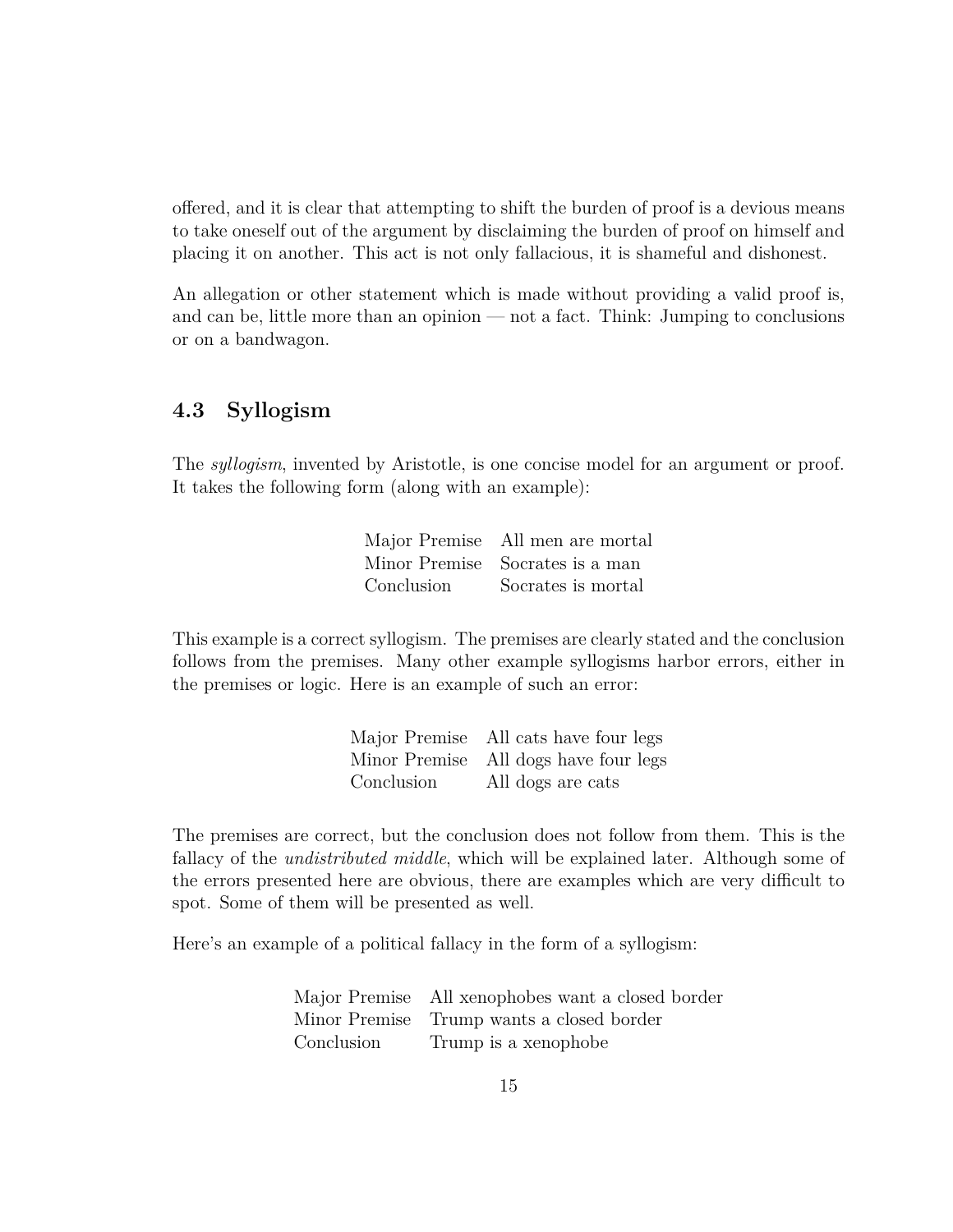This contains exactly the same error as the previous example, and provides another example of an undistributed middle, *(i.e.* advocates of a closed border).

Observe that a simple, slight change transforms the false assertion to a true one:

|            | Major Premise All xenophobes want a closed border |
|------------|---------------------------------------------------|
|            | Minor Premise Trump is a xenophobe                |
| Conclusion | Trump wants a closed border                       |

But this change, although formally correct, relies on an unproven Minor Premise which may or may not be true. There are other reasons for wanting a closed border besides xenophobia.

For a syllogism to produce a valid conclusion, **both** premises must be true. At all times a claimant is expected to state his premises on demand. Refusal to do so is an admission of ignorance or duplicity. In addition, the conclusion must be derivable from those premises.

Consider this syllogism, which arrives at a false conclusion but appears plausible enough to have convinced many political activists to accept.

|            | Major premise Trump is a liar       |
|------------|-------------------------------------|
|            | Minor premise Trump is a Republican |
| Conclusion | You can't believe Republicans       |

Now here's a false syllogism harboring the same error.

|            | Major premise A candy cane has stripes |
|------------|----------------------------------------|
|            | Minor Premise Candy canes are edible   |
| Conclusion | You can eat anything with stripes      |

In both cases the error involves sloppy generalization and an undistributed middle.

Here's another example of a faulty syllogism.

Major Premise All white men are racists Minor Premise You are a white man Conclusion You are a racist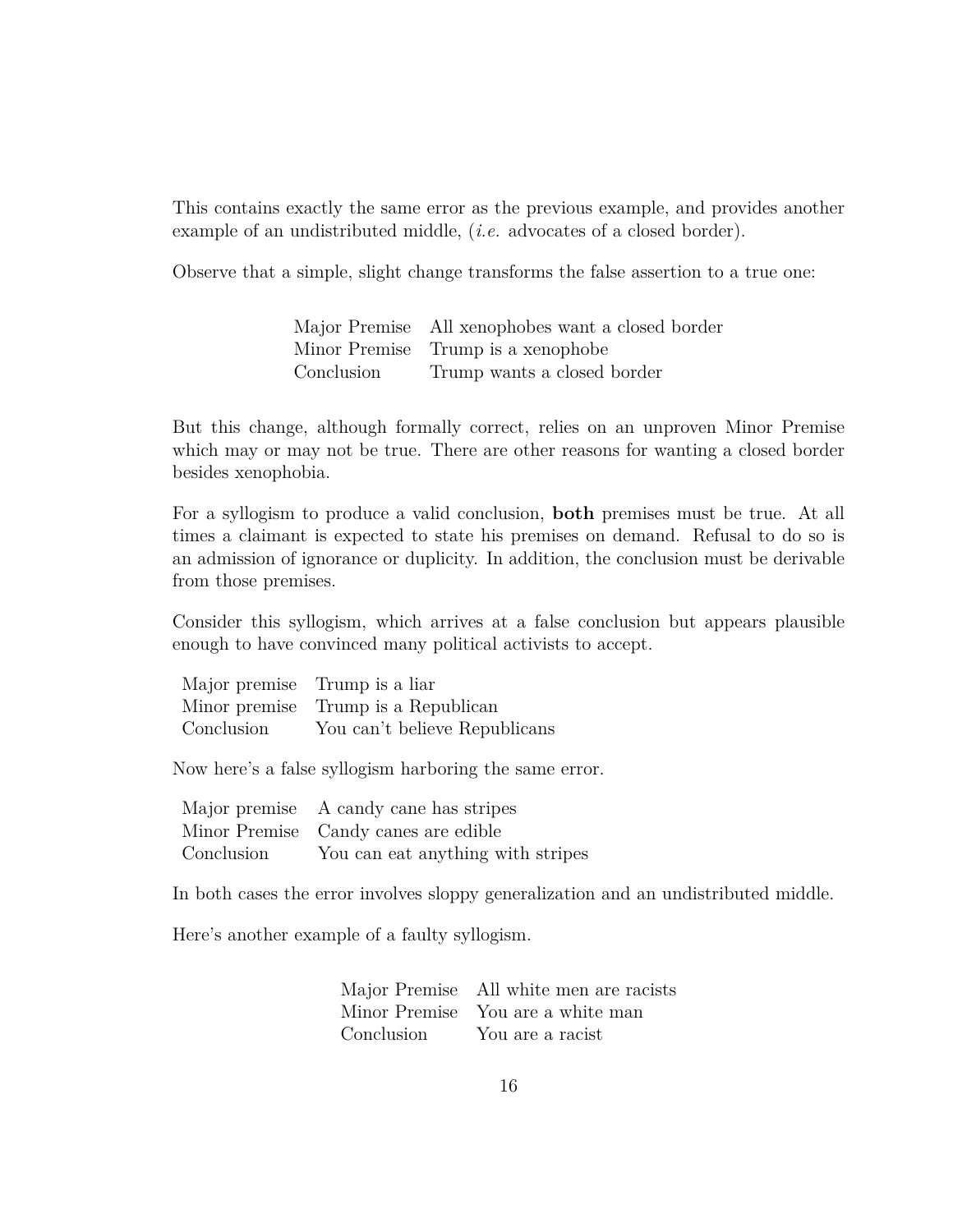See if you can find the error(s). In this example, the minor premise is not the problem.

#### **4.4 Degrees of Certainty in Reasoning**

Syllogisms are not the only means to derive truth from accepted premises, just the simplest formal method. Most valid conclusions are derived by processes involving methods of reasoning whose results vary from conceivable to certain.

*There are degrees of certainty. They range from conceivable to possible to plausible to convincing to conclusive.*

#### **4.4.1 Deductive Reasoning**

Deduction is the strongest method for arriving at correct conclusions from accepted premises. The syllogism is an example of a deductive form, but more elaborate rational processes are common. If you see someone frying an egg, you can deduce that an eggshell had been previously cracked. This is certain.

Sherlock Holmes was noted for his deductive skills, and they are used by everyone at one time or another. An accepted premise, for example, is that all mortals die. From this, with certainty, you may deduce that you will (eventually) die.

Deduction is the dominant cornerstone of mathematical proofs. It provides no escape from exact reasoning.

#### **4.4.2 Inductive Reasoning**

This is somewhat weaker than deductive reasoning and relies on compelling, but not conclusive evidence. For example, to conclude that the stronger fighter will win a battle is induced from reasonable assumptions and past experience. However, upsets occur often enough to allow for other results. Here, the preponderance of evidence swings the decision — but without conclusive proof.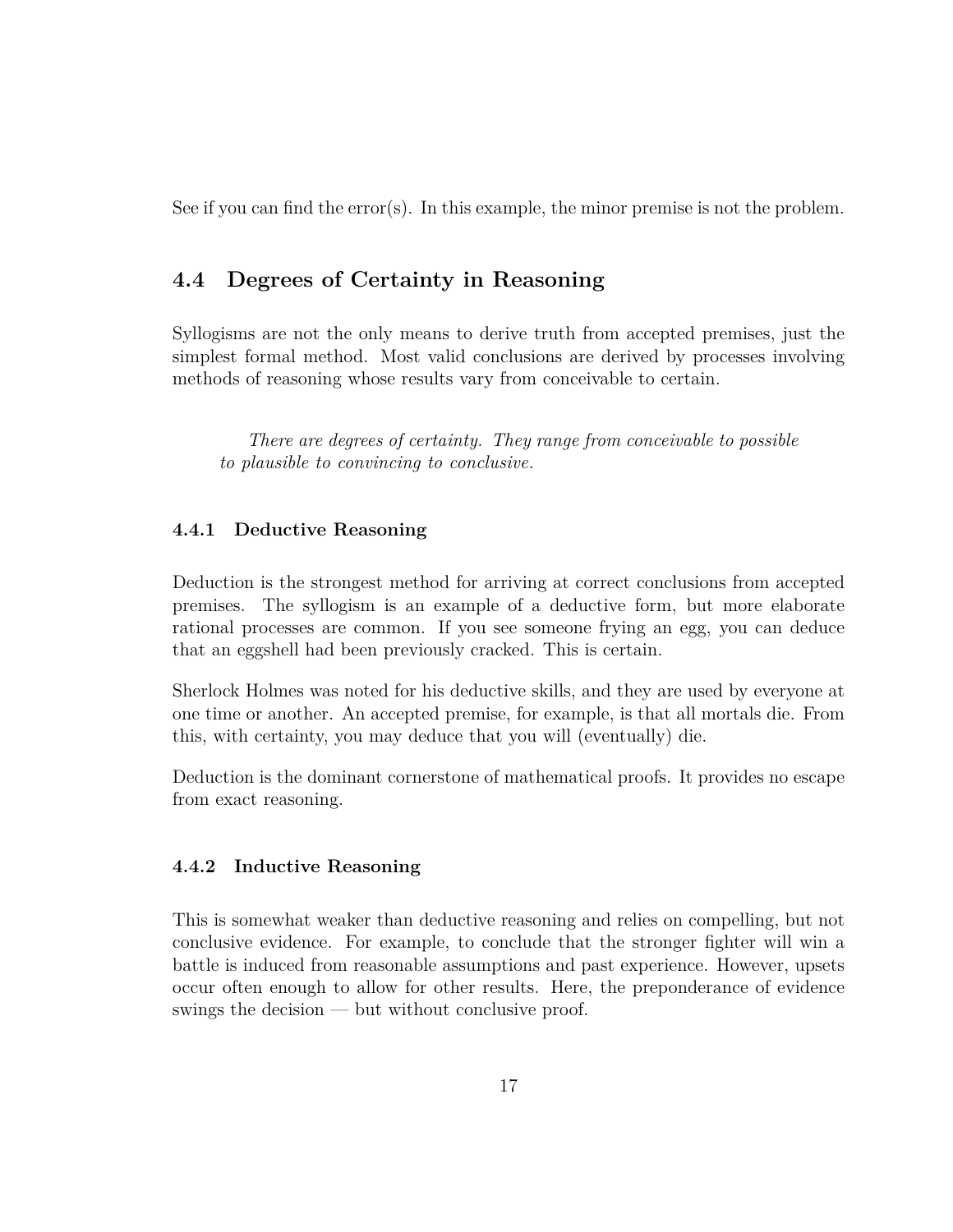#### **4.4.3 Abductive Reasoning**

Abduction is the weakest form of arriving at a conclusion and involves evidence from only a small sample of relevant cases. An example would be to conclude that an individual is more likely to commit a crime if he is from a poverty-stricken neighborhood. This weak reasoning was only recognized as a distinct form by Pierce in the late 19th century in his search for 'more likely than not' conclusion when the evidence is too weak to support a valid proof.

#### **4.5 Guilt by Accusation**

Besides being the name of a book by Prof. Alan Dershowitz, the title of this section refers to an all-too-common error made by politicians, journalists and Main Stream Media (MSM). It consists simply of making some derogatory statement about an individual or group, followed by nothing at all. It serves to convince the gullible by doing nothing more than making a charge against the victim. In presidential debates these often include racism, sexism, xenophobia, Islamophobia and "you name it".<sup>2</sup> Under this concept no one is expected to prove, or even defend, his accusation.

If some political activist announces that Trump has told over 20,000 lies, but neither cites a single one nor offers any credible refutation, you are logically entitled to ignore him. He is not a worthy opponent in a rational debate. Rather, he is an example of a hysterical, demented blowhard.

#### **4.6 Name-calling, Insults and Diversions**

These tactics all fall under the umbrella fallacy *argumentum ad hominem* cited in the next section. It's little short of appalling that these diversions are still used in modern discourse. Yet we still see political activists resorting to these shameful techniques and the gullible succumbing to them.

Donald Trump has alienated some political opponents by his habit of insulting others

 $2$ During the 2016 presidential debates, Hillary invited anyone to add his own accusation against Trump to her list.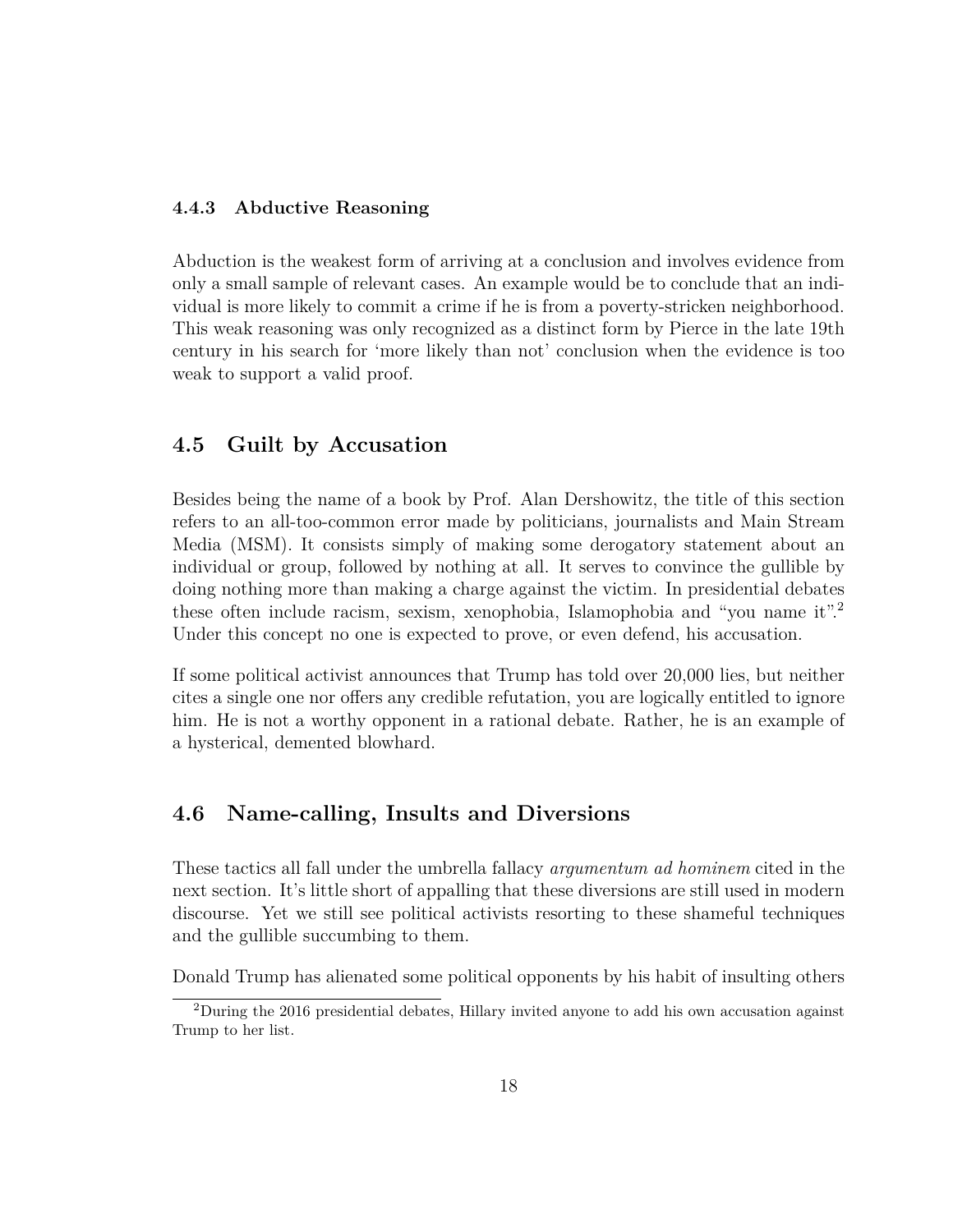with derogatory name-calling, exaggerations and faulty comparisons. However, these practices are commonly used by politicians on all sides of every issue. There seems to be little interest in improving the the quality of rhetoric in current politics, so resolving disputes is the exception rather than the rule.

# **5 Fallacy: Counterfeit of Argument**

Since disagreements about facts occur frequently, and at least one party to the discussion **must** be wrong, the error often constitutes a fallacy. Here are a few examples of fallacies which can be found on current news media. More comprehensive lists are cited in the appendix. Even those lists are not exhaustive, as there are literally hundreds of named fallacies.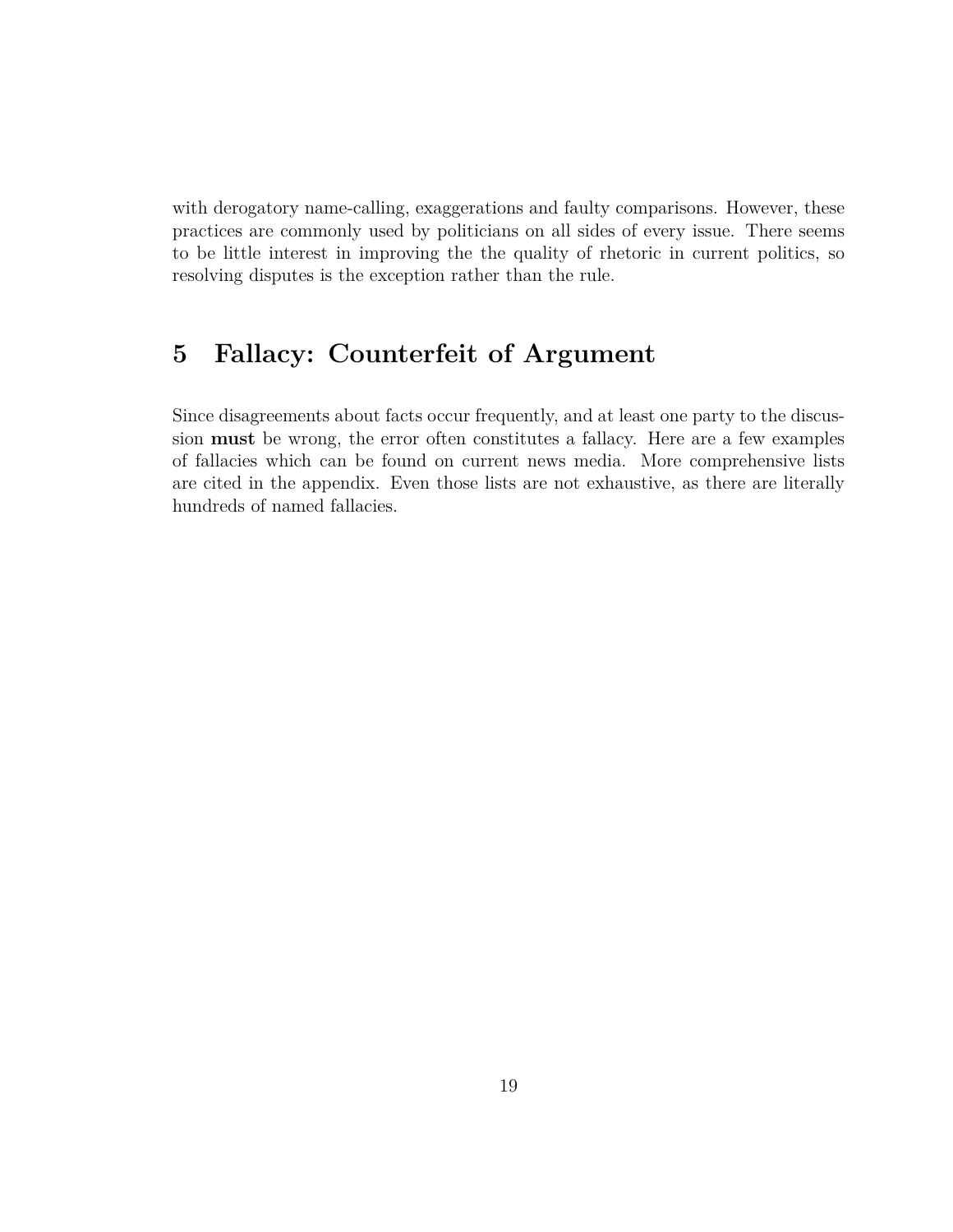### **5.1 Common Fallacies**

| Latin Name of Fallacy        | English meaning      | Explanation                   |
|------------------------------|----------------------|-------------------------------|
| $non-sequentur$              | It does not follow   | The conclusion does not fol-  |
|                              |                      | low from the given premises   |
|                              |                      | or logic. This is the flaw in |
|                              |                      | ALL fallacies.                |
| argumentum ad hominem        | Appeal to the man    | Shifting the argument from    |
|                              |                      | the issue at hand to the per- |
|                              |                      | son who raised the issue.     |
| argumentum ad populum        | Appeal to the masses | Using popularity as a sub-    |
|                              |                      | stitute for reason.           |
| <i>argumentum ad baculum</i> | Appeal to force      | Using threats instead of of-  |
|                              |                      | fering proof.                 |
| argumentum ad verecundiam    | Appeal to authority  | Avoiding proof by deferring   |
|                              |                      | to some (alleged) expert or   |
|                              |                      | authority.                    |
| ab absurdu                   | Appeal to mockery    | Using ridicule instead of re- |
|                              |                      | futing a claim.               |
| ipse dixit                   | "He said it."        | An allegedly factual source,  |
|                              |                      | like the Bible, is offered as |
|                              |                      | proof without challenge.      |

Particularly important are the *non-sequitur* which applies to all fallacies, and the *argumentum ad rem* which is a valid argument and hence, is not a fallacy.

The appeal to authority harbors multiple problems besides shifting the burden of proof. Carl Sagan observes that an expert or authority bears the same burden as anyone else, so this appeal moves the original claimant one step further from a proof, not closer. Consider one argument intended to prove there is a god. It begins with the premise that the Universe could not have existed forever and therefore had a moment of creation. This requires a creator, who we call God. The argument fails, however, because it shifts the question to "Who created God?" Thus the arguer has only moved the question about creation of the Universe to the creation of God. No proof of anything is evident.

A common attempt to invoke *authority* is the appeal to an alleged or self-proclaimed archive of truth such as 'PolitiFact' or any of the other organizations which believe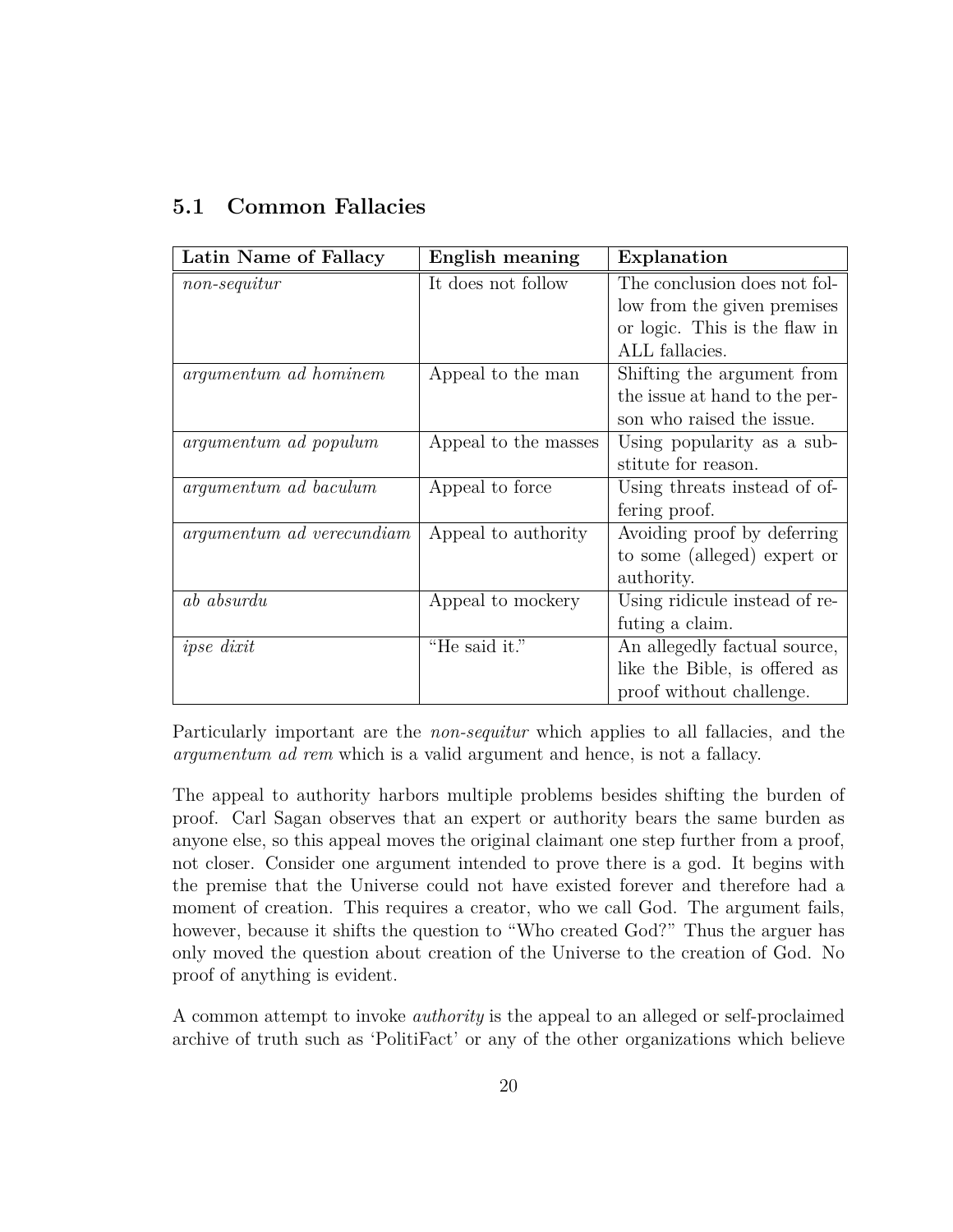themselves to be modern incarnations of the *Oracle of Delphi*. One would expect such a source to be unbiased and objective. But this has not been the experience of all readers or analysts. In fact, many investigators place PolitiFact on the left. Example: PolitiFact rates Trump's complaint about the Obama administration sending billions to Iran as a *half-truth* because he said the money was sent in boxes when it was actually sent on pallets. There was no dispute over the amount. PolitiFact also sometimes retracts the 'facts' they had previously posted, as was done recently on a "pants on fire" judgment over an interview about Covid-19 on [Tucker Carlson.](https://www.newsmax.com/newsfront/covid19-wuhanlab-politifact/2021/05/20/id/1022175/) PolitiFact has accumulated a number of retractions which they defend and explain as the results of their 'ongoing' commitment to factual reporting.(?) You'd think if they were *that* dedicated, they would have taken the time and made the effort to get things right the first time.

It's worth noting that the 'facts' alleged on PolitiFact are usually obtained by invoking the *appeal to (unnamed) authority* sometimes extending several layers deep. This is why there may be some time lapse between initial postings and retractions.

#### **5.2 Faulty Generalization**

Imagine a family is on a road trip in the country and the four-year-old spots a cow and announces, "Look! Big doggy!" We can all laugh at the mistake because we understand why it happened — namely, that the child does not yet have the concept of, or a word for, 'cow'. But this is the same error as is made when a citizen observes a policeman in uniform and announces, Look! A murderer!" This is a faulty generalization. It is also the fundamental error which leads to *racism.*

I've singled out this fallacy because it, along with the *appeal to authority*, is so common in political discourse. It's a weak attempt to elevate the maxim that a 'bad apple spoils the whole barrel' to the level of a universal truth. It maintains that if one apple is bad they all are. Regarding authority, these citations are usually applied to anonymous authorities or self-proclaimed ones. However they manifest themselves, any alleged authority should be identified and bears the same burden of proof as does anyone else.

Note that if an authority has a relevant proof, the claimant can cite the proof without reference to the authority. Also note that citing an authority is not an error in itself,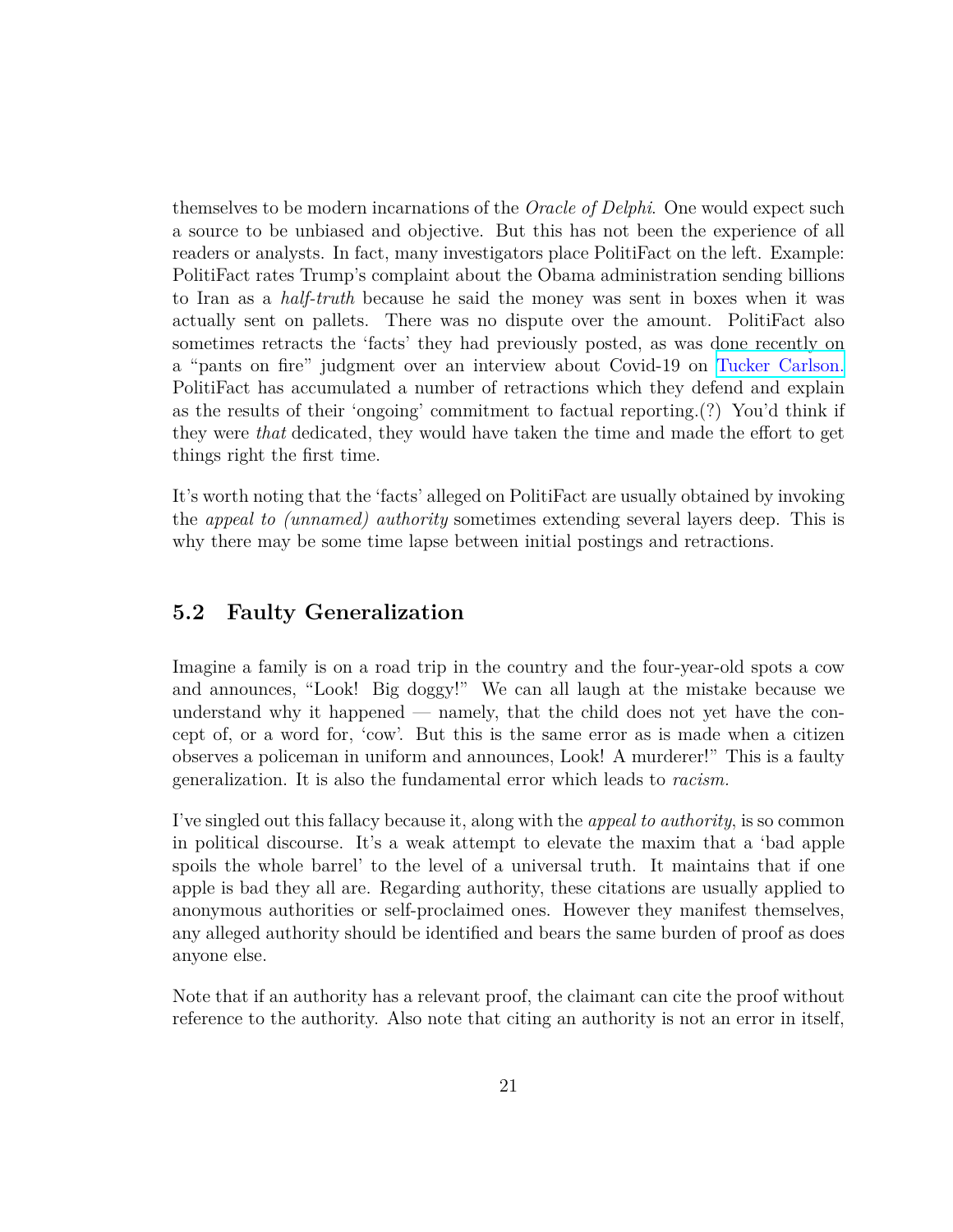but only if it is used to avoid the burden of proof. For that case, it is fallacious and can be grounds for rejecting the claim without further discussion. It is equivalent to saying, "I'm not going to prove my point. Go see a (possibly anonymous) authority, and he will prove it for me." The moral is that if you will not or cannot prove your claim, don't make it!

#### **5.2.1 Generalizations as Syllogisms**

Here are a few syllogisms which summarize commonly asserted errors.

| Major Premise Every white person I know is a racist |
|-----------------------------------------------------|
| Minor Premise I know every white person             |
| Conclusion Every white person is a racist.          |
|                                                     |
|                                                     |

|            | Major Premise No one I know is perfect |
|------------|----------------------------------------|
|            | Minor Premise I know everyone          |
| Conclusion | No one is perfect.                     |

Note that each syllogism is formally correct, but every conclusion is false because the Minor Premise is false. It would be a good exercise to devise a syllogism which survives a critical analysis of the premises and conclusion.

#### **5.3 Buzzwords and Phrases**

These are common terms which are meaningless because they are stated as objective concepts, but are so subjective in content that everyone means something quantitatively different.

*'fair' share* Applied to taxation, but could refer to some form of Marxist *progressive* tax, a flat tax or no tax at all. Note that no one ever **defines** fair share, either through cowardice, duplicity or ignorance, but the expectation is that every listener will fill in the blanks himself, resulting in universal agreement over nonsense,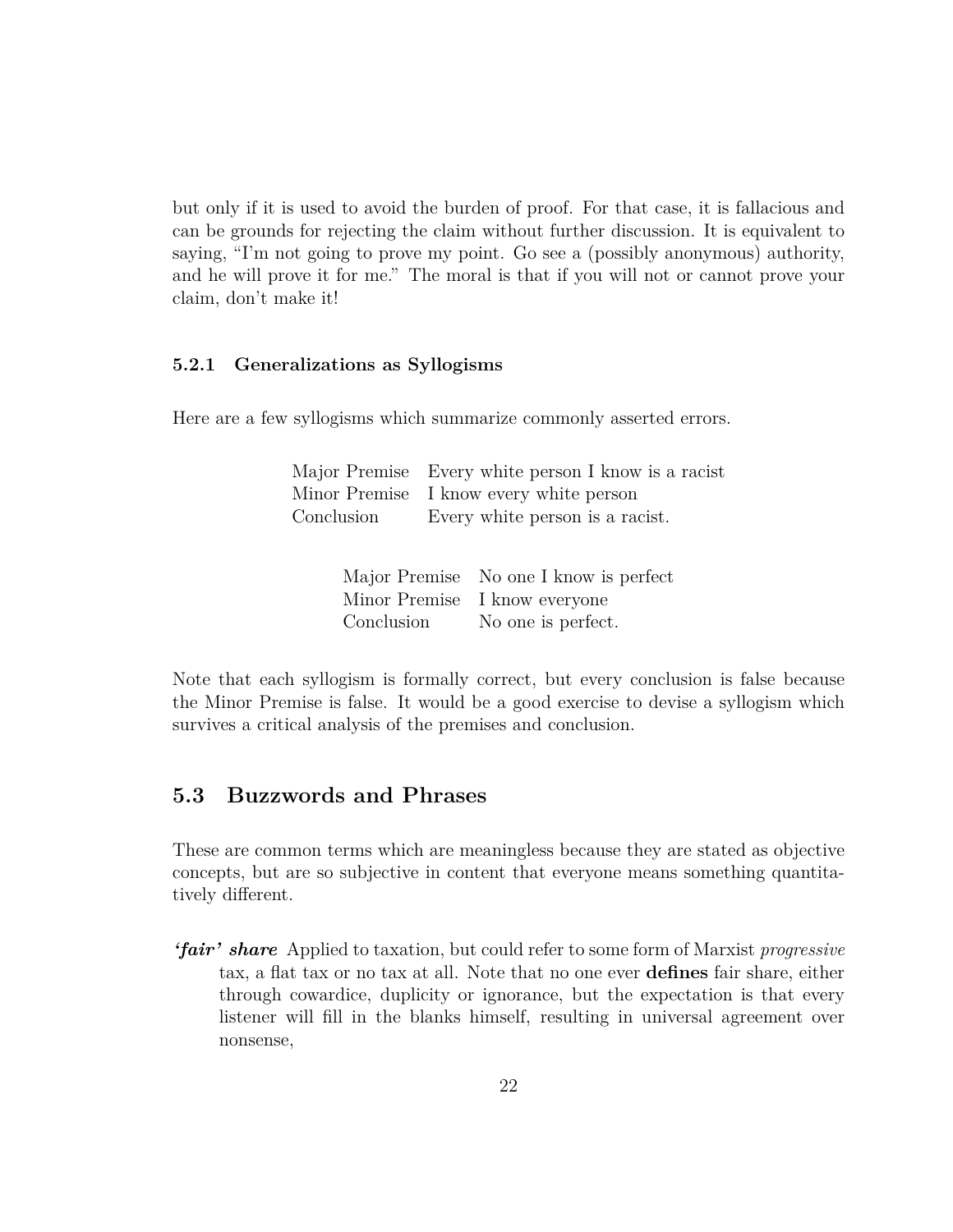- *we're all in this together* Does not distinguish between the 'we' who are benefiting from some situation from the 'we' who are suffering from it. Could be spoken by a plantation owner to a meeting with his slaves, or a tyrant to his subjects,
- *the American people* This generalization is intended to imply unity when dealing with a divisive issue. It's also often an example of personification.
- *manufactured crisis* Manufactured? By Whom? Crisis? Yes?...No?,
- *reimagine public safety* Invariably leads to defunding or eliminating police,
- *our democracy* The government of this country is NOT a democracy. It is a Constitutional Republic. In fact, the Constitution, which was ratified by every state, guarantees that every state will have a Republican form of government.<sup>3</sup> The false characterization that we have a democracy was ceded to the Democrats years ago, and has crippled any attempts to defend individuals or other minorities from the crushing weight of agenda-driven political groups. Every form of superiority is subverted to numerical superiority.<sup>4</sup> The word *democracy* or *Democrat* never occurs anywhere in the Constitution. Federalist Paper #10 explains in detail why democracy is a dangerous form of collectivism.

We do, of course, have a *representative* form of government, but painting it with a democratic brush paints over the fact that our Constitution protects minorities from mob rule, whether the mob is called 'the people' or anything else.

#### **5.4 Weasel Words and Expressions**

There are a number of words which 'talking heads' use to smuggle a point into an argument. Consider the word: **we**. This, on close look, provides a way to sneak a poorly defined target audience into a conversation<sup>5</sup> with the expectation that the listener will interpret the label as a symbol of unity. Beware when a politician declares "that's who *we* are". Another, similar tactic involves a reference to **the American**

<sup>&</sup>lt;sup>3</sup>Article IV Section 4. Also note that every session of Congress opens with the Pledge of Allegiance (...to the Republic...)

<sup>4</sup>The meaning has a sinister equivalence to the maxim *might makes right.* <sup>5</sup>Or a rant, diatribe, sermon. etc.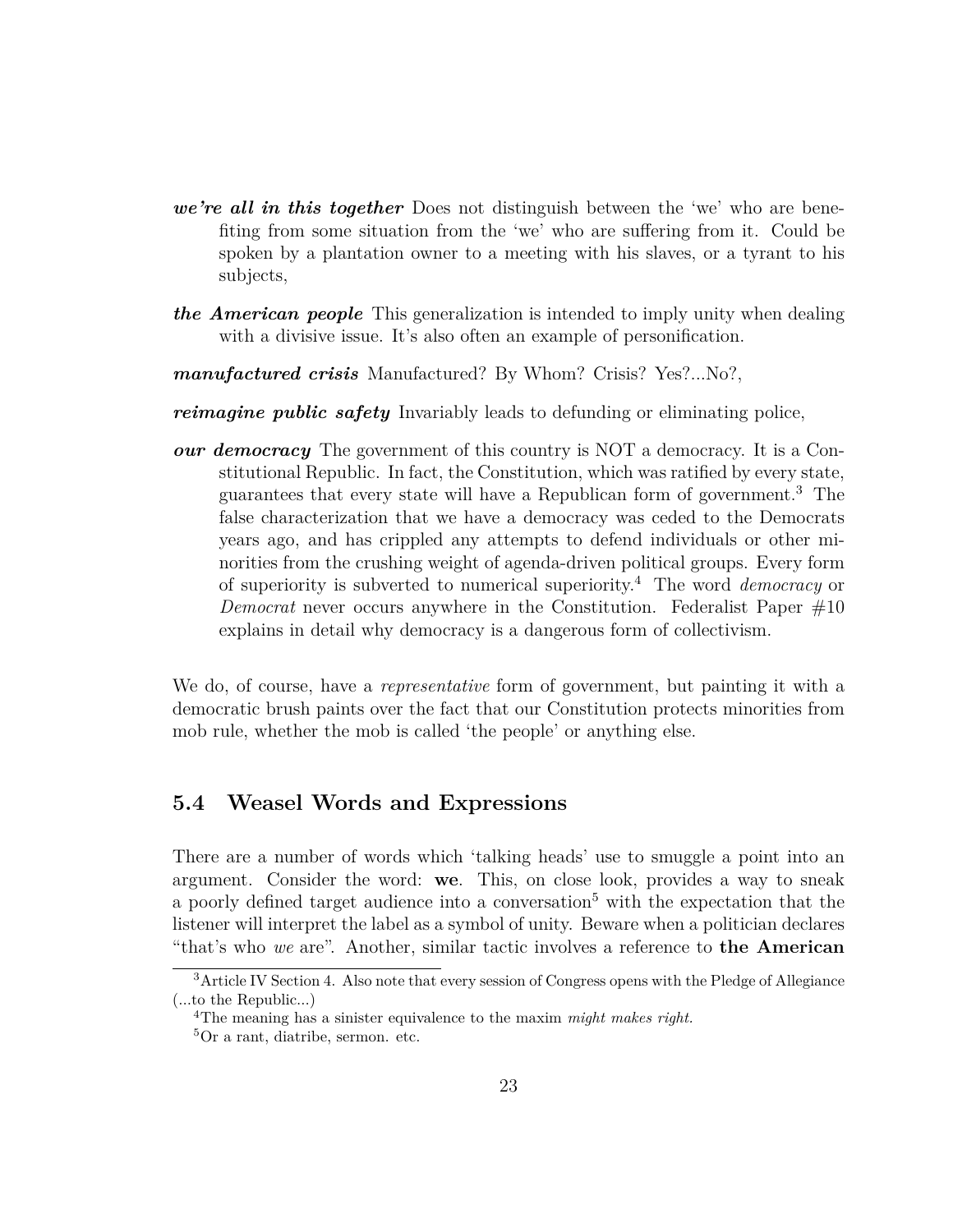**people**. These are not only personifications and metaphors, they are presumptuous and arrogant. Further, they are not only unsupported, but also unsupportable.

A common case of the abuse of language can be found in the words *authorized* and *qualified*. It is commonly assumed that electing or appointing an official, which authorizes him to carry out his tasks, somehow qualifies him to do so. This is false. Consider Hunter Biden's appointment to the Board of Directors at Burisma.

Another example involves swapped concepts. Consider that man is a *social* animal. Now compare this with man is a *herd* animal. The first is true, the second is false. But notice that the the first is a premise underlying a focus on *unity*, *conformity* and certain forms of equality, when the actions promoted actually imply the second. Observe that men do spontaneously form groups with shared interests, but this does not justify forcing *all* men to adopt the same behavior on all subjects.<sup>6</sup>

# **6 Oxymorons**

An oxymoron is a concept which includes contradictory terms, hence is categorically false. It is often used as a euphemism to confound the meaning of the commonly used term. The examples shown here should be familiar to anyone aware of current journalistic practices.

<sup>&</sup>lt;sup>6</sup>An Asian proverb holds that the 'nail' that sticks up will soon be hammered down.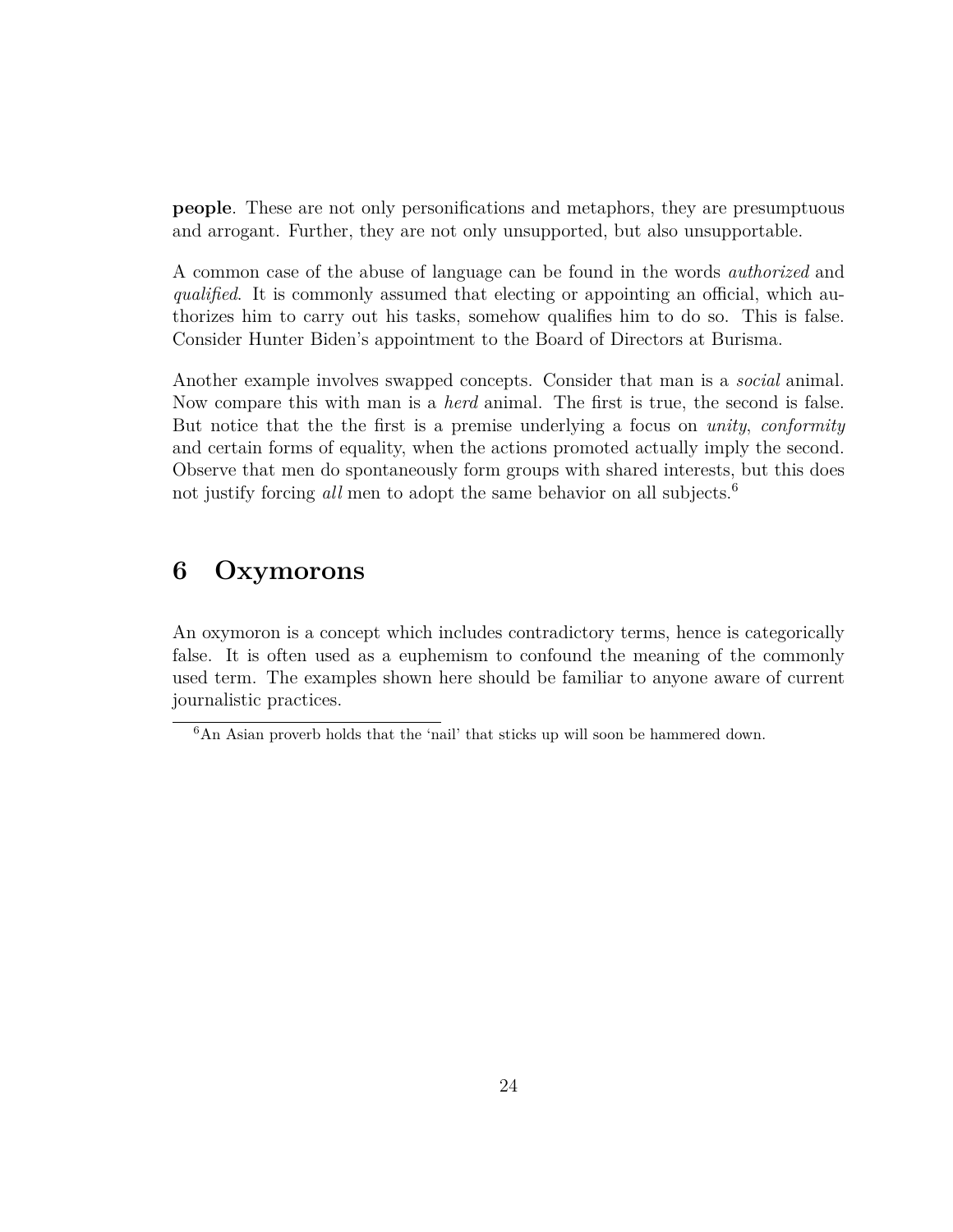| Valid term      | Oxymoronic euphemism   | Explanation                          |  |  |  |
|-----------------|------------------------|--------------------------------------|--|--|--|
| illegal migrant | undocumented immigrant | You cannot immigrate without         |  |  |  |
|                 |                        | some documentation, including        |  |  |  |
|                 |                        | having applied for citizenship.      |  |  |  |
| party crasher   | uninvited guest        | If you weren't invited, you are      |  |  |  |
|                 |                        | NOT a guest.                         |  |  |  |
| drug dealer     | unlicensed pharmacist  | If you do not have a license you     |  |  |  |
|                 |                        | cannot be a pharmacist.              |  |  |  |
| illegal act     | victimless crime       | If there is no victim, there is no   |  |  |  |
|                 |                        | crime. "The only part of the         |  |  |  |
|                 |                        | conduct of anyone, for which he      |  |  |  |
|                 |                        | is amenable to society, is that      |  |  |  |
|                 |                        | which concerns others. In the        |  |  |  |
|                 |                        | part which merely concerns him-      |  |  |  |
|                 |                        | self, his independence is, of right, |  |  |  |
|                 |                        | absolute." J.S.Mill                  |  |  |  |
| riot            | peaceful protest       | Although it should be obvious        |  |  |  |
|                 |                        | that these terms refer to drasti-    |  |  |  |
|                 |                        | cally different events, the propa-   |  |  |  |
|                 |                        | ganda riddled agenda displayed       |  |  |  |
|                 |                        | by interchanging them seems to       |  |  |  |
|                 |                        | escape many.                         |  |  |  |

Regarding the alleged equivalence of a riot and a peaceful protest, we see absurd mixing of the two concepts depending on the purpose of the comparison. The first error here is that a protester is an individual motivated by a grievance and a rioter is an individual who engages in looting, vandalism, trespassing and other crimes. One is characterized by his motives, the other by his actions.<sup>7</sup> Peaceful protests do not create victims — riots do.

<sup>&</sup>lt;sup>7</sup>It's possible to argue that World War II was 'mostly peaceful'. But toward what end?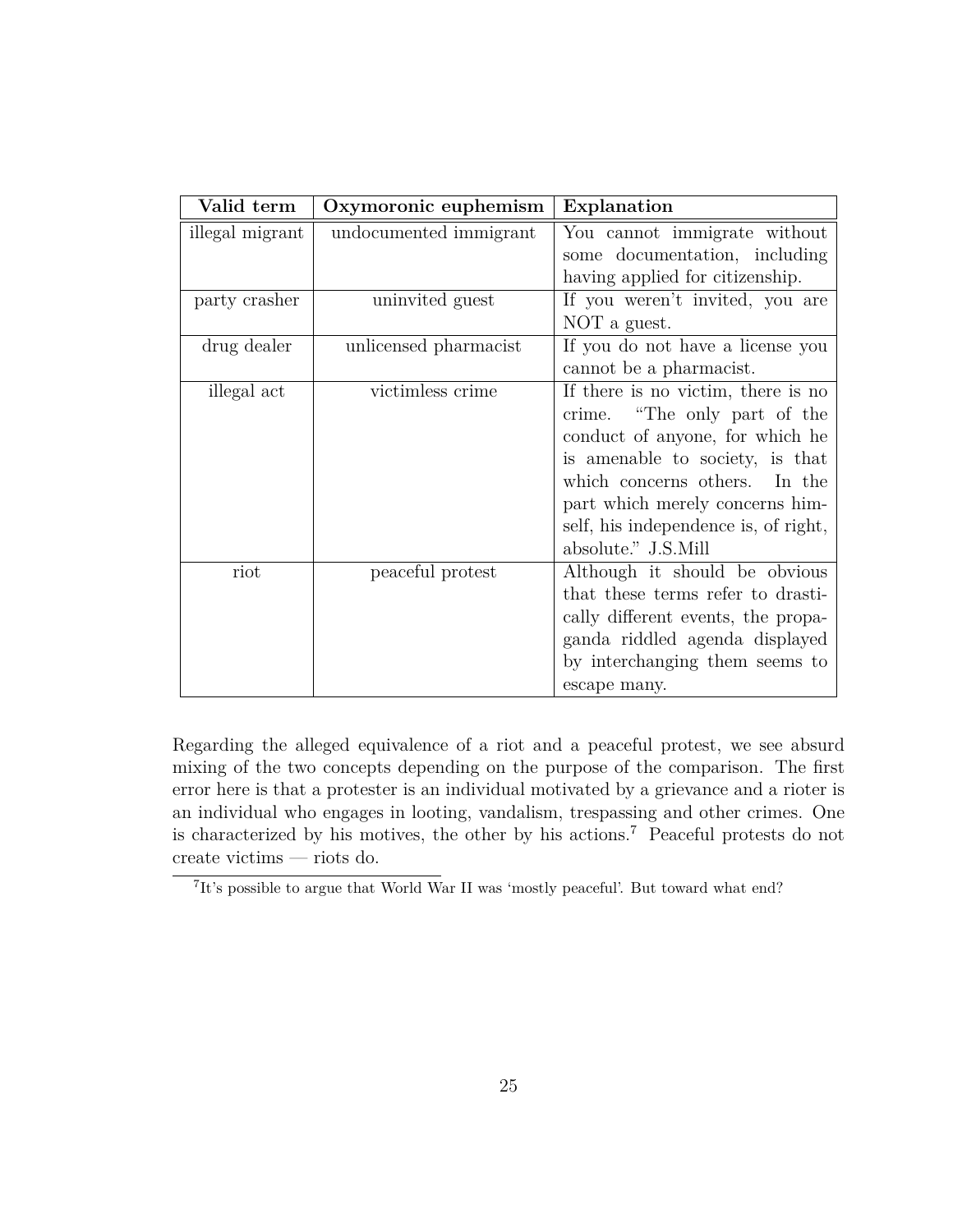### **7 Refuting an Argument**

#### **7.1 Lack of Evidence**

There is clearly nothing to refute if no evidence supporting a statement has been made. This is the essence of Hitchen's Razor. But that's not the only situation that is outside the realm of rational argument.

#### **7.2 Disproving the Assertion**

This may involve proof that a premise does not hold or that an error had been made in reasoning. Uncovering a fallacy is one reliable tactic.

#### **7.3 Opinions vs Facts**

Opinions are another case where refutation is unnecessary (or even impossible). If you state that chocolate ice cream is better than vanilla, you are expressing an opinion that no one can, or needs to, refute. You are, as the saying goes, entitled to your own opinion. You are not, however, entitled to your own facts. Facts correspond to objective reality and are the same for everyone, opinions are subjective.

#### **7.4 Metaphors, Analogies and Similes**

Another case involves metaphors. A metaphor attempts to equate one situation with an allegedly analogous one. To say that an election was *stolen* is to treat an election as if it were some kind of tangible entity, when it obviously is not. Arguing about this is an almost comical abuse of language. Yet, you'll find heated exchanges between those who succumb to the fallacy and somehow imagine that their arguments about a metaphor have some connection with real issues. It's interesting that not only did Trump declare that the 2020 election was *stolen*, Hillary made exactly the same claim in 2016. My election was [stolen!](https://www.youtube.com/watch?v=hUqxX0YAafg)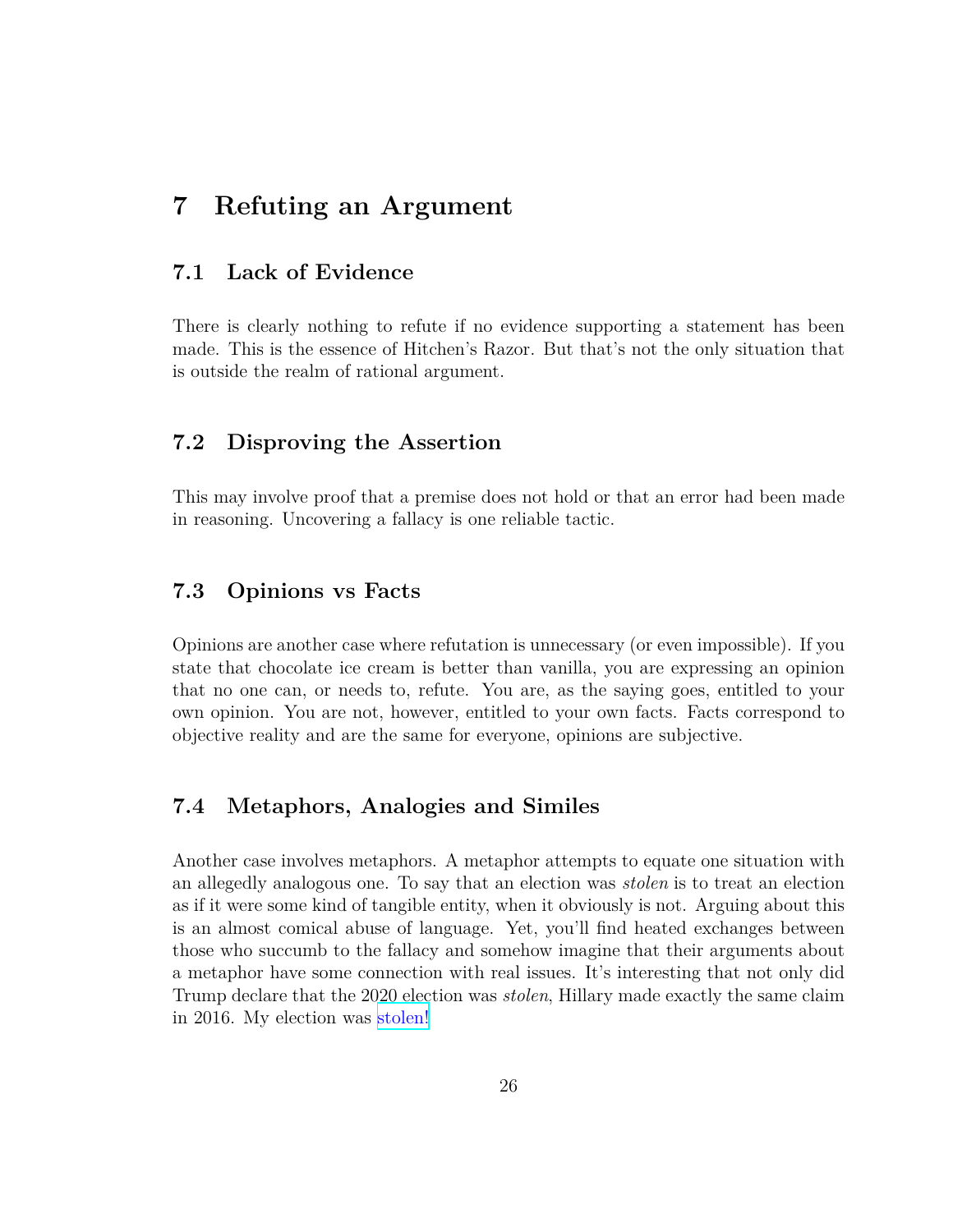In summary, when disputes occur, political or otherwise, rational discourse is impossible if any of the following flaws in the arguments exist:

- 1. No evidence is forthcoming,
- 2. The matter under discussion is an opinion,
- 3. Words are used with different or ambiguous meanings by the parties,
- 4. The subject is a metaphor, analogy or simile, rather than a real issue,
- 5. The matter at hand is an unsupported claim or allegation,
- 6. Consecutive statements are *unhinged*.
- 7. A fallacious argument is offered as some kind of proof.

It would be foolish to engage in any discussion suffering from these defects. Still, we see endless debates<sup>8</sup> raking over the same territory day after day.

Now, metaphors and analogies have their place in a debate. However, it is understood that these devices are NOT identities and, if explored beyond narrow grounds, will eventually depart from the original subject matter and fail accordingly.

### **7.5 Fraudulent Concepts**

It is fairly common for the political left to reject Republican ideology as simply the rantings of groveling Trump surrogates. The fault with this description starts with noting the long existence of the party before Trump. Republican ideology began even prior to the ratification of the Constitution. It's a much more accurate characterization to say that many Republicans agree with the policies Trump advocated, even if it meant they had to put up with his idiosyncrasies (of which there appear to be many).

The Republican party platform clearly states its position on major political issues and has nothing whatsoever to do with *identity politics* or any kind of blind hero

<sup>8</sup>Usually screaming matches!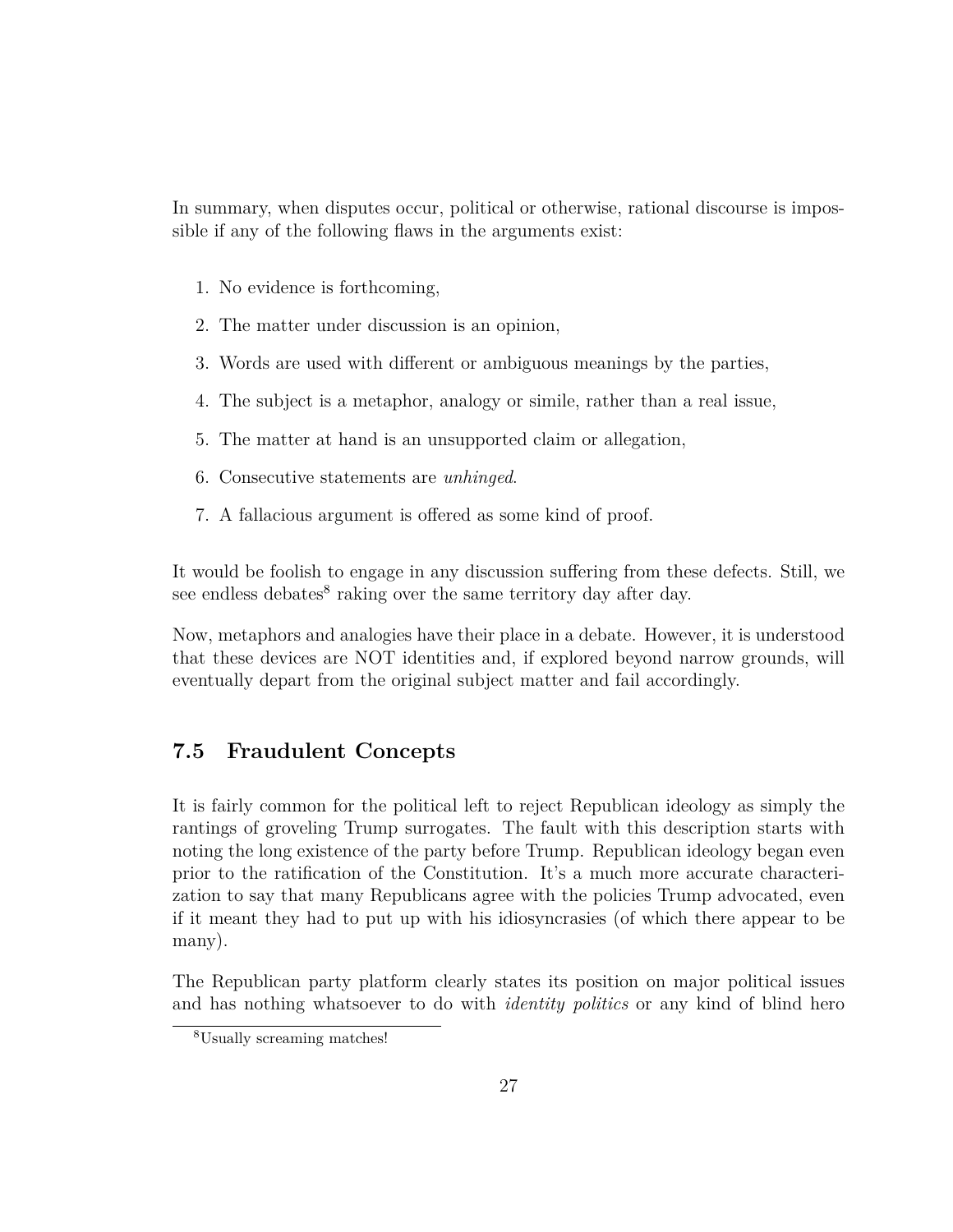worship. It is an issue-driven ideology which places the individual citizen over the state, unlike the Democratic party platform which places the state (or majority) over the individual. Those who are familiar with monarchies often style the difference as one between a citizen and a subject. In other words, Trump's position and actions on lowering taxes, reducing government controls and regulations, prison reform, fixing the V.A., securing the border, defeating ISIS, etc. are favored by many Republicans who don't seem put off by his being a jerk.

#### **7.5.1 The 'Dry Well'**

A **well** is normally taken to be a source of water (or oil, or ...), but if it is dry it will not perform its intended function. If you are dehydrated, a dry well is equivalent to no well at all. If you are interested in buying land that the seller assures has a well, but doesn't tell you it is dry, you are being defrauded.

#### **7.5.2 Bad Checks**

A check is used to pay a bill or complete a financial transaction. But a check written on a non-existent or depleted account is fraudulent and will not serve its expected purpose. Writing bad checks is not only fraudulent, it is criminal.

#### **7.5.3 Illegitimate Votes**

Voting harbors a number of opportunities for fraud — but not just from unauthorized ballots. A vote delegates authority from a voter to a candidate or proposition. However, if a voter casts his ballot for something he has no legitimate authority to delegate, his vote is not valid. Legal?–maybe, but legitimate?–no!. An example from philosophical literature is whether legislators, worried about overpopulation, vote to drown all babies born in the next five years. Ridiculous? Maybe. But recall that the Governor of Virginia, Ralph Northam, recently triggered a dispute about allowing the killing of babies who survived abortion if the mother and doctor agree — [Abortion](https://cnsnews.com/news/article/emily-ward/virginia-governor-describes-how-post-birth-abortion-would-proceed) [or Infanticide?](https://cnsnews.com/news/article/emily-ward/virginia-governor-describes-how-post-birth-abortion-would-proceed)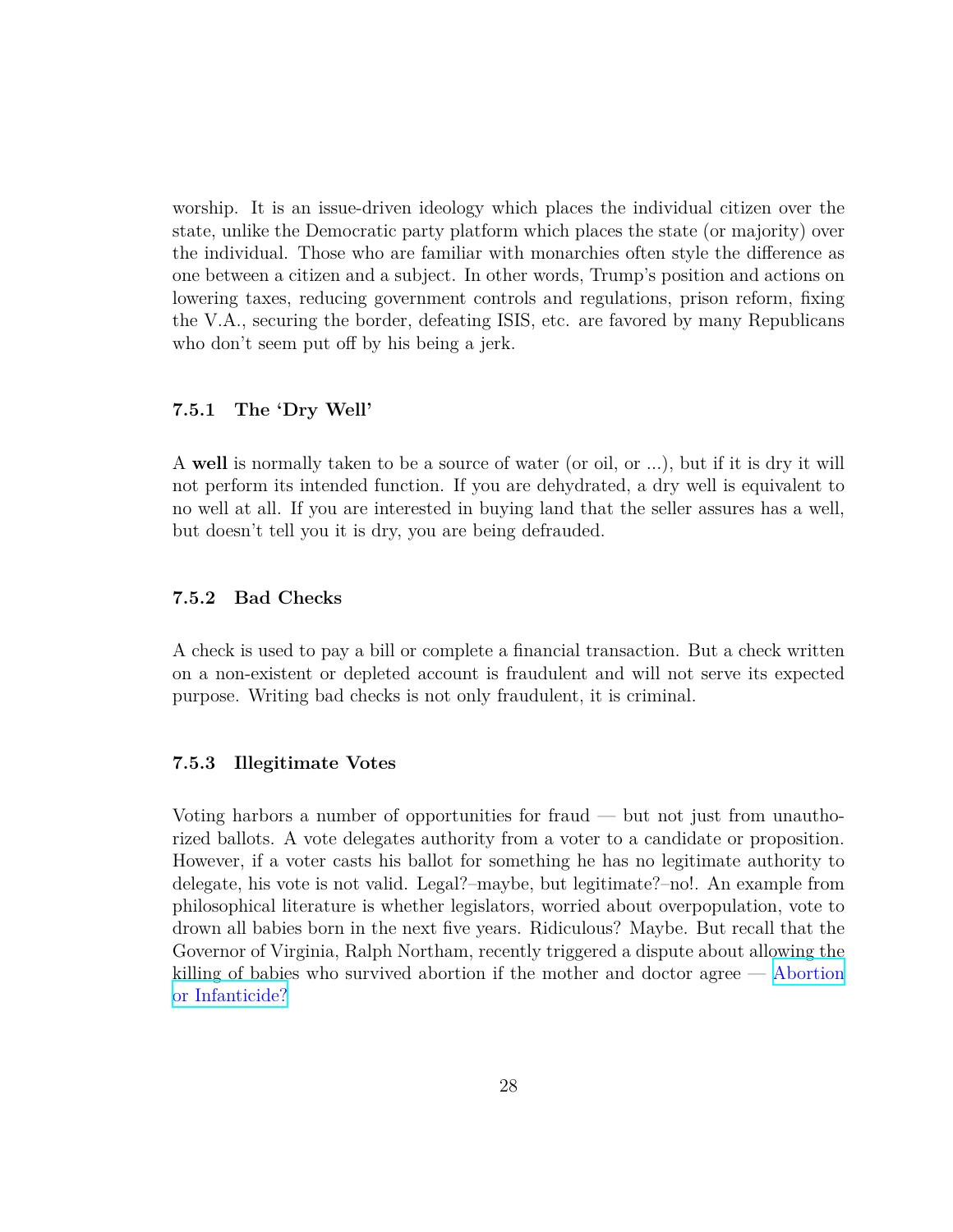So not only is there an issue about whether a voter has voting privileges<sup>9</sup>, but also whether he has any legitimate authority to delegate specific powers.

*You cannot delegate authority you do not possess.*

Note that a government whose legitimate authority is derived from the consent of the governed cannot exercise illegitimate power.

*You cannot derive power from a source that does not possess it.*

Hence, like the 'dry wells' or 'bad checks', votes are subject to misuse and abuse. Specifically, they are logically restricted to those issues over which a voter has legitimate authority. It cannot include acts which result in the infringement of the rights of others.

In a pure democracy there is no restriction on the issues brought before voters. A major objective of Democrats is the authorization of the maximum number of voters, which provides them with maximum power. This amounts to an absolute tyranny.

*In a democracy you can do anything you want to your neighbor, as long as your gang is bigger than his.*

— Ayn Rand

It's not surprising that democratic campaign slogans echo the message: *Stronger Together.* Contrast this with the Libertarian slogan: *Don't hurt people and don't take their stuff.* In the first slogan the appeal is for power, in the second the appeal is to morality.

<sup>&</sup>lt;sup>9</sup>The 'right' to vote is a legal right or conditional privilege, not a natural right.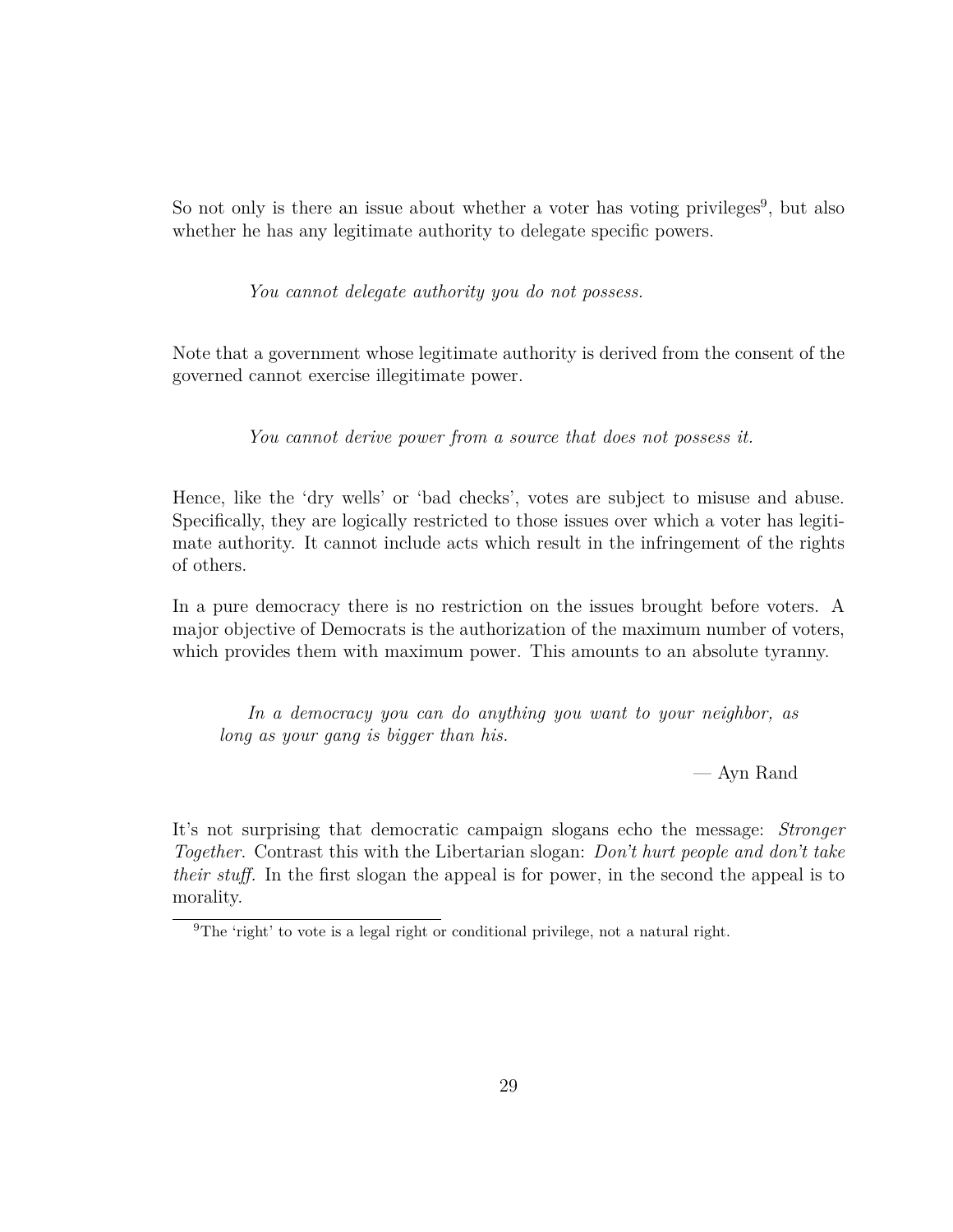#### **7.5.4 Universal Suffrage**

This term has always been used to promote voting rights for special interest groups. We are supposed to understand that *universal* does not mean universal or total privileges for every citizen. Although voting privileges now extend to all races and genders, there has been and always be an exclusion based on age. Universal suffrage and universal healthcare are terms which do NOT and cannot mean what they suggest. We are supposed to infer the basic premises behind them even though these premises aren't stated. In short, no country on earth has ever implemented *universal* suffrage or *universal* <sup>10</sup> healthcare.

This doesn't mean the terms are useless or that the concepts they represent are unusable, but it does mean that if either term is invoked to motivate some government action, the terms must be suitably qualified and the advocate must explain how it is that he expects to accomplish what no nation on earth has ever succeeded in doing.

# **8 Common Political Fallacies**

Politics is a science. As such, it is subject to the same requirements for correct premises and valid inference as is any other science. Note that *majority rule*, as exemplified by Democracies or collectivist governments do **not** fit the scientific model, because they are not based on self-evident principles, but on numerical superiority. It is often invoked by asserting *the will of the people*, a tactic which has historically led to genocide, slavery and the persecution of minorities.

#### **8.1 Is** *accountability* **a Lost Concept?**

The concept of accountability is used to attach 'praise' or 'blame' to persons whose actions are laudable or contemptible, respectively. It has no transferable moral significance otherwise. No one is responsible for the actions of his ancestors or others who happen to share the same profession unless they were voluntarily engaged in similar acts meriting moral appraisal.

<sup>10</sup>Bernie Sanders defines this as 'cradle to grave'.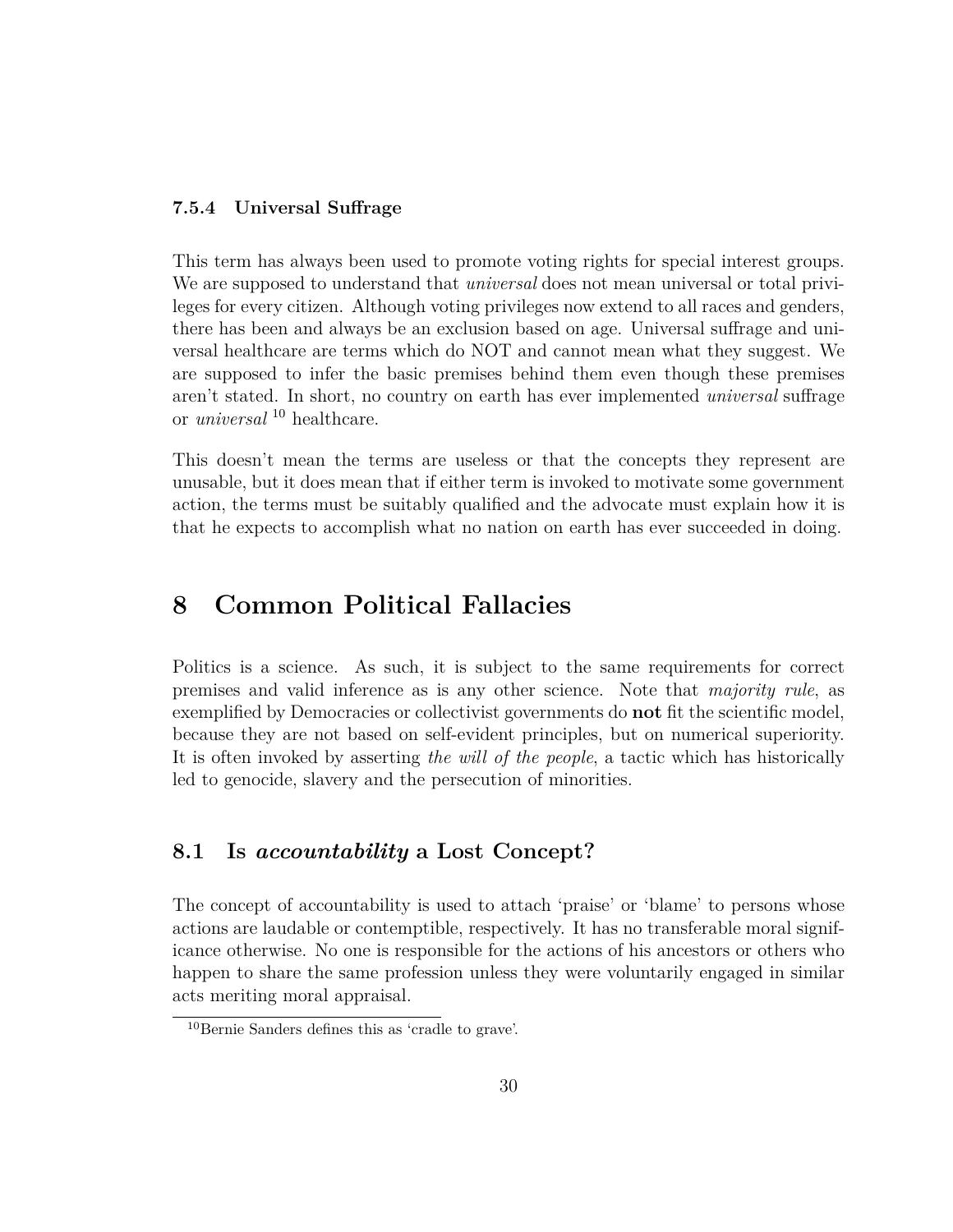No one is responsible for his skin color or any other birth property. Responsibility and accountability refer to voluntary actions. Matters over which one has no control whatsoever are beyond the bounds of forcible modification.

This was in issue during the Geneva Conventions of 1948 where the nations involved, including ours, agreed that no one should be blamed or punished for the actions of others unless he was a voluntary contributor to the events in question.

Moreover, if it is impermissible to punish someone for something he did NOT do, imagine how much worse it is to punish him for something he could not have conceivably done? For example, by what reasoning can one justify punishing descendants of slave-owners for slavery?

Note that the previous paragraphs are not expressions of opinions. They are appeals to the definitions of the terms and are not subject to dispute, unless there are disagreements over definitions.

Before illustrating a valid political system, some common misconceptions and fallacies argued by contemporary politicians and so-called journalists.will be examined.

### **8.2 When Does Taxation Become Theft?**

There are short answers and long answers to the question. Clearly, when the government plunders its citizens in order to extort money through taxation for purposes it has no authority to engage in, any legitimacy in taxation is lost. When the government spends more money than it has and tries to use debt as if it were a source of revenue, the same applies.

Consider some of the recent spending programs which totally exceed any authorized budget. Specifically, even the first of the recent spending programs (circa early 2021) require in the neighborhood of \$6 trillion. Now observe that the **total combined wealth of all U.S. billionaires is only \$4 trillion.** In other words, if the government confiscated every penny owned by all the billionaires, it would fall dangerously short of satisfying its appetite. So what happens? The government soaks all those it can, it prints excess money to rob the entire population by watering down the value of money by inflation and it borrows the rest so future citizens will get the bill. This behavior would be absolutely unconscionable if engaged in by individuals, it is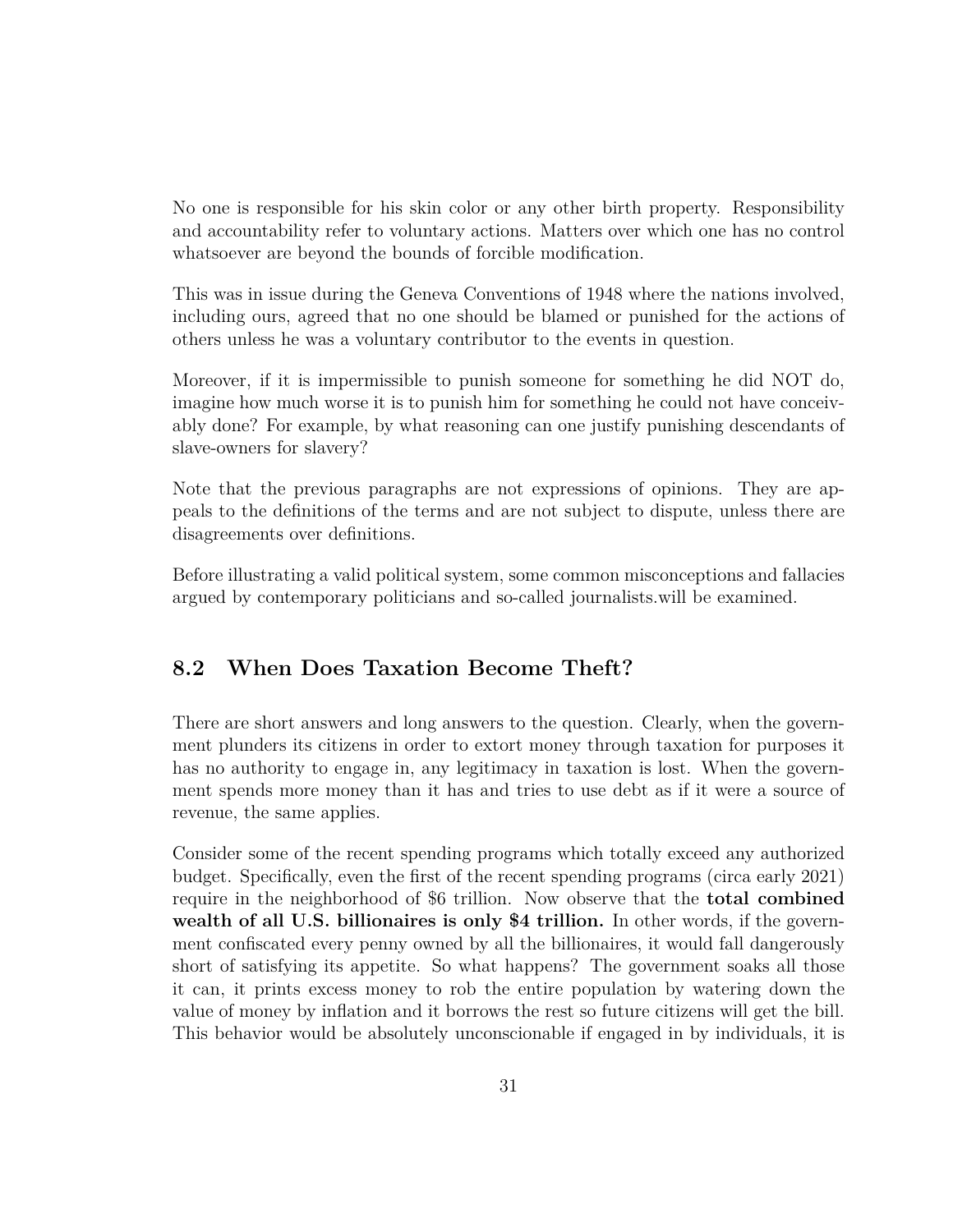multiply so when engaged in by an armed agency exercising monopoly powers over those whose property rights it is duty-bound to protect.

### **8.3 Maxims Worth a Second Look**

This seems to be a good place to revisit the insights of others who have observed faulty or self-defeating solutions proposed to perceived problems.

*You cannot strengthen the weak by weakening the strong.*

*You cannot enrich the poor by impoverishing the rich.*

*You can't get fat by drinking your own blood.*

*A nation cannot tax its way into prosperity.*

*Democracy: The triumph of popularity over principle.*

*A man of integrity identifies, acknowledges and corrects his errors. A man without it ignores, denies or defends them.*

*Correct a rational person and he will thank you. Correct a fool and he will hate you.* <sup>11</sup>

#### **8.4 Redefining, Renaming and Label Swapping**

We've all heard of some miscreant entering a store, peeling the label off an inexpensive item, and replacing the label of a more expensive item with it. The plan is to cheat the store out of its revenue by substituting one item for the other. This act is analogous

<sup>&</sup>lt;sup>11</sup>The original maxim referred to a 'wise man', but I think the broader 'rational person' applies.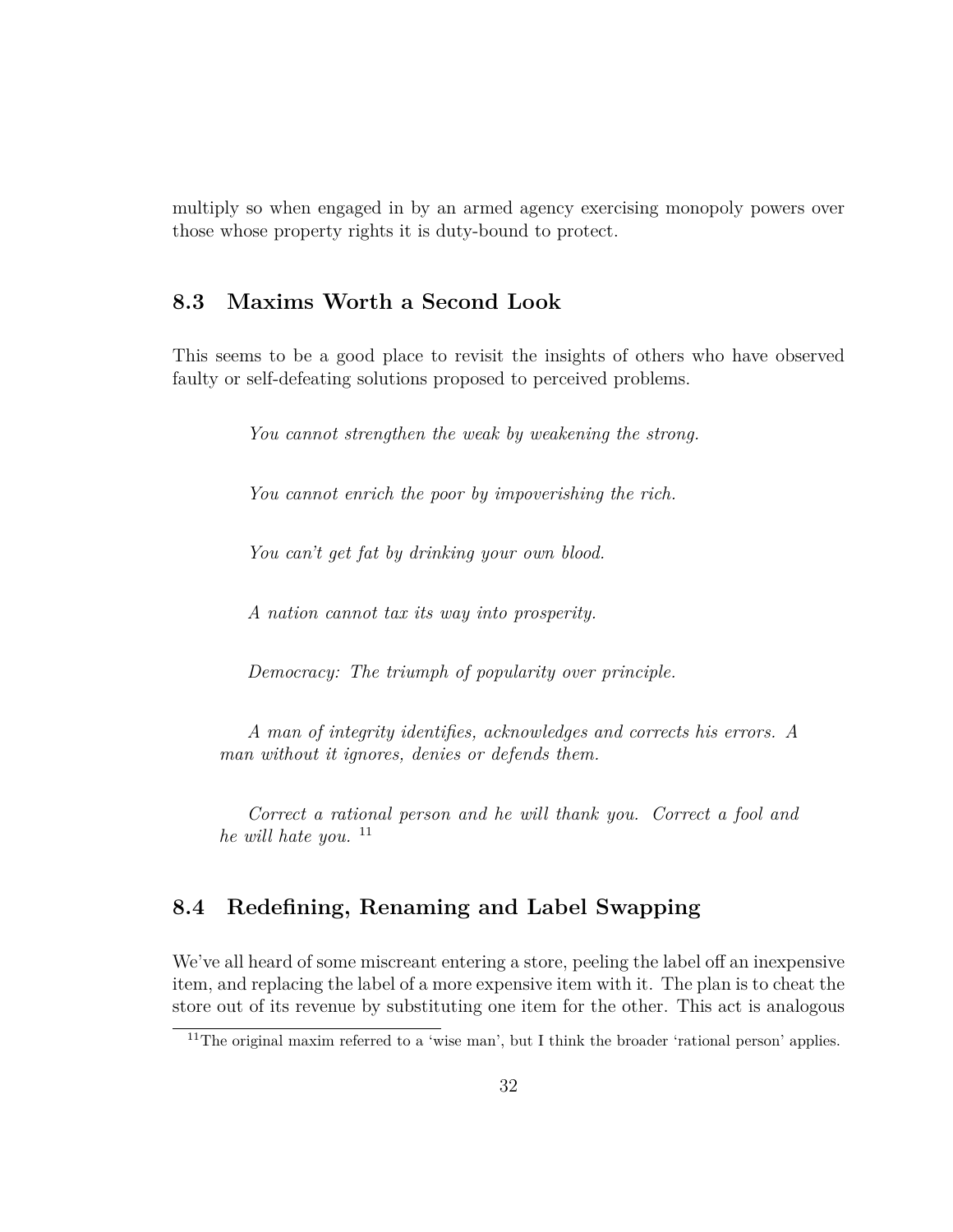to counterfeiting and is not only deceptive, it is criminal. Yet we see this kind of behavior by politicians and rarely call them out for it.

Sometimes the would-be deceiver claims that his action is simply redefining the label under consideration  $\frac{1}{2}$  ignoring that definitions are not the province of politicians, but of lexicographers. In any debate, both parties are expected to use words in common use by their accepted meanings, not to make up definitions in an attempt to camouflage their faulty arguments with inappropriate alternatives.

A famous illustration of label misuse is the assertion that if we call a dog's tail a leg, the dog now has five legs; clearly an absurd position. Now consider the so-called Infrastructure spending bill of President Biden. When congressmen complained that only a small fraction of the spending was for roads, bridges, transportation and other infrastructure, with the bulk including unrelated items such as education and child care, he declared that infrastructure should be *redefined* to include those items. This is no different than label switching and is both deceptive and false.

Another example is in redefining vandalism to be non-violent, and that violence only applies to human injuries. The 'justification' being that vandalized property can be repaired, without acknowledging that many injuries to humans can also be repaired. Violence implies forcible aggressive action, whether to an object or a person.

The most comprehensive misuse of labels is to call any political shift leftward as 'progressive' or 'moving forward'. The banning of fossil fuels, fireplaces, air conditioners, gas engines or the plea to ban clothes dryers in favor of a return to clotheslines is hardly moving forward. This country has gone from energy independence to a state of abject dependency on foreign countries, which depletes our resources and enriches theirs.

#### **8.5 Word Police**

Here are a few examples of censorship masquerading as politically correct speech. The focus is typically on removing gender references or the identification of personal relationships. The intent is to remove words and concepts which permit distinctions between individuals in the hope that this will establish interchangeability among all people. This is a flat violation of the First Amendment, and a clear example of asserting illegitimate power.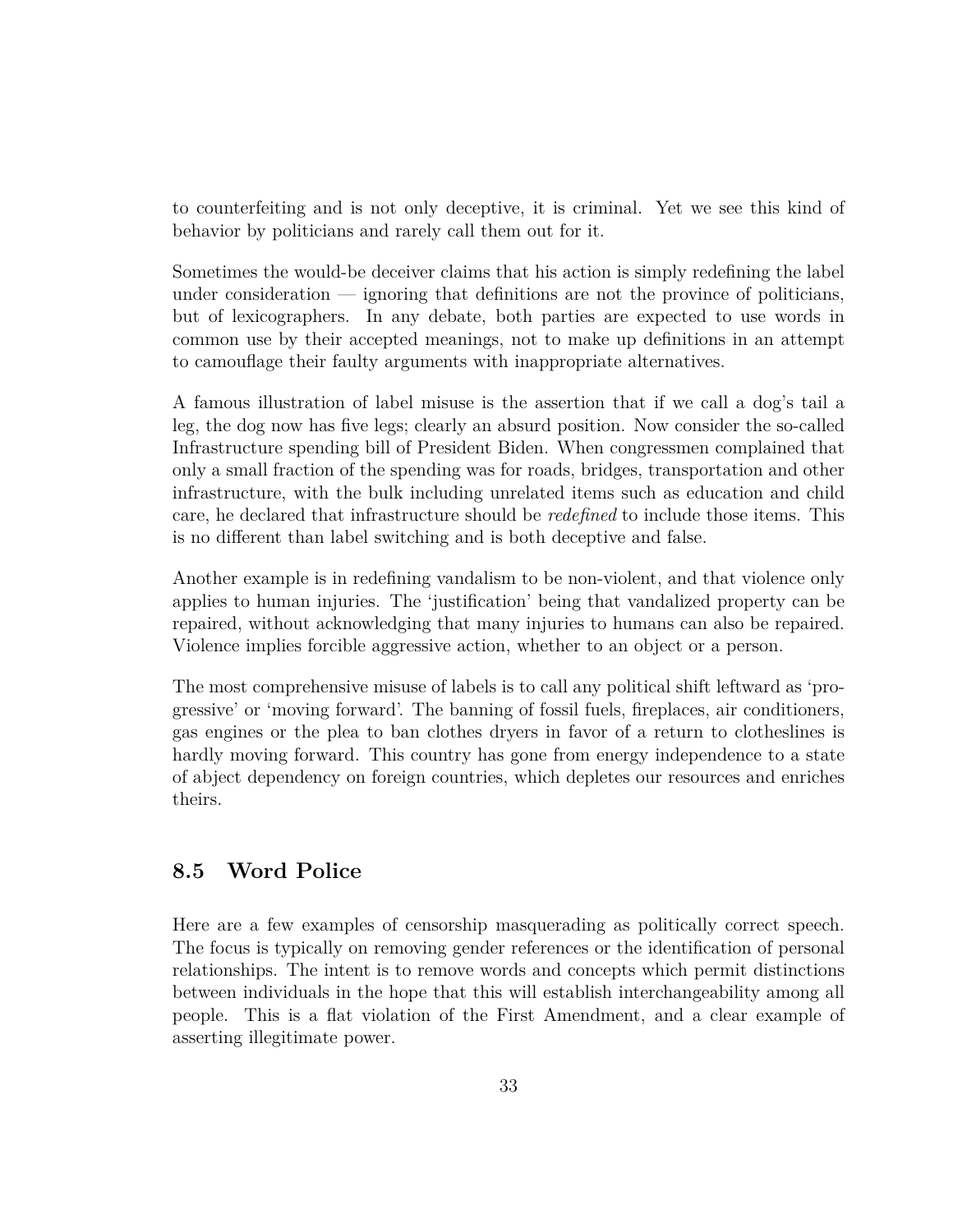|             | Canceled term   Preferred choice |
|-------------|----------------------------------|
| male/female | they                             |
| parent      | grownup                          |
| mother      | birthing person                  |

### **8.6 Spin Doctoring**

There are so many examples of this rhetorical device that it's not easy to order them by importance. However, here's a recent example that is used to promote unwarranted special favors to selected factions and which is acceptable to unthinking listeners.

*We are a nation of immigrants.*

Wrong! We are a nation of citizens, some of whom are naturalized immigrants, but the vast majority of whom are citizens by birthright. This kind of word-smithing is used to promote propaganda when there are no rational arguments serving the same purpose. Note that statements like this are often used to promote illegal entry in this country, as if it were equivalent to legal entry. Notice also that illegal migrants are NOT citizens yet account for millions of residents.

We can arouse suspicion over those who oppose voter ID, for another example, and probably know the *real* reasons for their objections, it makes no difference since they have never attempted to prove their case and have no grounds to expect any belief in it.

### **8.7 Replacing** *Principled* **With** *Popular*

Defending an intrusive regulation by asserting that it is the *will of the American people* ignores the Constitutional restraint on the government or the 'people'. The Constitution, ratified by every state, is the highest law of the land<sup>12</sup> and restricts any legislation or regulation by the federal or state governments to specifically named legitimate acts. Other acts are unauthorized and unconstitutional. Every legislator

<sup>12</sup>Article VI, Paragraph II.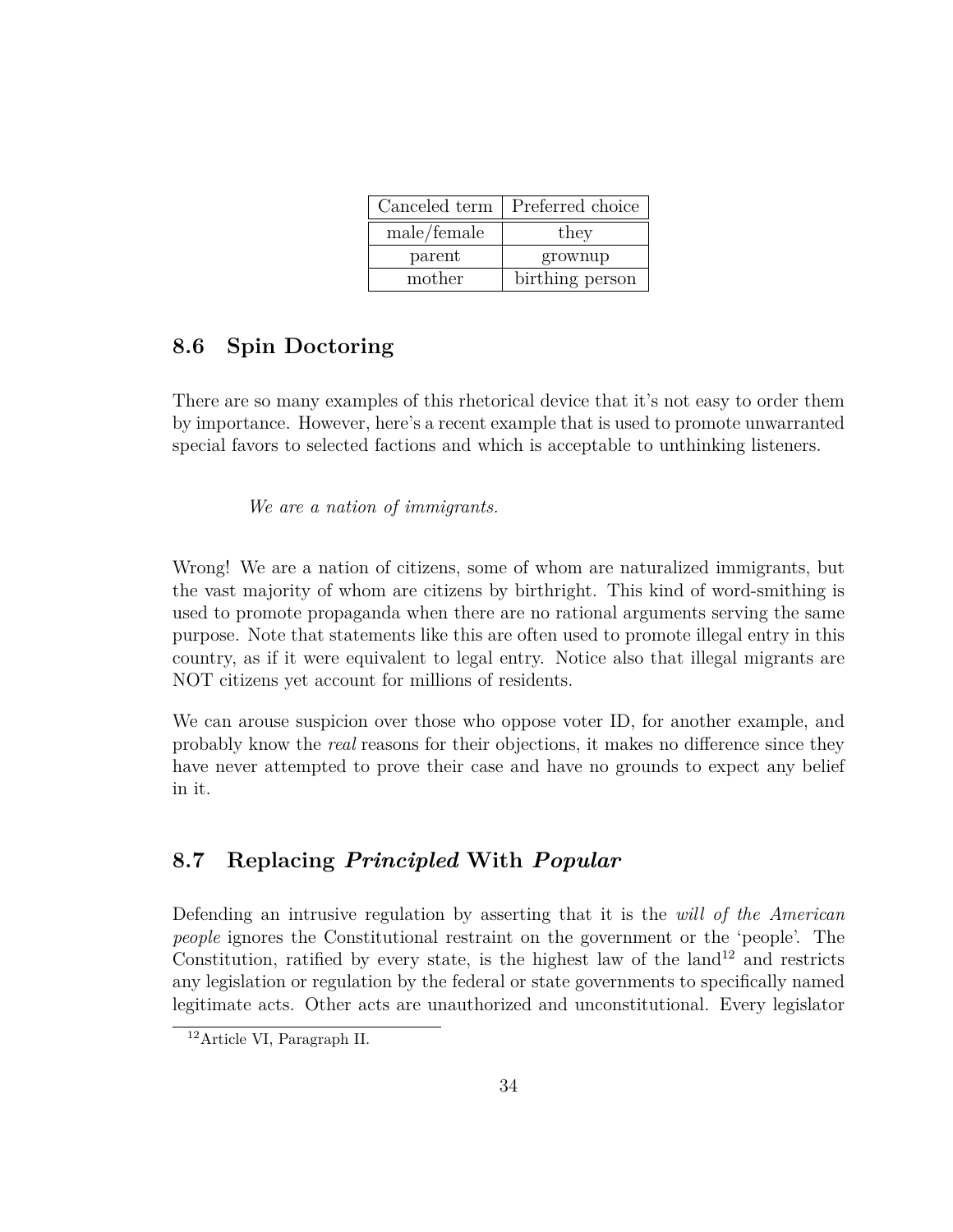swears an oath to uphold the Constitution. Invoking popular will does not invalidate or override that obligation. The 9th and 10th amendments are there to prevent this.

Here are a few more examples of fallacious arguments.

- Diverting the argument to unrelated issues with a red herring (*Ignoratio elenchi*)
- Insulting someone's character (*argumentum ad hominem*)
- Assuming the conclusion of an argument, a kind of circular reasoning, also called "begging the question" (*petitio principii*)
- Making unsupported jumps in logic or invoking false premises (*non sequitur*) — ALL fallacies.
- Identifying a false cause and effect (*post hoc ergo propter hoc*)
- Asserting that everyone agrees (*argumentum ad populum, bandwagoning*)
- Creating a false dilemma (*either-or fallacy*) in which the situation is oversimplified, also called false dichotomy
- Selectively using facts (*card stacking*) cherry picking
- Making false or misleading comparisons (*false equivalence and false analogy*)
- Generalizing quickly and sloppily (*hasty generalization*).

#### **8.8 Does Capitalism Exploit the Working Class?**

No This widely held belief is false by definition and in practice. Capitalism, also called *free enterprise*, forbids the use of force or coercion in any transaction. Furthermore, it is the **only** economic system which excludes force from the marketplace and is therefore the only moral economic system. Recall that the government has a monopoly on the use of force and its presence in the economy is inherently coercive.

Here's a debate between a Socialist and Capitalist over labor cost vs investment with [Ben Shapiro and the Pencil Factory.](https://www.youtube.com/watch?v=3xq-q6a9tCM) Note that the Socialist argument that the workers, not the investors, should own the business is moot. Workers can and do own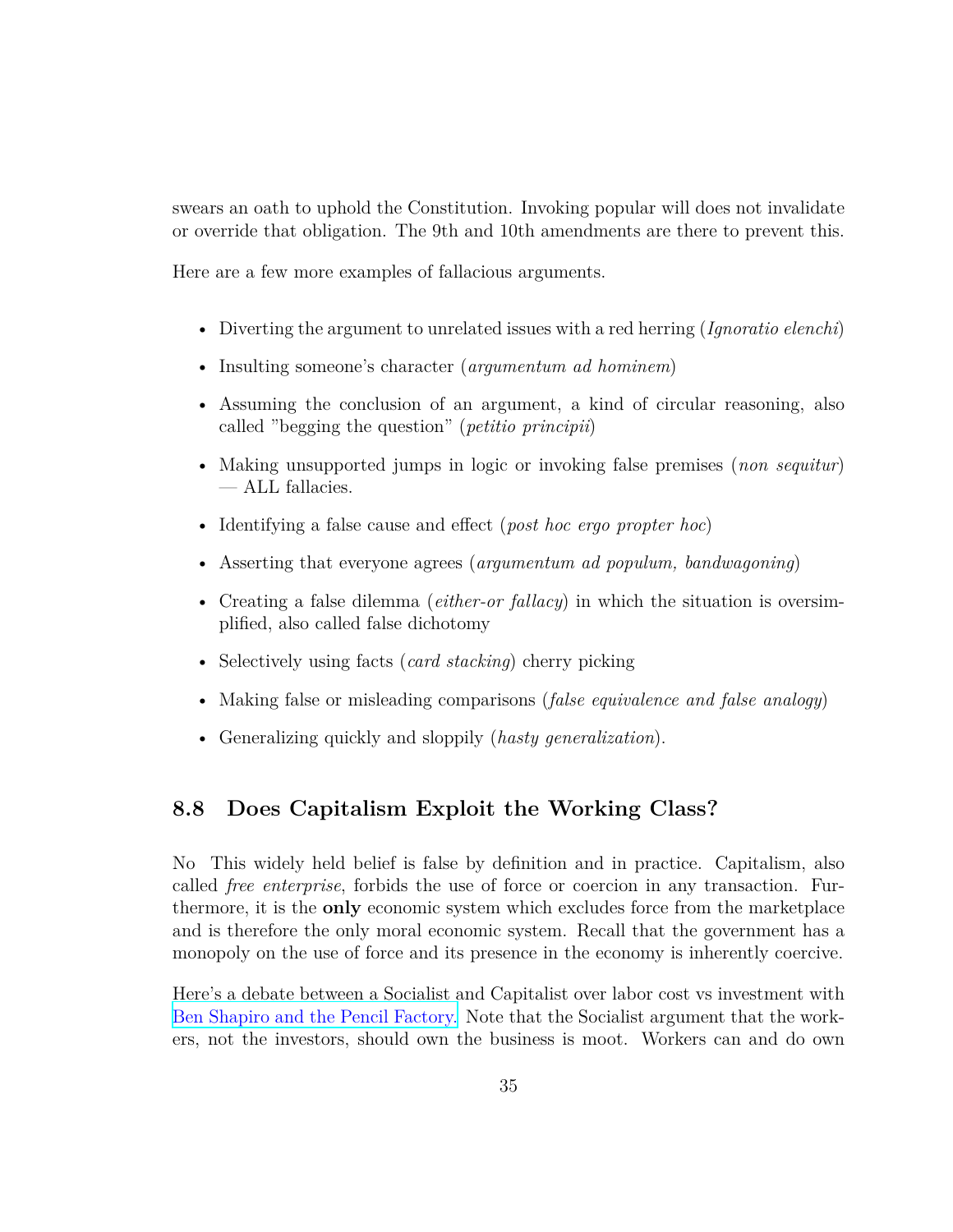businesses under Capitalism. In this country Kelly-Moore paints and Rosendin Electric are employee owned. There is no restriction under Capitalism in **any** individual or group starting or maintaining a business. Recall that Hewlett-Packard began with two engineers in a garage, as did Apple or Microsoft (scratch the garage on this latter one and substitute lab.)

Socialists universally condemn Capitalism in favor of government ownership of the means of production — meaning total control of the market, employers and employees. They use focused taxation, minimum wages, and a myriad of special laws to assure state control over business even under mutually acceptable working conditions. Strangely, Aron Ra blamed the high cost of prescription drugs on 'runaway Capitalism' even though drugs are not manufactured or distributed in a free market. Instead, they are one of the most highly regulated commodities under government control, being subject to the FDA, DEA and PTO. A popular example of 'failed Capitalism' is in the enormous price increases by Martin Shkreli of drugs *he licensed*. These drugs where approved for the sole use of his company and all competition was forbidden be the PTO. This is NOT the result of Capitalism, it is the result of government controls. He was ultimately convicted of securities fraud and other crimes for outrageous involvement in Ponzi schemes, but not yet for price gouging.

Fortunately, the benefits and virtues of Capitalism have been defended by no less than John Locke: "Two Treatises on Government", Adam Smith: "Wealth of Nations", through contemporary economists including Nobel Prize winner Milton Friedman: "Capitalism and Freedom", F. Hayek: "The Road to Serfdom". Henry Hazlitt: "Economics in One Lesson", von Mises: "Human Action", etc. Their work is dismissed by Socialists who have little to offer but loud voices and unsupportable Utopianism based on an equality more suited to herd animals than to humans.

Her's a link to a free version of [Bastiat's "The Law".](https://fee.org/media/14951/thelaw.pdf) Here's one to [Hazlitt's "Eco](https://fee.org/resources/economics-in-one-lesson/)[nomics in One Lesson".](https://fee.org/resources/economics-in-one-lesson/) Note that Bastiat focuses his attention on what he calls *legal plunder*, and Hazlitt deals with political fallacies in general. Both reject Socialism for reasons that they clearly discuss.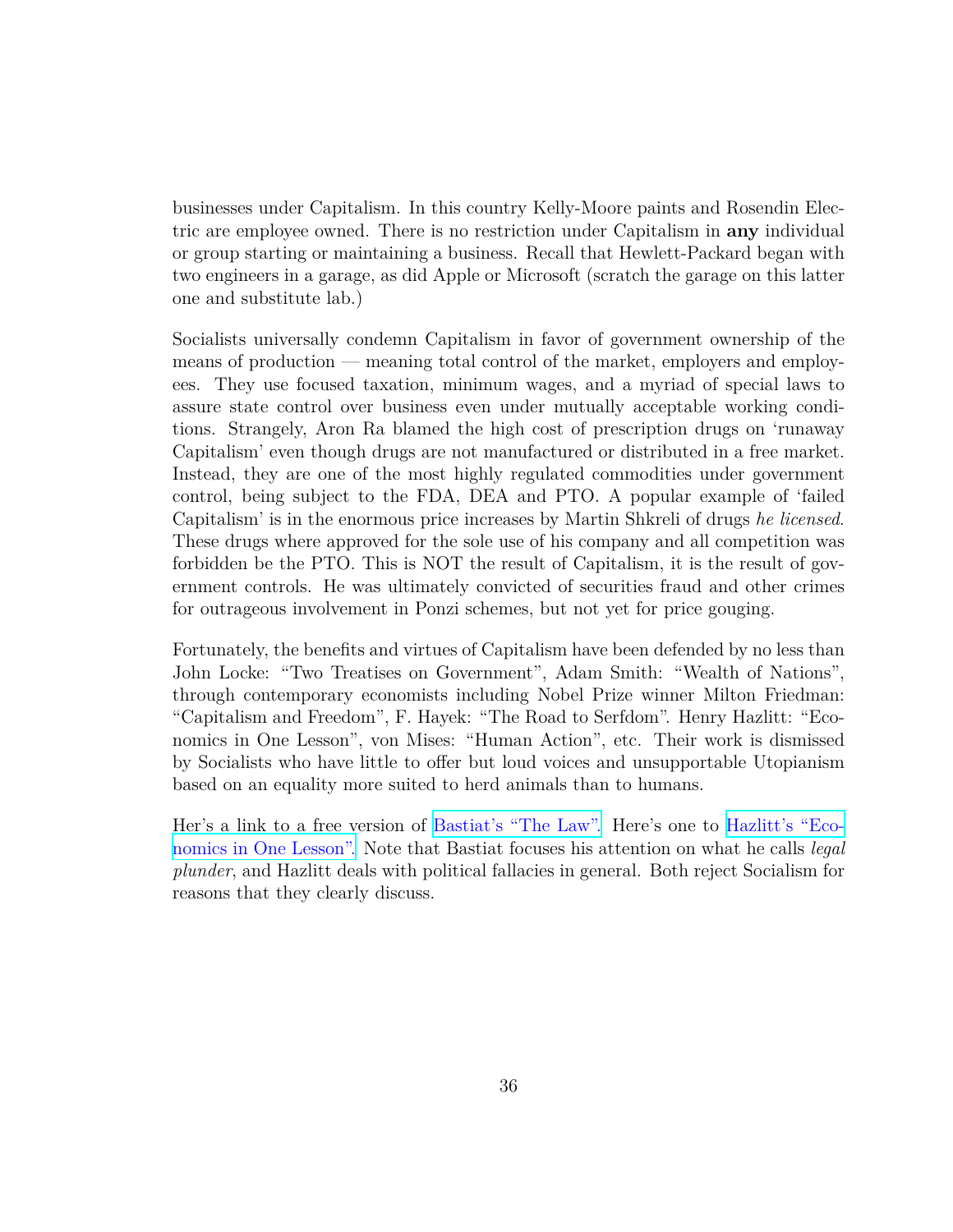# **9 Foundations of Government**

There could be no better beginning for this section than a quote from The Declaration of Independence for our own country. This document expresses the political beliefs on which this country was founded and contains implicit prohibitions against racism, slavery, crime and other forms of abuse. It was followed by the expanded narrative which is our Constitution.

> *We hold these truths to be self-evident, that all men are created equal, that they are endowed by their Creator with certain unalienable Rights, that among these are Life, Liberty and the pursuit of Happiness.–That to secure these rights, Governments are instituted among Men, deriving their just powers from the consent of the governed, –That whenever any Form of Government becomes destructive of these ends, it is the Right of the People to alter or to abolish it, and to institute new Government, laying its foundation on such principles and organizing its powers in such form, as to them shall seem most likely to effect their Safety and Happiness.*

Although the weakness, ignorance and avarice of elected officials to implement the principles laid out here, it is the failures of men, not the objectives of this creation where lies the blame.

Political discourse is a fertile ground for promoting propaganda and smuggling fallacious arguments into debates. Beginning with the choice of premises which underlie the basis and structure of government and the properties which distinguish a government from other organizations we can immediately discover fallacies and contradictions that are accepted by uncritical observers.

A fundamental observation is that people exist *before* governments. It is inconceivable that the order could be reversed. Nevertheless, some forms of government are based on the belief that governments are imposed on their subjects and are separately legitimized by outside authority. Here are some examples.

**Theocracy** Government is established by and is charged with service to God.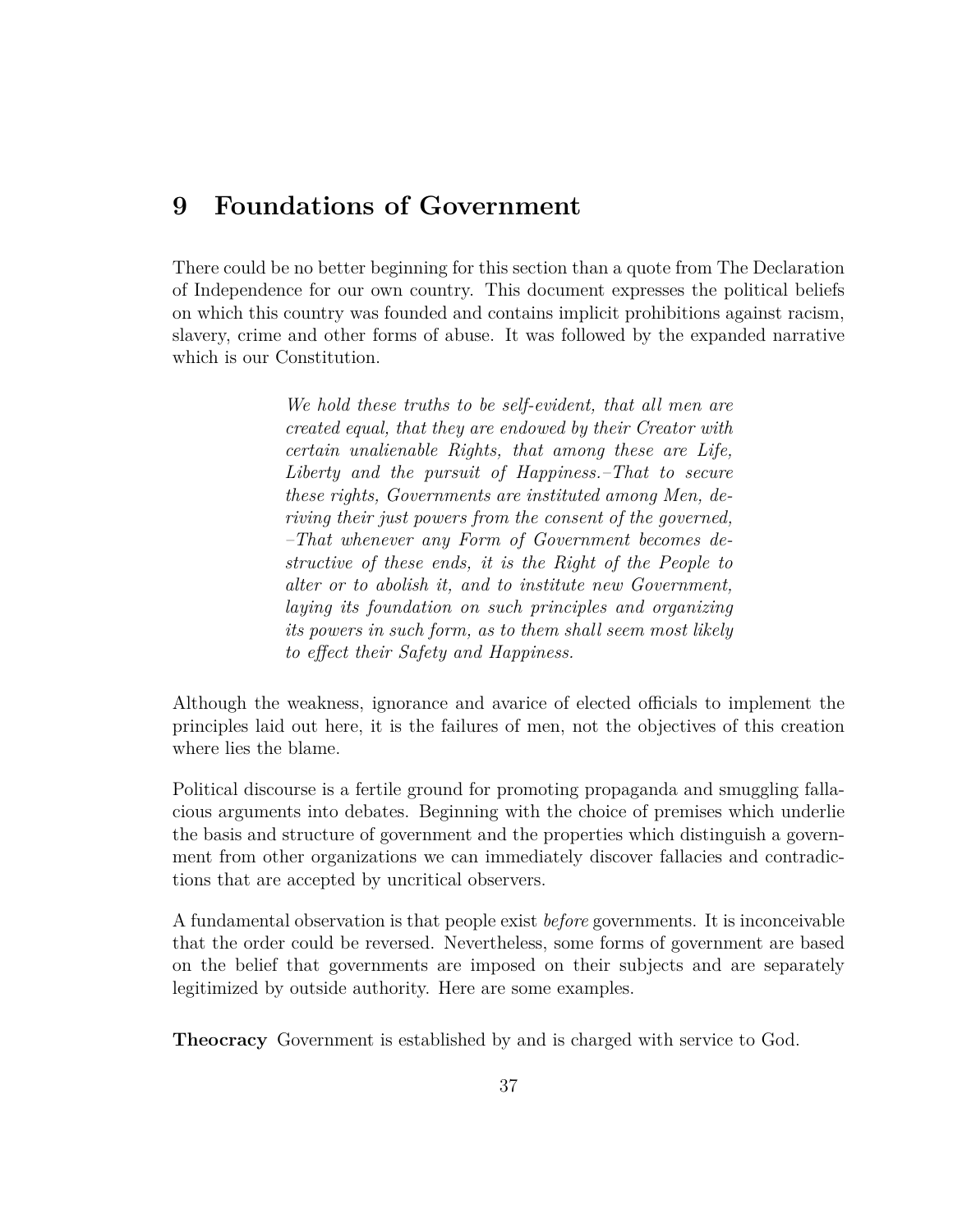- **Statism** The State is the ultimate authority over its citizens or subjects.
- **Collectivism** Any government which imposes the will of those in power over everyone by force.
- **Conquest** A conquered nation serves the interests of the victor by invoking the *might makes right* justification.<sup>13</sup>
- **Constitutional Republic** A government formed by individuals to secure and preserve their natural rights.
- **Monarchy** Holds that there is a *divine right* of kings which is passed down by heredity or some other complicated protocol.

#### **9.1 The Law**

*It is not because men have made laws, that personality, liberty, and property exist. On the contrary, it is because personality, liberty, and property exist beforehand, that men make laws. What, then, is law? As I have said elsewhere, it is the collective organization of the individual right to lawful defense. —F. Bastiat*

A central theme in Bastiat's treatise is that the *law is institutionalized justice*. Hence, it must be analyzed with due regard for rational thought and logic. Anything else amounts to just rhetoric or propaganda — worse, it will involve the usurpation of power.

#### **9.2 Regarding Democracy**

The founders considered and rejected pure democracy as a viable form of government because it grants all power to the majority, or whoever succeeds in being accepted as such. It also encourages or even demands divisive factions as every special interest

<sup>13</sup>Explained by Rousseau in "The Social Contract".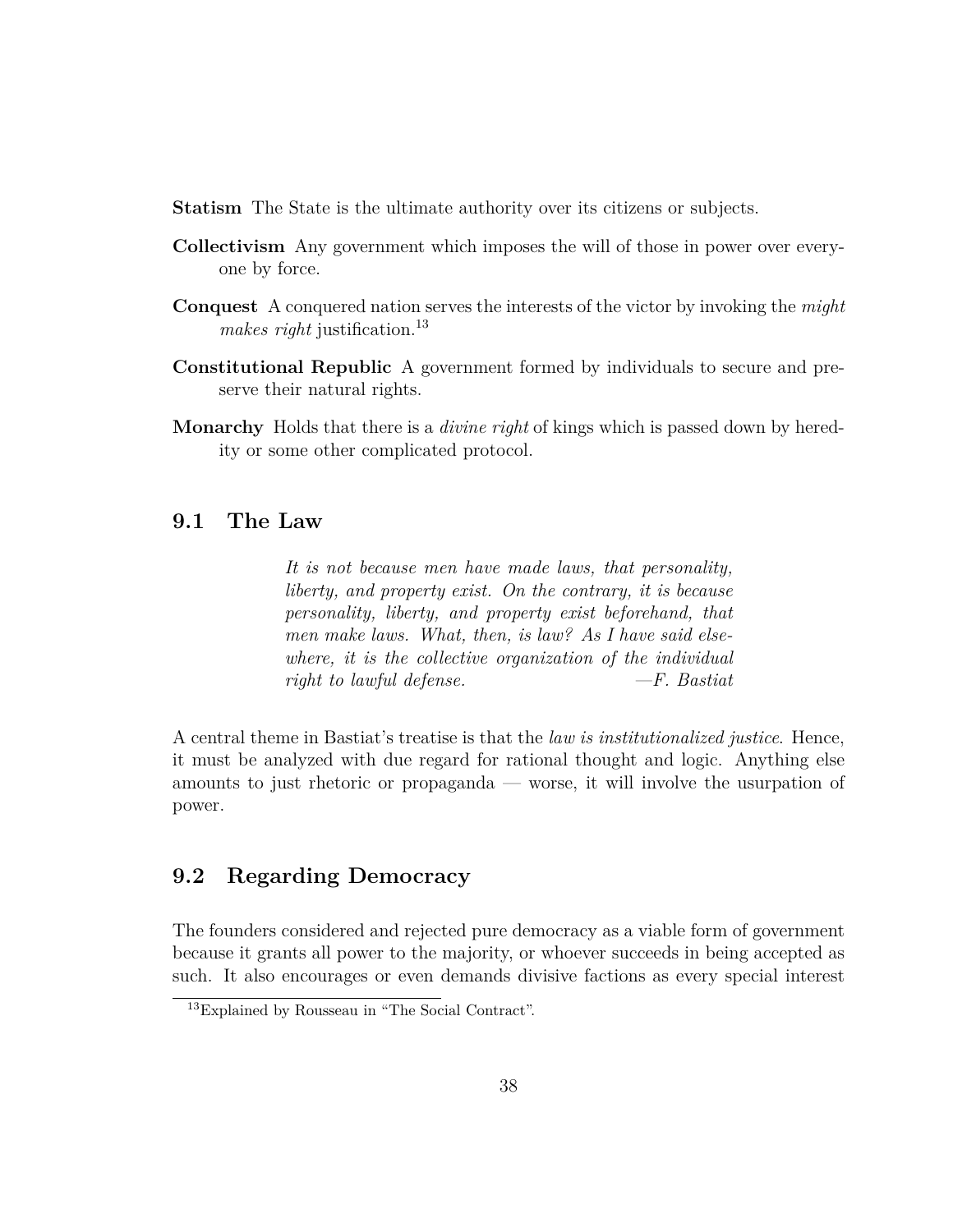group vies for dominance over all the rest. The arguments for and against are memorialized in Federalist Paper #10. Democracies provide NO protection to minorities or individuals who may be victimized at the will of the majority. In some cases majority rule is indistinguishable from mob rule and can be compared to a lynch mob. Witness the existence of slavery in the Confederate Democracy, and its absence from states which honor and secure individual rights.

This fatal flaw in democracy stems from the believe that majority rule is a valid principle for establishing the political relationships among men. It is NOT. It is an unlimited license or blank check by which some faction can exert their authority over all the rest. The consequence has been called "the tyranny of the majority" and was discussed in detail by Alexis de Tocqueville in *Democracy in America*. Here's a link to this seminal work: [Democracy in America.](https://wps.pearsoncustom.com/wps/media/objects/2429/2487430/pdfs/democracy.pdf) Interestingly, he was not the first to perceive this to be a tyranny.

The foregoing cautions are not a disclaimer that our government is representative. We do use consensus to elect representatives. It's just that the authority delegated is NOT without limit and the range of action allowed to the elected officials is constrained by the rights of the voters.

#### **9.3 Monopoly on the Use of Force**

*You can make an act illegal, but you can't make it unjust, immoral or wrong!*

Although this is rarely discussed, a major property of government is its monopoly on the use of force. In fact, this is the primary reason that moral issues arise and that governments may be classified as good or evil.

Although I prefer not to quote others to establish a point, economists and statesmen are often gifted with eloquence I lack. Therefore, I offer the following short excerpt from "The Law" for its direct approach to identifying an evil government: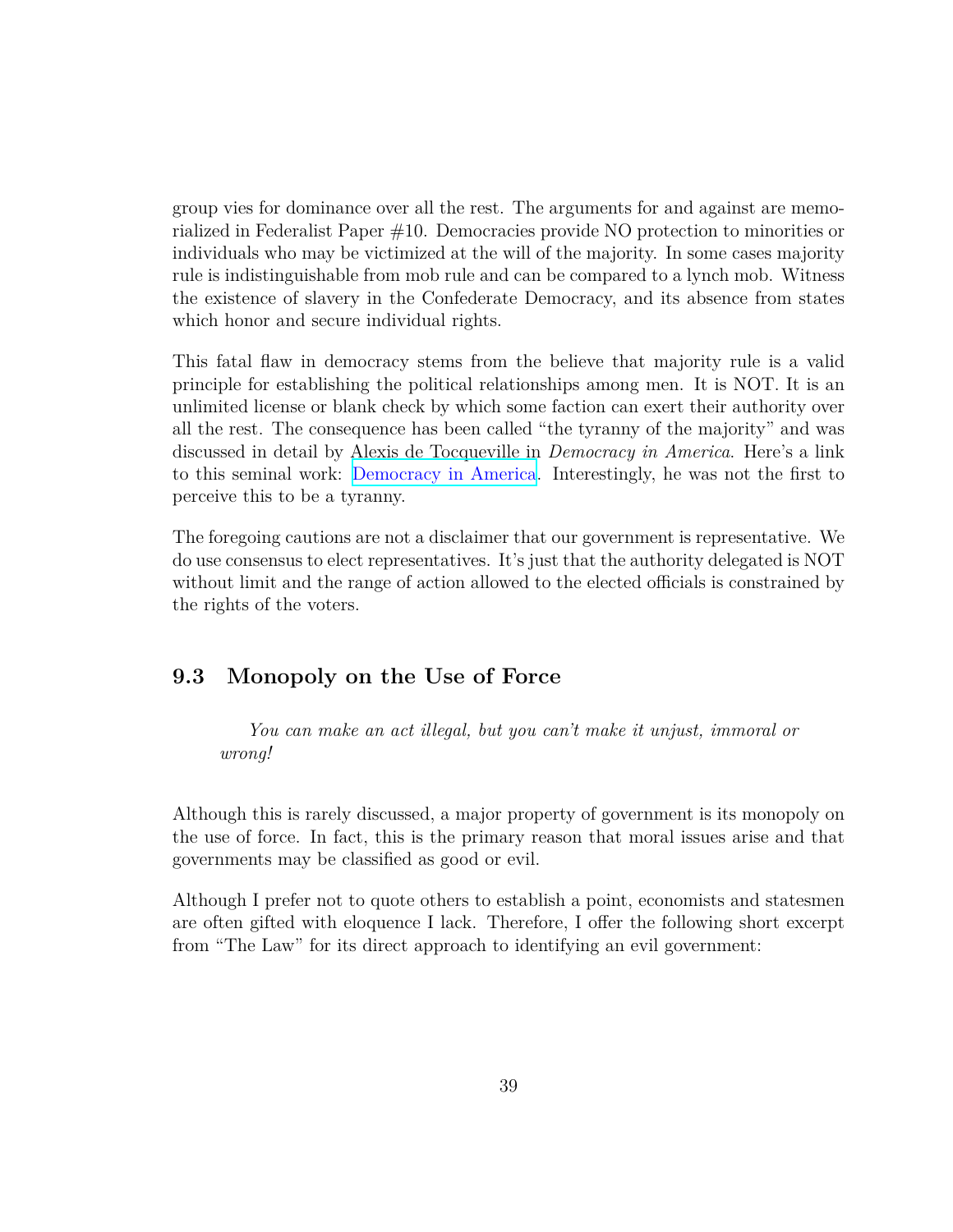*See whether the law takes from some persons that which belongs to them, to give to others what does not belong to them. See whether the law performs, for the profit of one citizen, and, to the injury of others, an act that this citizen cannot perform without committing a crime.*

### **9.4 Evolution of Support systems**

Clearly an individual can hire a bodyguard to defend himself from assault, given his right to self-defense. He cannot authorize the bodyguard to attack others or violate the rights of anyone else. Paying for this protection requires negotiation between the involved and parties and in a *Laissez-faire* Capitalist economy requires mutual consent. Similarly, a retail business owner can hire a security agency to protect his property from theft or shop-lifting based on the same rights and the assumption of voluntary consent. He also cannot authorize the security guards to violate any rights of others.

Whenever a group of individuals agree to exercise their rights in concert, they may form a government whose purpose is to secure and preserve those rights. They cannot, however, authorize the government to abuse, abridge or violate the rights of any of their members or of external parties. It is expected that the services provided will be paid for, but unauthorized activities of the government which are outside the bounds of the formative purpose are illegitimate and represent usurpation.

The distinctive property of a government, unlike the other agencies, is the absence of competition. This monopolistic character is managed democratically by the negotiations of representatives. Note that representatives who deal with establishing consensus only operate within the confines of the government charter or Constitution, and cannot operate outside the legitimate constraints associated with its purpose.

#### **9.5 Voluntary vs Involuntary**

Only a government rooted in the sanctity of individual rights can be considered voluntary. In all others, some authority or segment of the population will exercise rule over all the rest. Nor can we assume that governments always act in the bet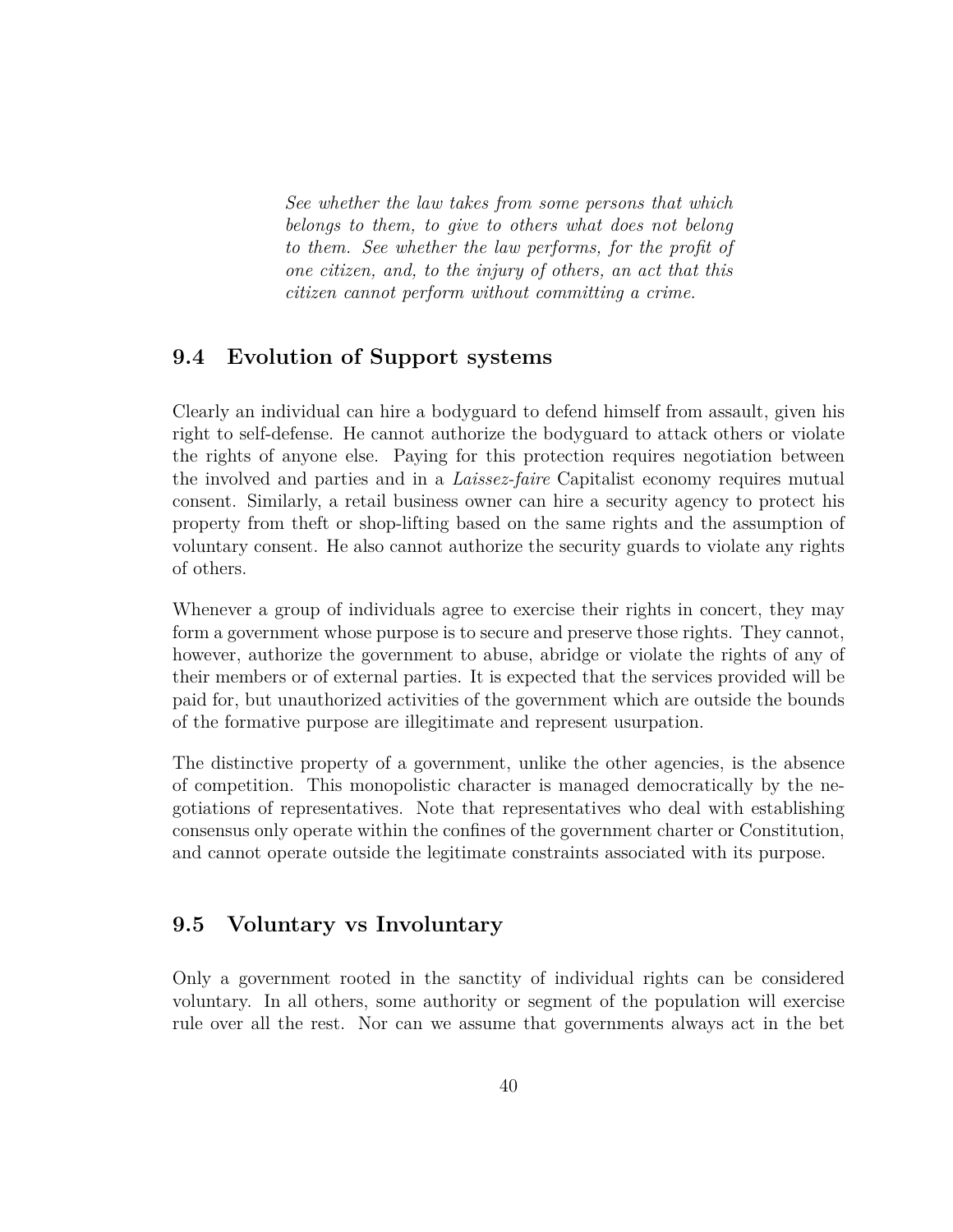interest of all. History shows otherwise. Factions are problematic. In all cases they represent opposing interests. But if the rights of all are secured and preserved, no dominance of one over the other can exist.

Thomas Jefferson once put it this way: "Your right to swing your arm stops where my nose begins."

#### **9.6 Legitimate Authority**

It should clear that legitimate authority exists when its power is derived from the rights of its individual constituents. There can be no right of any citizen to delegate authority he does not possess.

# **10 Consistent and non-Contradictory Political Systems**

History provides the interested reader in endless examples of governments holding contradictory laws and exercising unjust authority over the populace. The law, even in modern nations, contains unjust mandates, rules without rational bases and traps for the unwary voter or his chosen representatives. This section offers some guidance in detecting flawed legislation with the hope that abuses can be minimized.

Fundamental concepts which motivate this discussion include the difference between voluntary and involuntary compliance, the monopoly on the use of force and the consequences of inappropriate laws. For example, there has been a vocal effort to increase gun controls whenever crime rises. The means chosen are the subject of endless discussion, with 2nd Amendment supporters generally opposed to them.

One argument in favor of outlawing guns is remarkable for its potential proliferation and abuse. Namely, it is often held that it is permissible to outlaw assault weapons because *no one needs them, anyway*. People are rather quick to decide what others do or do not need. But, consider that no one *needs* video games, X-Boxes, tattoos, luxury cars, jewelry, etc. The argument simply reduces to: "If I don't want it, no one should be allowed to have it". I don't think that's the message intended, but I've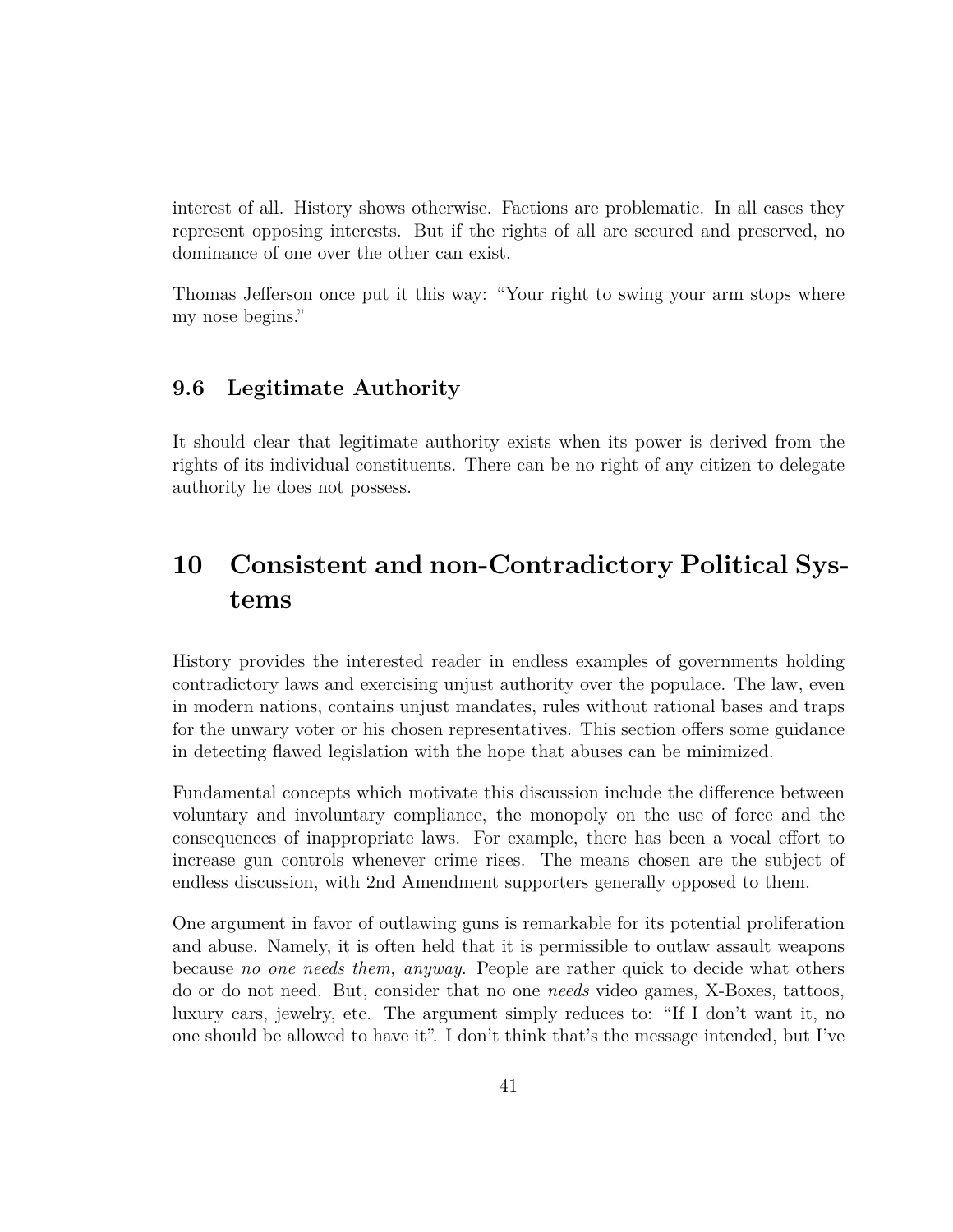never seen it argued.

#### **10.1 Premises**

All sciences are built on a foundation of obvious truths. Euclid's Geometry, for example, accepts that a straight line is the shortest distance between two points. This postulate is one of his axioms. Another is that parallel lines never meet.

In Newtonian physics, his three laws of motion serve as axioms.

Although some conceivable political systems involve opposing factions<sup>14</sup> which inherently lead to class warfare, it is possible to construct a political system which is rooted in consistent premises and, through valid inference, derive a complete system on which a moral government can be constructed.<sup>15</sup>

Our government (that of the United States) is such a system. It begins with the premises required to establish a government — namely, the first premise is that all men are created (read: born) equal. Consider the consequences of this belief. It is understood that the term 'all men' in this context means 'all individuals'. If you accept this premise, then you cannot, at the same time, be a racist. Such opposing views are contradictory and inconsistent. No escape from the contradiction by asserting that these views are offered as opinions only is credible, because the two views simply cannot coexist in the same system.

### **10.2 Equal Rights**

A second premise supporting non-Collectivist forms of government is that all men (individuals) are endowed with (born with) equal rights. This is consistent with the previous premise, and leads to conclusions that do not conflict with it.

Before proceeding, it's necessary to make a distinction between *natural rights* and *legal rights*. Natural rights are those that pertain to individuals as humans. They belong

<sup>&</sup>lt;sup>14</sup>Marxism: proletariat vs bourgeoisie, Democracy: majority vs minority, Collectivism: state vs individual.

<sup>15</sup>Some specific examples are codified in the *Declaration of Independence*.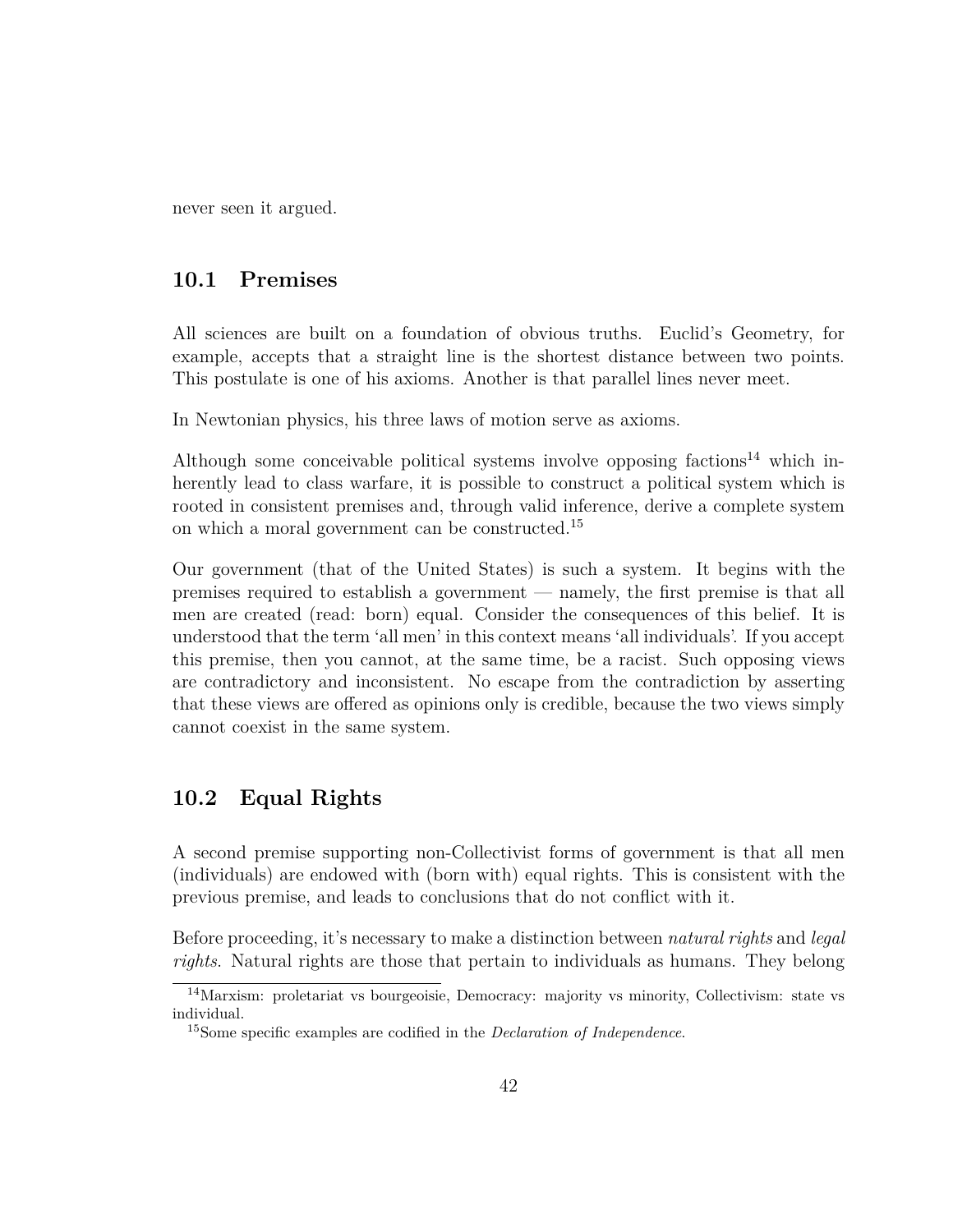to each person, independent of governments or other associations, and independent of time or place. No person or group can legitimately deprive any other individual of his natural rights, although anyone can forfeit his own rights by refusing to honor those of others. In other words, it is possible to prevent someone from exercising his rights but the rights themselves remain.

Legal rights are those granted by other individuals or organizations to selected individuals and are, by their use and application *conditional privileges*. This is in stark contrast with natural rights which are, by their nature, *unconditional*. Examples of legal rights include the 'right' to a speedy trial, the 'right' to vote, the 'right' to drive, etc. All these are clearly *conditional* privileges.

Add to these the so-called *printing press rights* which appear whenever a wish-list is offered as a list of rights. These include a 'right' to a decent job, a 'right' to a living wage, a 'right' to affordable housing, a 'right' to universal health care, etc. These are neither natural nor legal rights, but are simply unsupported and unsupportable assertions.

It is easy to distinguish between natural rights, on which our government is based, and other types of rights. Observe that natural rights apply unqualified to every individual whether he is the sole inhabitant of an otherwise deserted island or a resident of a thriving metropolis. Specifically, natural rights provide moral authority to a range of potential actions limited only by the logical restriction that one observes the same rights in others, if any. These are unconditional privileges. Conditional privileges, on the other hand, include all other 'rights' and are characterized by demanding benefits for some at the expense of others. It is inconceivable that these can represent the same thing. The following paragraphs dealing with natural rights will compare and contrast these, as well as identifying false claims about them.

#### **10.3 Natural Rights**

Rights pertain only to the living. One must exist in order to claim to have any rights at all. Thomas Paine made a point of this when he found it necessary to distinguish between the living, the as yet unborn, and the previously departed. Many texts on rights accept that they are granted to man by God. Others are content to regard them as granted by nature, which generally is taken to mean they are obvious and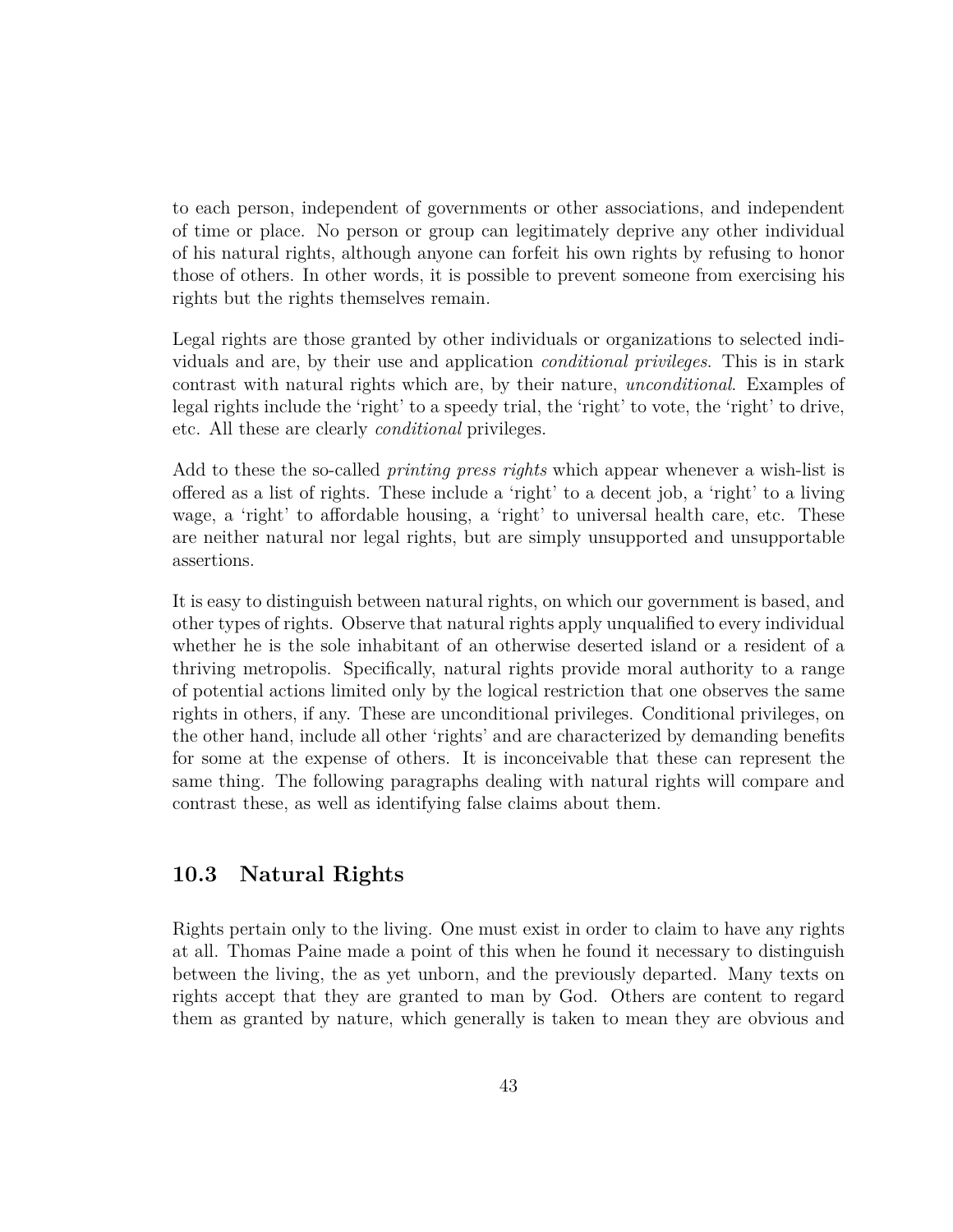can be determined by observation. In either case, they are the operating premises which motivate philosophers, politicians, statesmen and others to analyze and uncover further implications of the concept — and spawn a plethora of errors, misconceptions and contradictions, as well as defensible truths and consistent logical consequences.

For example, if you accept that every man has a natural right to his life, you cannot escape the conclusion that he has a right to self-defense. In other words, he may, by right, take all steps necessary to preserve his life; the corollary being that he cannot take any action to deprive other men of theirs.<sup>16</sup>

Further, we find that the only life worth living is the one which an individual chooses for himself. Living as a slave to others is not a life at all, but the compulsory execution of a program laid out by others for their benefit.

On the subject of natural rights, there is some ambiguity about the meaning of *unalienable.* But the explicit meaning is this: A robber can take your property, but not your right to it. In every case, when an innocent citizen has lost his property by force or fraud, he retains his right to repossess it when possible. If someone steals your equipment and sells it to another, the sale is invalid because the property was not owned by the seller.

The only means by which an individual can lose his rights is by forfeiture. One who voluntary abridges the rights of another has no standing to claim rights for himself. That is why it is in the interest of justice and public safety that his liberty may be restricted, which is what incarceration is, or should be, about. In the words of enlightened law enforcement, a criminal is imprisoned AS punishment, not FOR (unspecified) punishment.

The facts are that you can forfeit your rights by your own voluntary behavior, but you can neither take away nor vote away the rights of anyone else. When you ignore his rights and limit his liberty or property, whether alone or as a member of a gang, you are culpable.

So what about dealing with drunk drivers or individuals brandishing weapons? Here you are entitled to invoke the judgment of a rational observer. If you are reasonably under threat you may act to defend yourself. Courts are the ultimate arbiter in such

<sup>16</sup>Please observe that I use the term *men* and *individual* more or less interchangeably as is customary in English literature.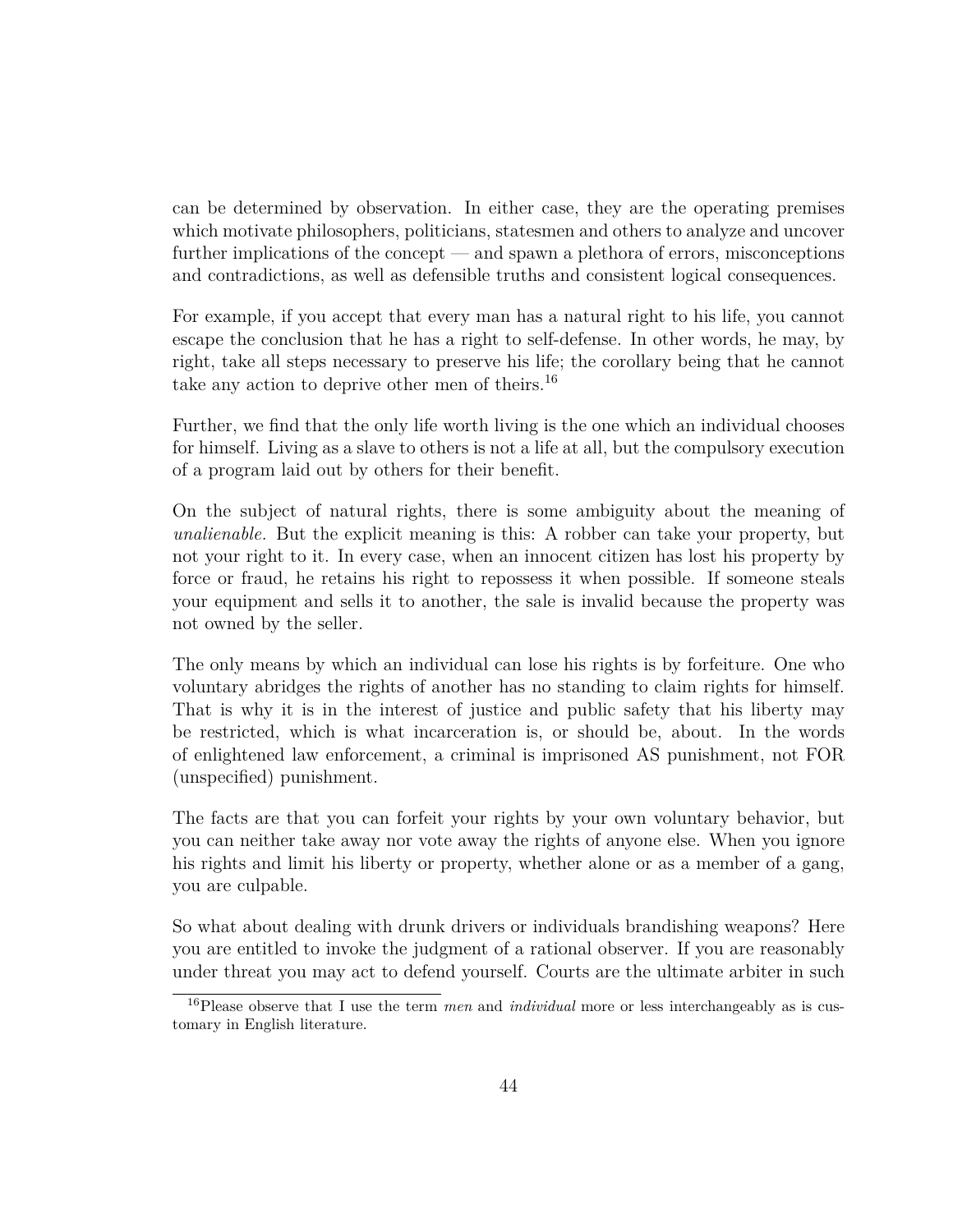cases, and this is why a government may engage in law enforcement and may establish a judicial system.

#### **10.4 A Note on Reparations**

Clearly, the concept of *reparations* is inconsistent with the premise that all men are created equal. Instead, it asserts that some individuals are born in debt to others. Worse, it holds that the descendants of some are obligated to pay a debt to descendants of others — to wit, a man who never held slaves must pay compensation to men who were never enslaved. This is promoted by its advocates as *justice* even though it demands payment from innocent parties to be given to uninjured others, and thus amounts to a doubled injustice.

Furthermore, the idea of reparations is hypocritical. Why? It is based on the notion that a descendant can be held responsible for the bad behavior of one of his ancestors. But do advocates of reparations believe that if one of their ancestors got away with murder they could justifiably be executed for it? No? What's the difference?

Consider also that over 300,000 Union (Free State) soldiers died in order to put an end to slavery in the United States. They lost their lives in the Civil War but won the war, so on what basis should their descendants now be forced to pay reparation? — not for defending slavery, but for abolishing it? And what about the African-Americans who fought alongside fellow Democratic, Confederate soldiers to **defend** slavery? Do they now have legitimate grounds to demand reparations? From whom? Should those individuals who immigrated to this country after the Civil War be responsible for slavery?

Now imagine a *real world* application of this premise. Suppose two women, one black and one white, are in labor at the same maternity ward. Each gives birth to to a son. Under what circumstances does one of the newborns owe a debt to the other? Answer: There are none! Both children just got here. There is no conceivable mechanism by which either could have incurred a debt to the other.

The point here, is that valid premises can support valid positions on related subjects, and that invalid premises are simply wrong and lead to absurdity. Justice, if anything, means getting what you deserve. Can this be matched with the concept of reparations? Note that the Geneva Conventions of 1948 forbid punishing any indi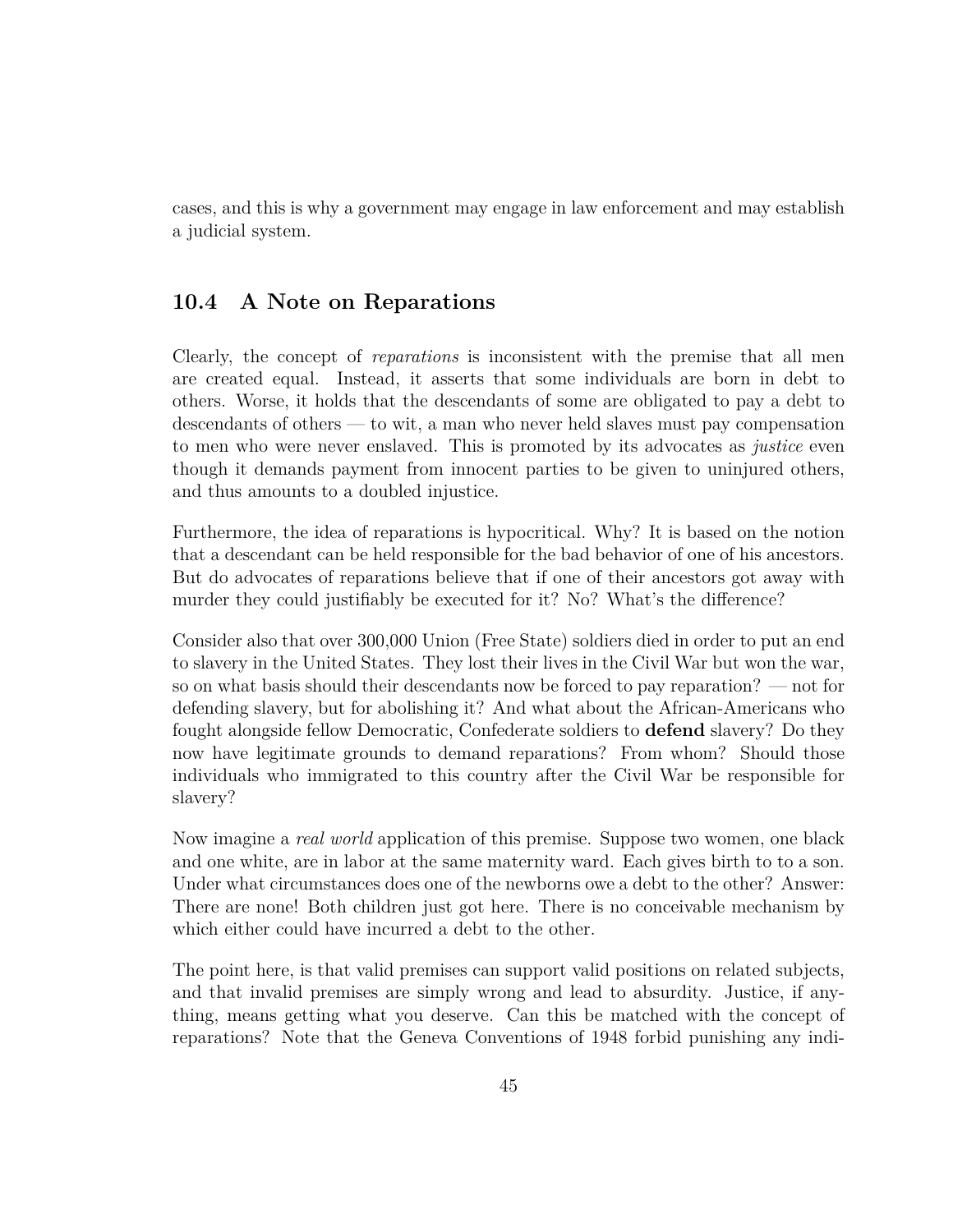vidual member of a group for actions done by other members unless he was an active participant.

# **11 Epilogue**

I must confess that I have little confidence that this essay's focus on facts, logic and critical reasoning will influence many readers to re-examine their deeply-held beliefs in religion, philosophy, politics or economics. Such challenges can be painful or even too frightening to consider. I recall a quote from a famous American writer...

*It's easier to fool someone than it is to convince him he has been fooled.*

— Mark Twain

One's basic belief system, whenever and however wrong, too often stands outside the bounds of rational discussion and becomes, instead, the fundamental driver and justification for a myriad of other, equally wrong, beliefs. It's the rule, not the exception, that one who has been thoroughly indoctrinated to accept ideas for which no rational foundation exists, will passionately defend rather than correct them.

Nevertheless, for those readers who seek a rational foundation for their beliefs, and who are willing to correct them when errors are discovered, it is my hope thatbthis essay may be of some small service.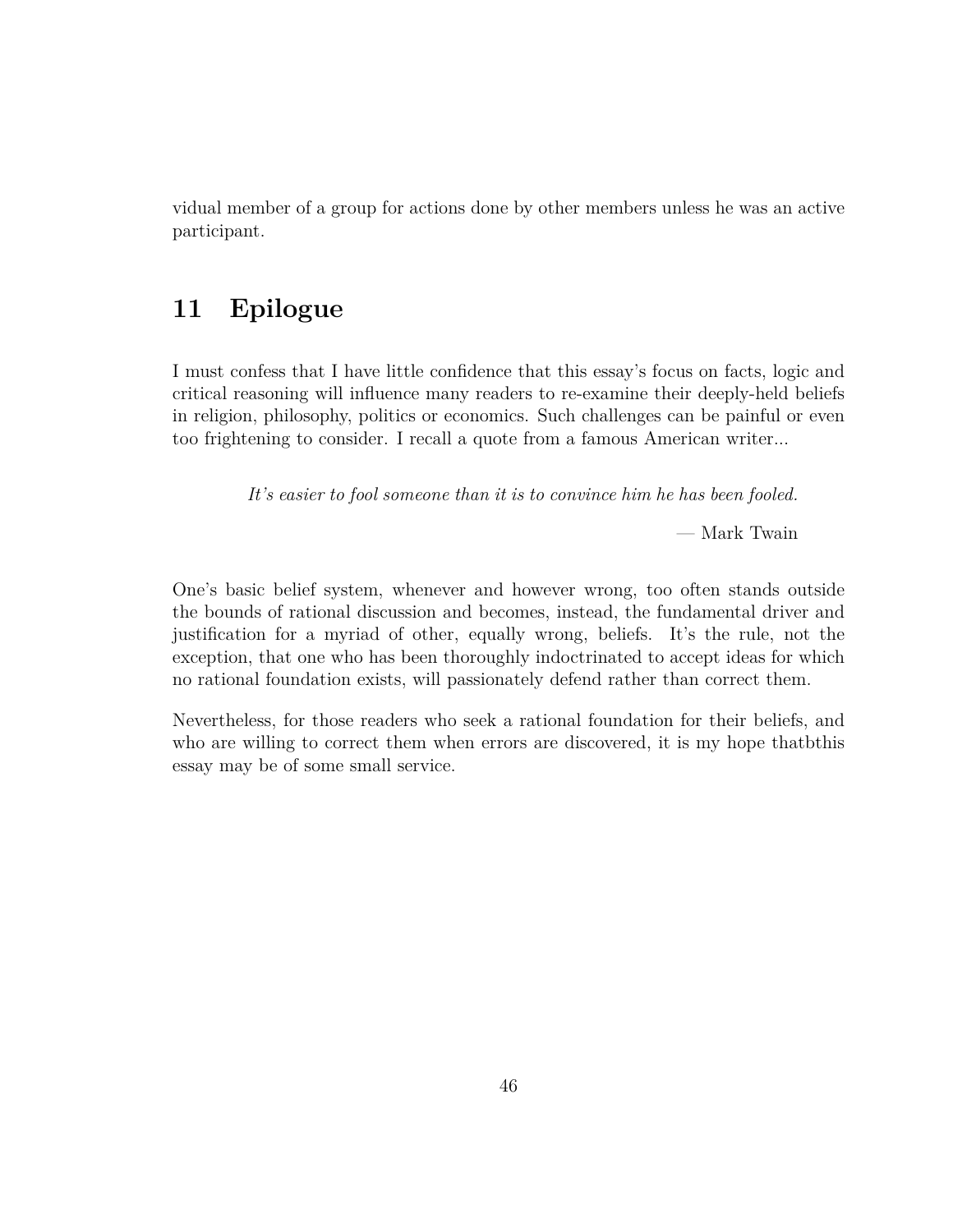# **Appendix**

This Appendix provides a glance at several exacting scientific disciplines which can be applied to reasoning in any context. There are counterparts in each which have a direct role in managing facts and avoiding any reliance on personal opinions.

# **A Mathematical Version of Laws of Thought**

#### **A.1 Law of Identity**

A true statement is true; a false statement is false.

 $A = A$  ;  $\overline{A} = \overline{A}$ 

#### **A.2 Law of Non-Contradiction**

A statement cannot be true and false in the same sense and time.

 $A \neq \overline{A}$ 

#### **A.3 Law of Excluded Middle**

A statement must be either true or false.

*A ∪ A*

### **B Venn Diagrams**

Venn diagrams are used to visualize relationships between elements of a given algebra. For many branches of mathematics and logic, there is a one-to-one correspondence between Venn diagrams and algebraic propositions.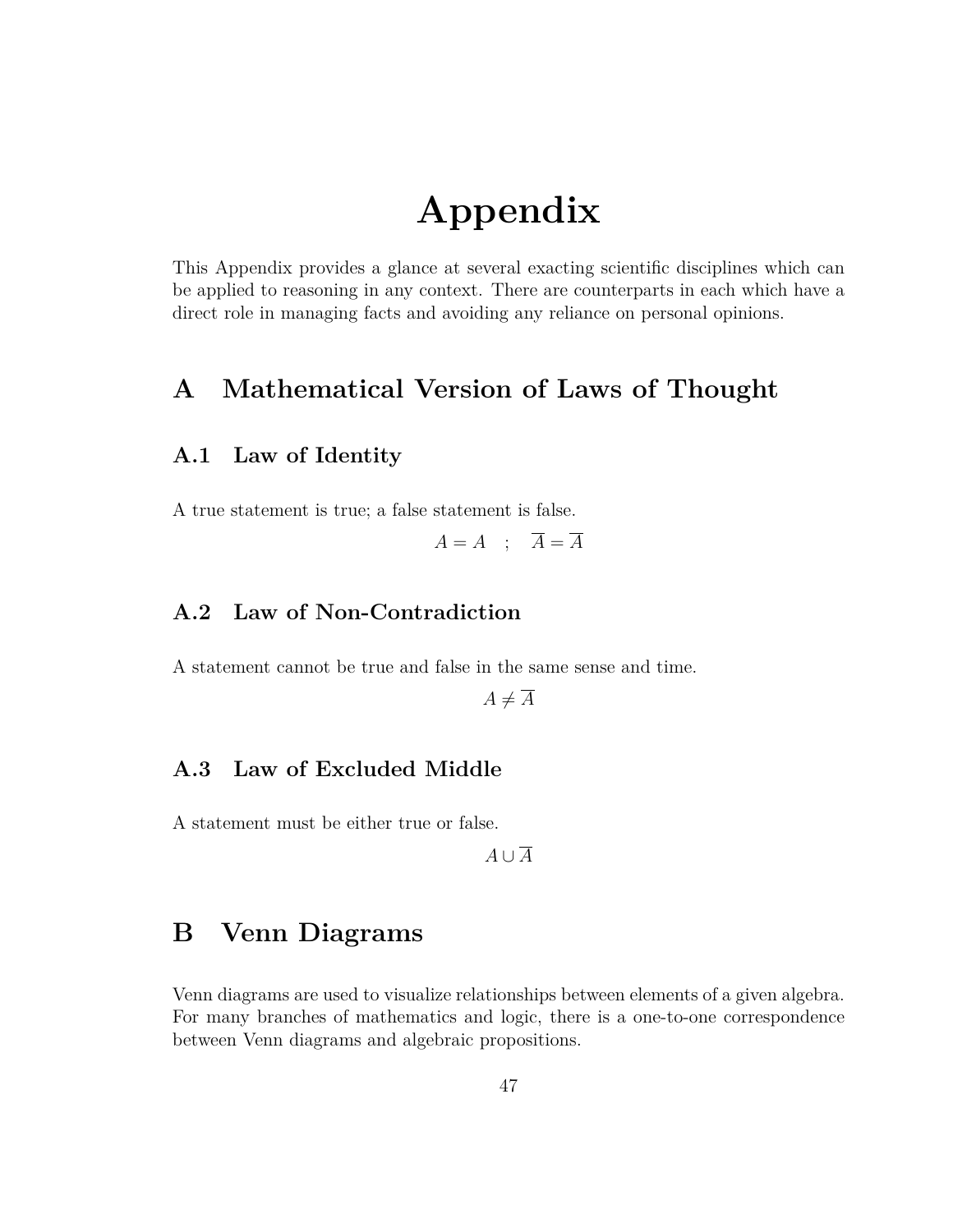Here is a minimal Venn diagram which can be used to illustrate the Aristotelian Laws of Thought.



In this diagram, the red colored area stands for some object, entity or a collection of group members with a common property. The rectangular frame contains all entities within the scope of the discussion. For example, the red region may represent all mammals, in which case the uncolored region contains everything else.

A slightly more elaborate diagram, shown below, illustrates a universe which contains two collections of entities, *A* and *B*, which are displayed as overlapping circles. Suppose, for example, we are interested in discussing people who are rich and famous. In this case, *A* represents wealthy individuals and *B* represents famous persons. Then the region of overlap contains the rich AND famous. But also we can find a group of people who are neither rich nor famous, assuming only that the universe of discourse contains all persons.<sup>17</sup>



<sup>17</sup>The operator *<sup>∪</sup>* means OR and *<sup>∩</sup>* means AND.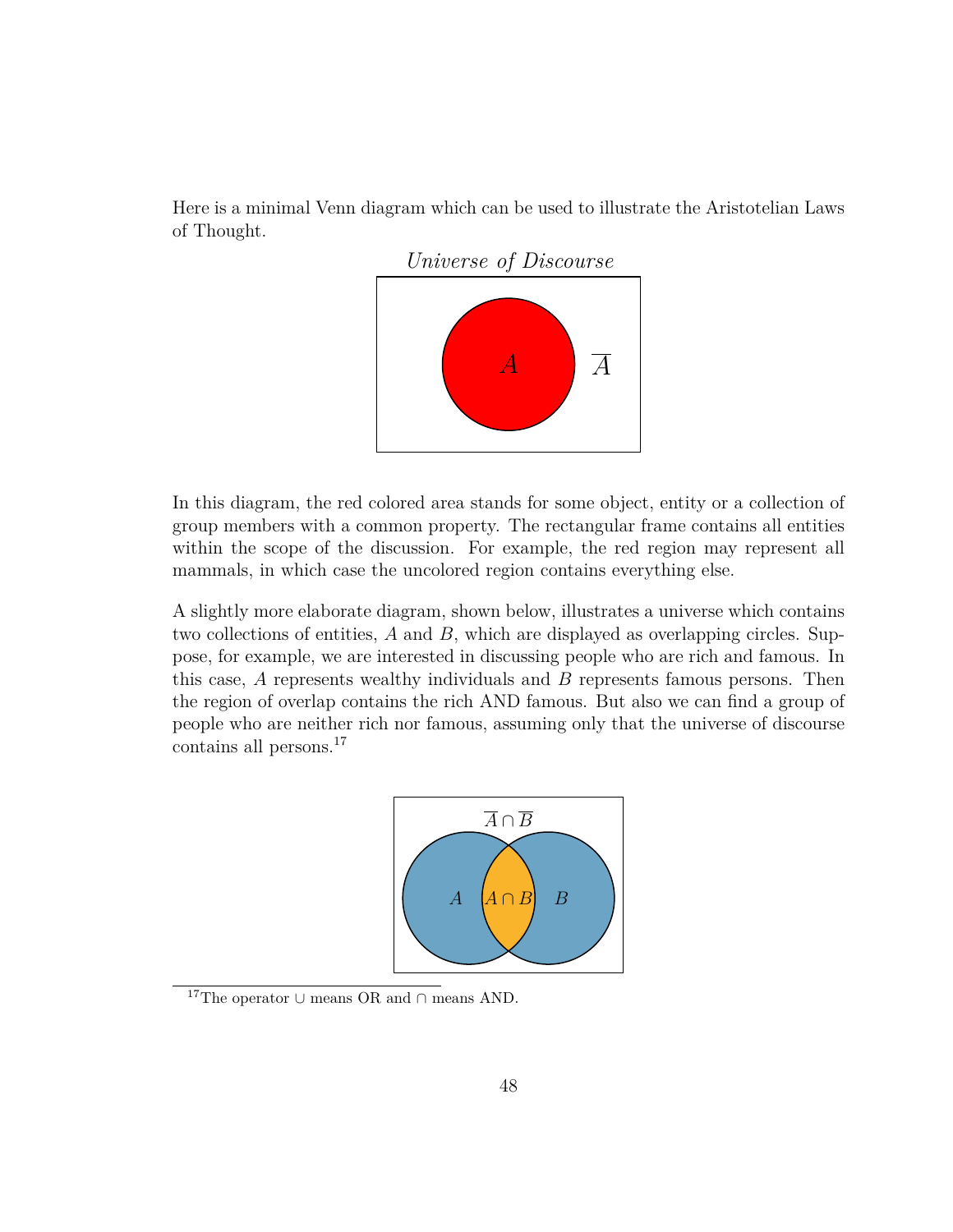# **C Propositional Logic**

Correct reasoning can be modeled by and assured within the confines of *propositional logic.* In this branch of logic the law of identity is expressed as  $(\forall x)(x = x)$ . The law of non-contradiction is given by  $\neg (p \cdot \neg p)$ . Finally, the law of excluded middle is *p ∨ ¬p*.

### **D Boolean Algebra**

Boolean algebra consists of an exact mathematical science based on binary-valued variables. It is fundamental to the success of digital technology, and corresponds to propositional logic which applies to all sciences. The binary valued restriction broadly covers *true* and *false*, and thus has applications beyond pure mathematics.

#### **D.1 Truth Table**

The collection of cells in binary truth tables are mutually exclusive and collectively exhaustive. This means they are suitable for deriving exact solutions to binary problem statements and in finding flaws and contradictions in proposed problem solutions.

The following tables, where *T* equals *true* and *F* equals *false*, are taken from the previous Venn diagram. The first is an exact equivalent and the next two are proofs of deMorgan's theorem which shows two expressions which represent the same quantity. In this case,  $\overline{A \cap B} = \overline{A} \cup \overline{B}$ .

| $\cdot$ A |   | $B \mid A \cap B \mid$ |      |         | $A \ B \overline{A \cap B}$ |       |   | $A \quad B \mid \overline{A} \cup \overline{B} \mid$ |
|-----------|---|------------------------|------|---------|-----------------------------|-------|---|------------------------------------------------------|
| T         |   |                        |      |         | F                           |       |   | F                                                    |
| T         | F | $\boldsymbol{F}$       |      | F       |                             | T     | F |                                                      |
| $F\$      |   | $F\,$                  | $F\$ |         |                             | $F\,$ |   |                                                      |
| F         | F |                        | F    | $\mu^,$ |                             | F     | F |                                                      |
|           |   |                        |      |         |                             |       |   |                                                      |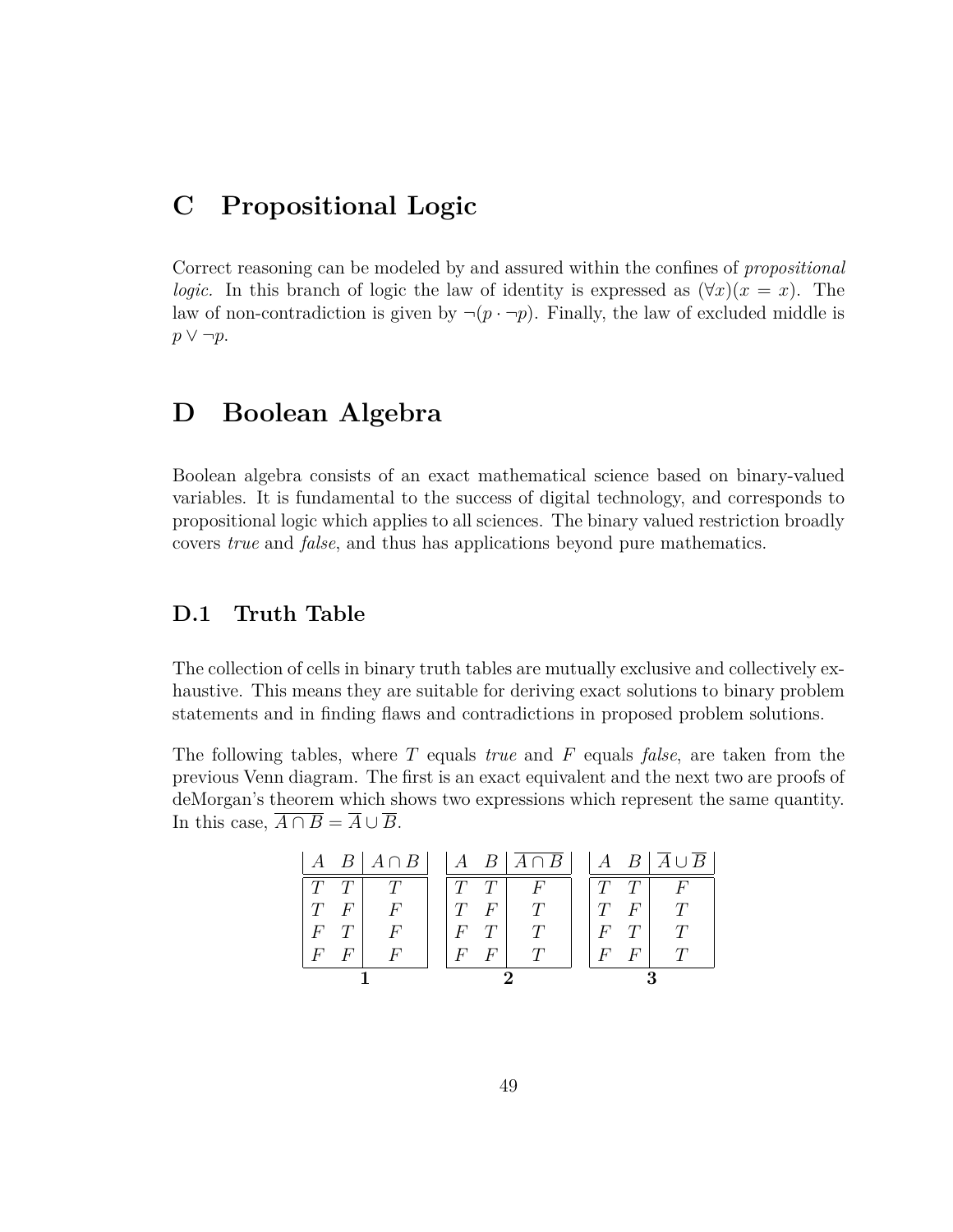### **D.2 Boolean Equations**

Rules for *·* (AND) operator.

$$
0 \cdot 0 = 0 \tag{1}
$$

$$
0 \cdot 1 = 0 \tag{2}
$$

 $1 \cdot 0 = 0$  (3)

$$
1 \cdot 1 = 1 \tag{4}
$$

Rules for  $+$  (OR) operator.

$$
0 + 0 = 0 \tag{5}
$$

$$
0+1 = 1 \tag{6}
$$

$$
1 + 0 = 1 \tag{7}
$$

 $1+1 = 1$  (8)

A more general application using the variable *A*:

$$
A \cdot 0 = 0 \tag{9}
$$

$$
A + 0 = A \tag{10}
$$

$$
A \cdot 1 = A \tag{11}
$$

$$
A + 1 = 1 \tag{12}
$$

It is trivial to replace *A* with 0 or 1 to produce a correct equation corresponding to the earlier rules.

Using these rules, an *exclusive OR* is written as  $A \cdot \overline{B} + B \cdot \overline{A}$ . This expression will be true whenever *A* and *B* have opposite parity. A simple application might be that a parent would like to give his car, *C*, to his son, *A*, or his daughter, *B*. Then the equation

$$
A \cdot \overline{B} + B \cdot \overline{A} = C
$$

exactly expresses the decision.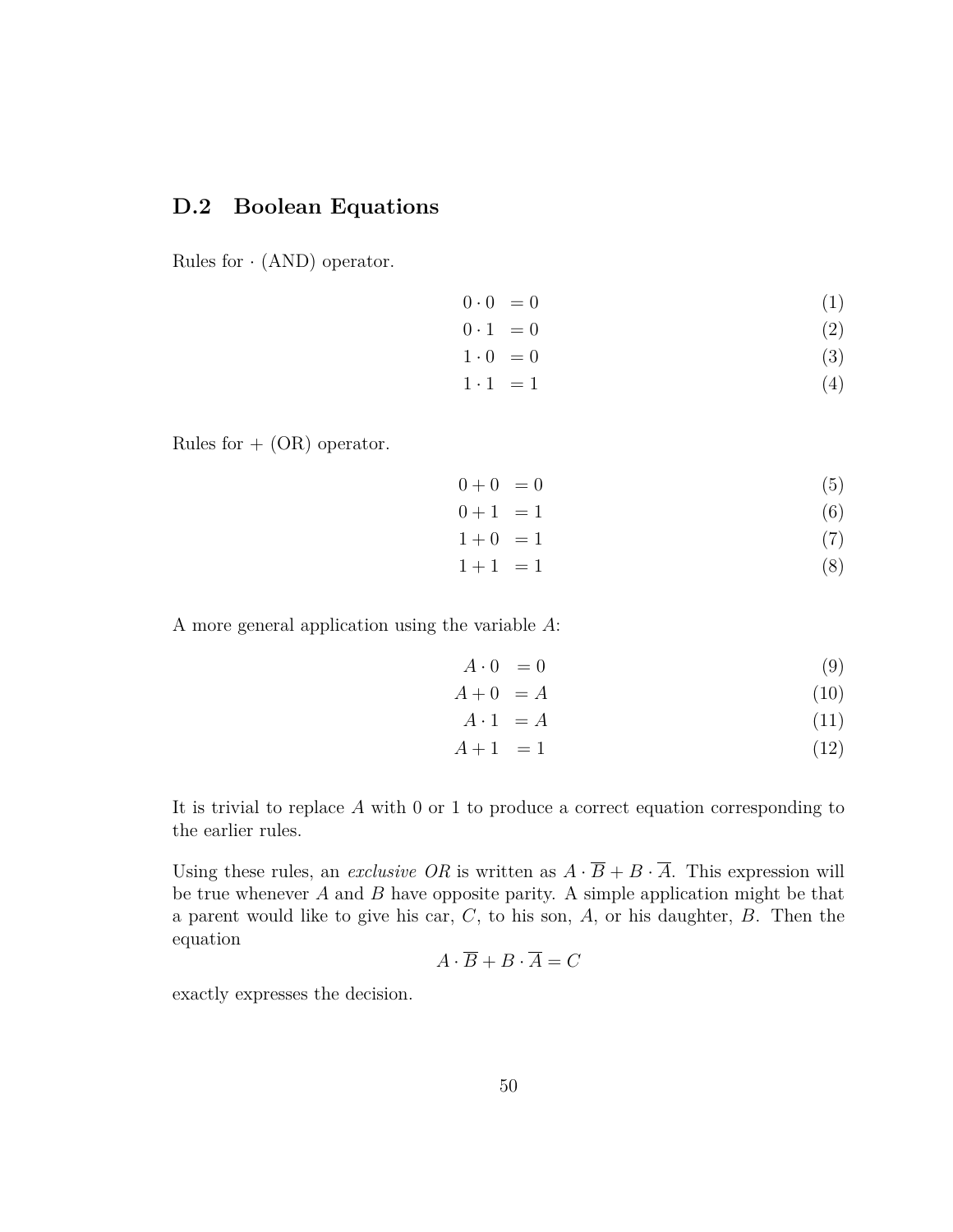# **E List of Fallacies**

There are many articles and texts which deal with fallacies. Here is an article from [Wikipedia.](https://en.wikipedia.org/wiki/List_of_fallacies) Here is another in the form of [exerpts from book](https://basicknowledge101.com/pdf/literacy/fallaciesList.pdf).

Fallacies represent failed attempts to support or justify an assertion. They are ubiquitous in *Al Sharpton's* propaganda-driven diatribes and arguments intended to persuade gullible listeners to adopt a false conclusion. Since many fallacies occur when ambiguous or poorly defined terms are used, it isn't always clear whether the propagandist's understanding of his own narrative involves deception or ignorance.

# **F Social Justice**

Here are some discussions of the concept of *social justice* by several contemporary economists and philosophers. Their observations apply equally well to similar compound concepts like *racial justice*, *climate justice* and other nonsensical terms.

The dominant concerns involve the meaning of the term *vis-à-vis* the theoretical and practical consequences as it is used. Part of the difficulty is caused by the fact that the term is a personification, *i.e.* it uses a concept appropriately applied to individuals and applies it to a conglomerate.

Consider the long petition for *justice* in the murder of George Floyd. Clearly the trial and conviction of Officer Derek Chauvin was intended to accomplish that. But according to some, *e.g. Jesse Jackson, Al Sharpton, etc.*,**that** isn't enough. Well, apparently it isn't justice they are after, but *retribution.*

### **F.1 Michael Novak (former Ambassador to U.N.)**

He argues that social justice has seldom been adequately defined, arguing:

[W]hole books and treatises have been written about social justice without ever defining it. It is allowed to float in the air as if everyone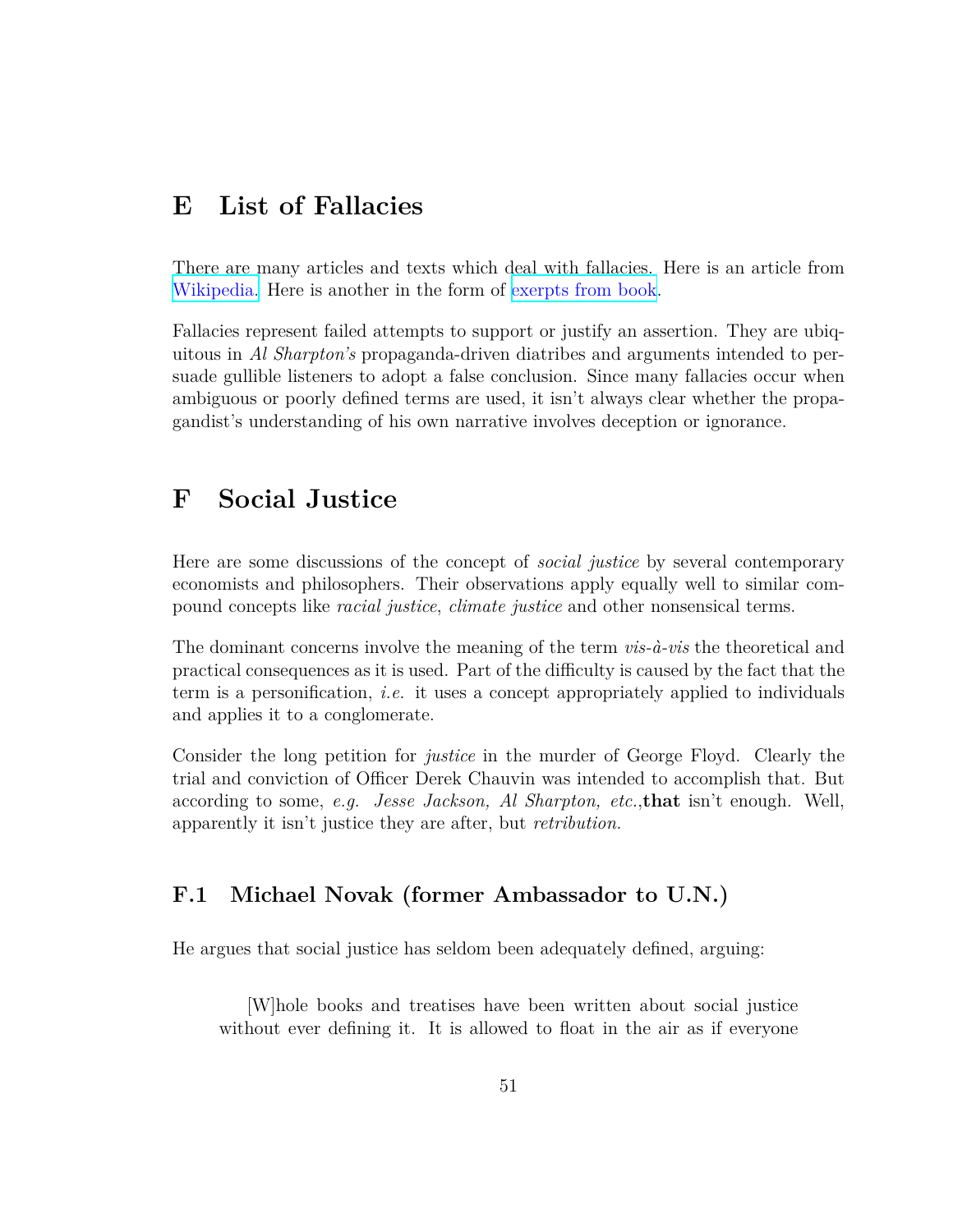will recognize an instance of it when it appears. This vagueness seems indispensable. The minute one begins to define social justice, one runs into embarrassing intellectual difficulties. It becomes, most often, a term of art whose operational meaning is, "We need a law against that." In other words, it becomes an instrument of ideological intimidation, for the purpose of gaining the power of legal coercion.

— Michael Novak

#### **F.2 F. Hayek (Nobel prize winning economist)**

There can be no test by which we can discover what is 'socially unjust' because there is no subject by which such an injustice can be committed, and there are no rules of individual conduct the observance of which in the market order would secure to the individuals and groups the position which as such (as distinguished from the procedure by which it is determined) would appear just to us. [Social justice] does not belong to the category of error but to that of nonsense, like the term 'a moral stone'. — F. Hsyek

#### **F.3 Ben O'Neill (Mises Institute)**

This is an excerpt from [The Injustice of Social Justice.](https://mises.org/library/injustice-social-justice)

[For advocates of "social justice"] the notion of "rights" is a mere term of entitlement, indicative of a claim for any possible desirable good, no matter how important or trivial, abstract or tangible, recent or ancient. It is merely an assertion of desire, and a declaration of intention to use the language of rights to acquire said desire. In fact, since the program of social justice inevitably involves claims for government provision of goods, paid for through the efforts of others, the term actually refers to an intention to use force to acquire one's desires. Not to earn desirable goods by rational thought and action, production and voluntary exchange, but to go in there and forcibly take goods from those who can supply them! — Ben O'Neill